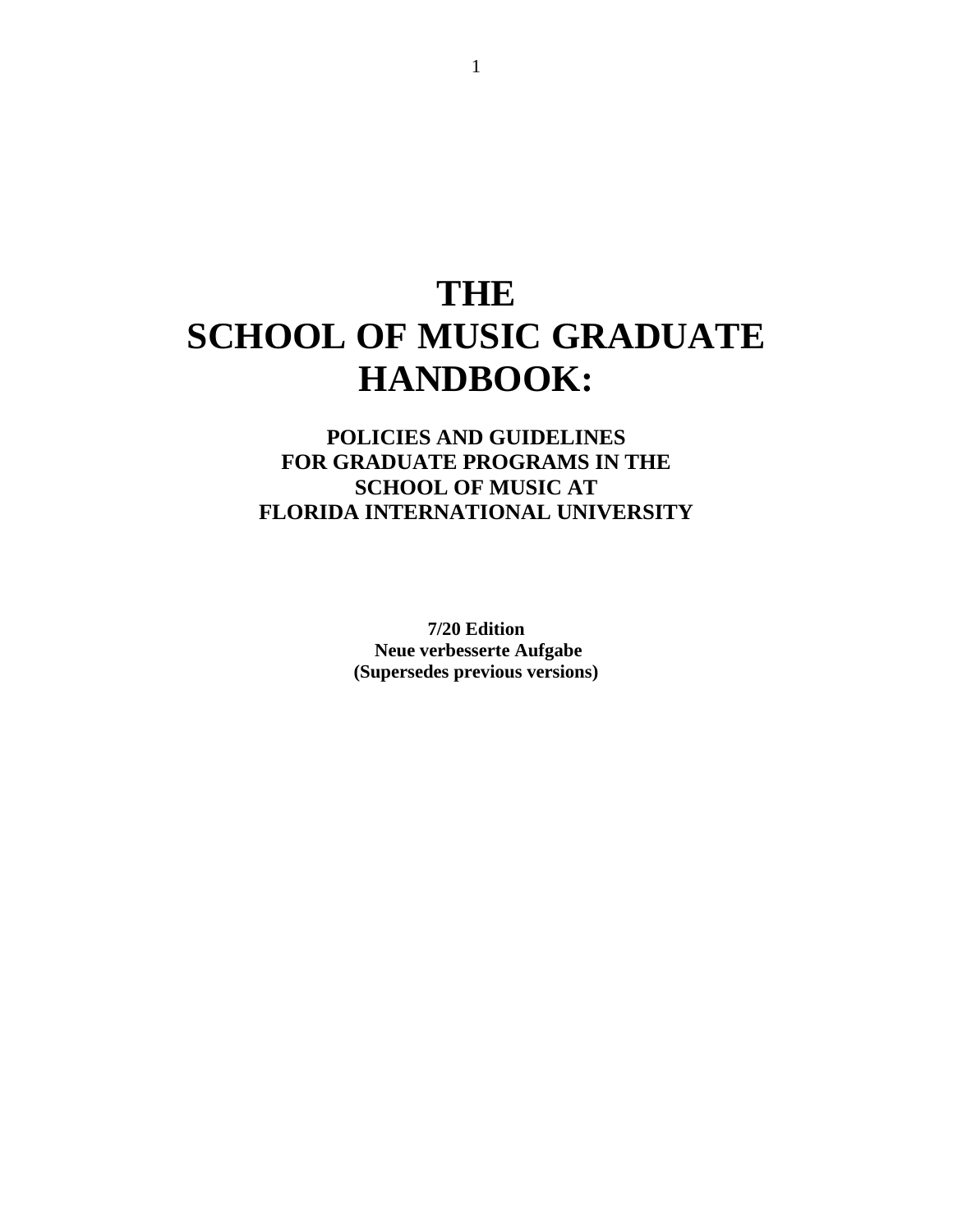# **TABLE OF CONTENTS**

| I. General Information                                                                                                                                     | 3              |
|------------------------------------------------------------------------------------------------------------------------------------------------------------|----------------|
| II. Area Information                                                                                                                                       | 4              |
| III. Admission Procedures and Requirements                                                                                                                 | 4              |
| <b>IV.</b> Placement Tests                                                                                                                                 | 8              |
| V. Grading Policies                                                                                                                                        | 9              |
| VI. Transfer of Graduate Credits                                                                                                                           | 10             |
| VII. Non-Degree-Seeking Students                                                                                                                           | 10             |
| VIII. Residency Requirements/Maintaining Degree-Seeking Status                                                                                             | 10             |
| IX. Assistantships                                                                                                                                         | 11             |
| X. Fellowships                                                                                                                                             | 11             |
| XI. Linkage Institutes and Other Sources of Funding                                                                                                        | 11             |
| XII. Thesis, Master's Project, and Master's Recital Information                                                                                            | 13             |
| XIII. Thesis Forms Information                                                                                                                             | 21             |
| XIV. Thesis Continuous Registration Requirement/<br><b>Summer Registration</b>                                                                             | 25             |
| XV. Applying for Graduation                                                                                                                                | 26             |
| XVI. Leaves of Absence and Other Exceptions to<br><b>University Graduate School Policies</b>                                                               | 26             |
| XVII. Student Fees                                                                                                                                         | 27             |
| <b>XVIII.</b> Recording Policy                                                                                                                             | 27             |
| XIX. Area Coordinators/Directors Contact Information                                                                                                       | 30             |
| XX. Area Course Requirements                                                                                                                               | 31             |
| Appendix I: Sample Thesis Defense Announcements<br>Appendix II: Some Common Problems in Writing About Music<br>Appendix III: Sample Extended Program Notes | 39<br>40<br>43 |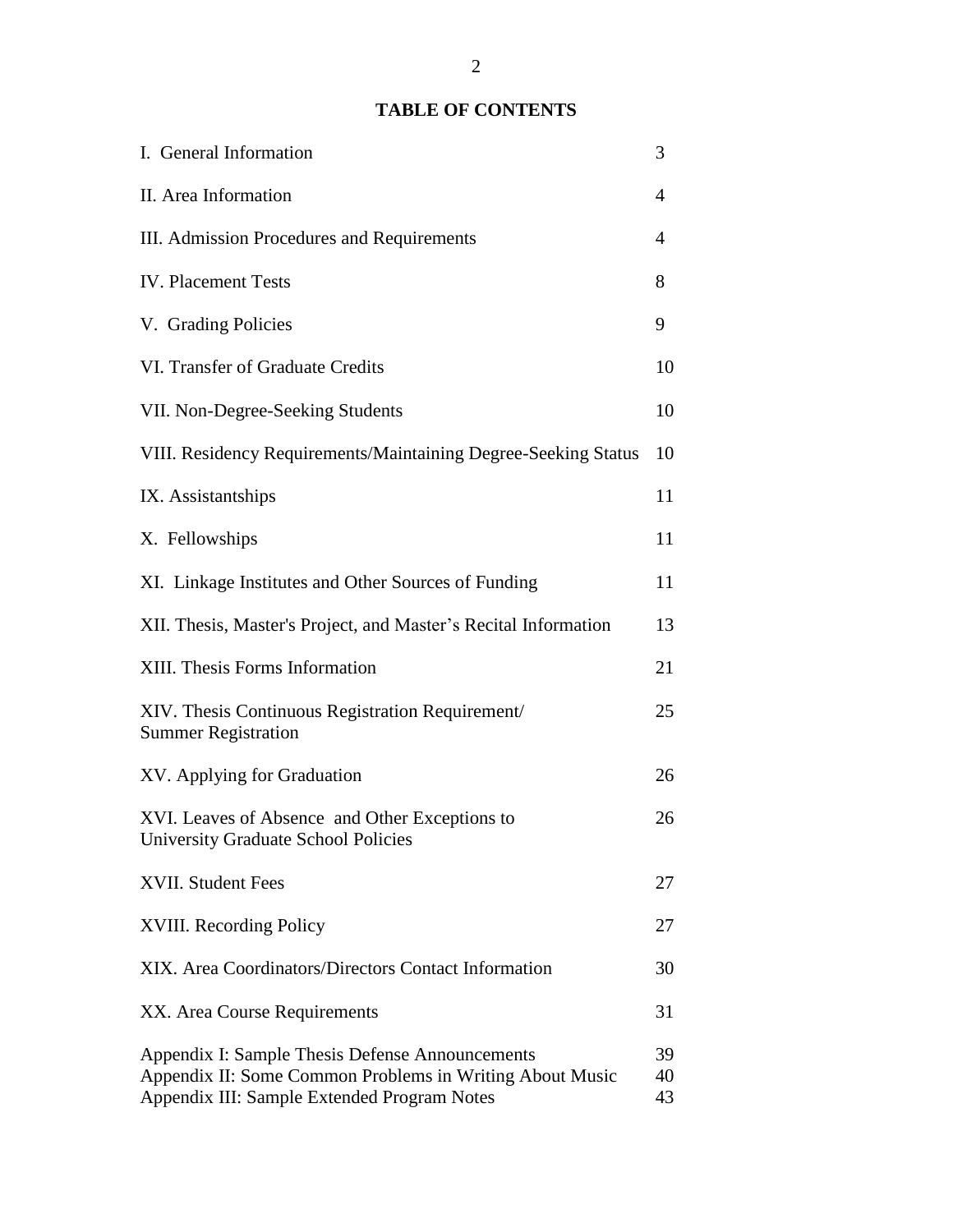# **GUIDELINES FOR GRADUATE PROGRAMS IN THE SCHOOL OF MUSIC AT FLORIDA INTERNATIONAL UNIVERSITY**

# **I. GENERAL INFORMATION**

#### **Introduction: Where to look for information**

This handbook has been compiled by the School of Music (SOM) to inform graduate students of the policies and requirements of the School as well as some of the University policies that you are likely to encounter most often. This Handbook is also posted on the SOM website, along with other information useful for incoming students.

This handbook does not, however, supersede the requirements of the University Graduate School (UGS) office, and while many of their requirements are included in the present handbook, students must visit the UGS web site to make sure that they are in compliance with all of the UGS requirements and apprised of the latest deadlines for submitting thesis materials. The UGS site is where you will find links to calendars and deadlines, to thesis and other UGS forms, to the FIU-wide student handbook, and to information for international students.

#### <http://gradschool.fiu.edu/>

The present School of Music handbook covers issues that are especially pertinent to our own student population. The general FIU Student Handbook is the place to look for information that applies to *all* graduate students (e.g., regarding plagiarism, or parking, or applying for Florida Residency, or filing a grievance). We strongly urge you to familiarize yourselves with both the SOM and the FIU Student Handbooks.

#### **E-mail policy and student responsibilities**

All SOM graduate students are responsible for being familiar with the policies in this handbook and on the UGS site. Not knowing these policies might lead to graduating late (for example, if a student misses a deadline for turning in documentation required by the Graduate School or the Office of the Registrar for the purposes of completing the thesis or applying for graduation). The Graduate Program Director in the School of Music strives to send regular reminders of approaching deadlines via e-mail. E-mails are normally sent to your official FIU E-mail, not to private addresses. It is your responsibility either to check your FIU address regularly or to have your FIU e-mail forwarded to an address that you *do* check regularly. It is also to your FIU e-mail that the Registrar and other administrative offices will send important notices.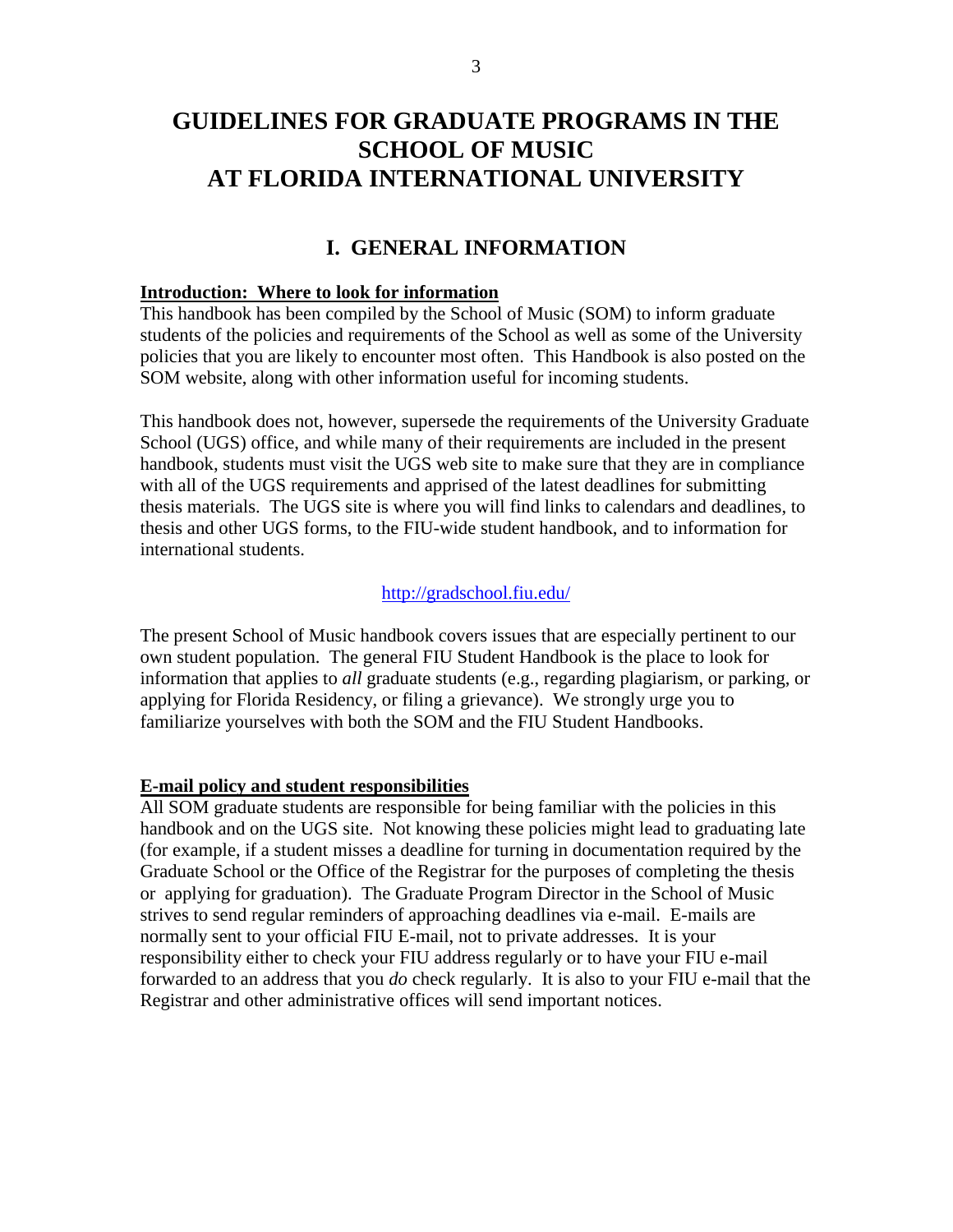## **\*\*\*GRADUATE STUDENTS HAVE BEEN DROPPED FROM CLASSES BECAUSE THEY FAILED TO REPLY TO E-MAILS SENT FROM THE REGISTRAR. CHECK YOUR FIU E-MAIL OFTEN.\*\*\***

*Even though we try to remind students of deadlines and procedures, we simply cannot verbally remind each and every student of everything they need to know. "Nobody told me" is not an excuse for not following procedures outlined in the SOM and UGS written policies. You must read these sources.* 

#### **The College of Communication, Architecture and the Arts**

The School of Music is part of the College of Communication, Architecture, and the Arts (CARTA). Students in the School of Music are subject to the policies of CARTA as well as the SOM and UGS.

#### **Graduate programs in the School of Music**

The School of Music offers the Master of Music Degree (MM) with areas of specialization in Composition, Conducting (Choral, Orchestral, and Wind), Jazz Performance, Music Technology, and Performance (Strings—including Guitar; Piano; Piano Accompanying; Organ; Woodwinds, Brass, and Percussion; Voice). Also offered are the Masters of Science (MS) in Music Education and an MM in Music Business and Production.

# **II. AREA INFORMATION**

Each area of specialization (known as a "track" or "sub plan") within the MM has its own coordinator and faculty, as does the MS in Music Education. Area coordinators advise students regarding audition requirements, detailed thesis or recital requirements, courses to be taken each semester, as well as other requirements specific to each area. They give permission for students to register for courses for which instructor permission is needed. For more area-specific information, see below under "Admission Requirements and Procedures," "Thesis, Master's Project, and Master's Recital Information," and "Area Course Requirements." You should schedule an appointment during the week prior to the start of each term with the appropriate area coordinator listed in the back of the handbook.

# **III. ADMISSION REQUIREMENTS AND PROCEDURES**

All students entering graduate programs in the School of Music must possess an undergraduate Bachelors degree in music (usually either a B.M. or a B.A. with a concentration in music) from an accredited institution, or the equivalent, with a 3.0 GPA in the last 60 credits (two years) of study. The only exceptions to this requirement are found in the Music Technology area, where students with undergraduate Bachelors degrees in other related areas may be accepted, so long as they can demonstrate a sufficient background in music. Please note that the GRE exam is no longer required for any School of Music degrees. To enter the School of Music, all students must pass an audition and/or interview depending upon the area.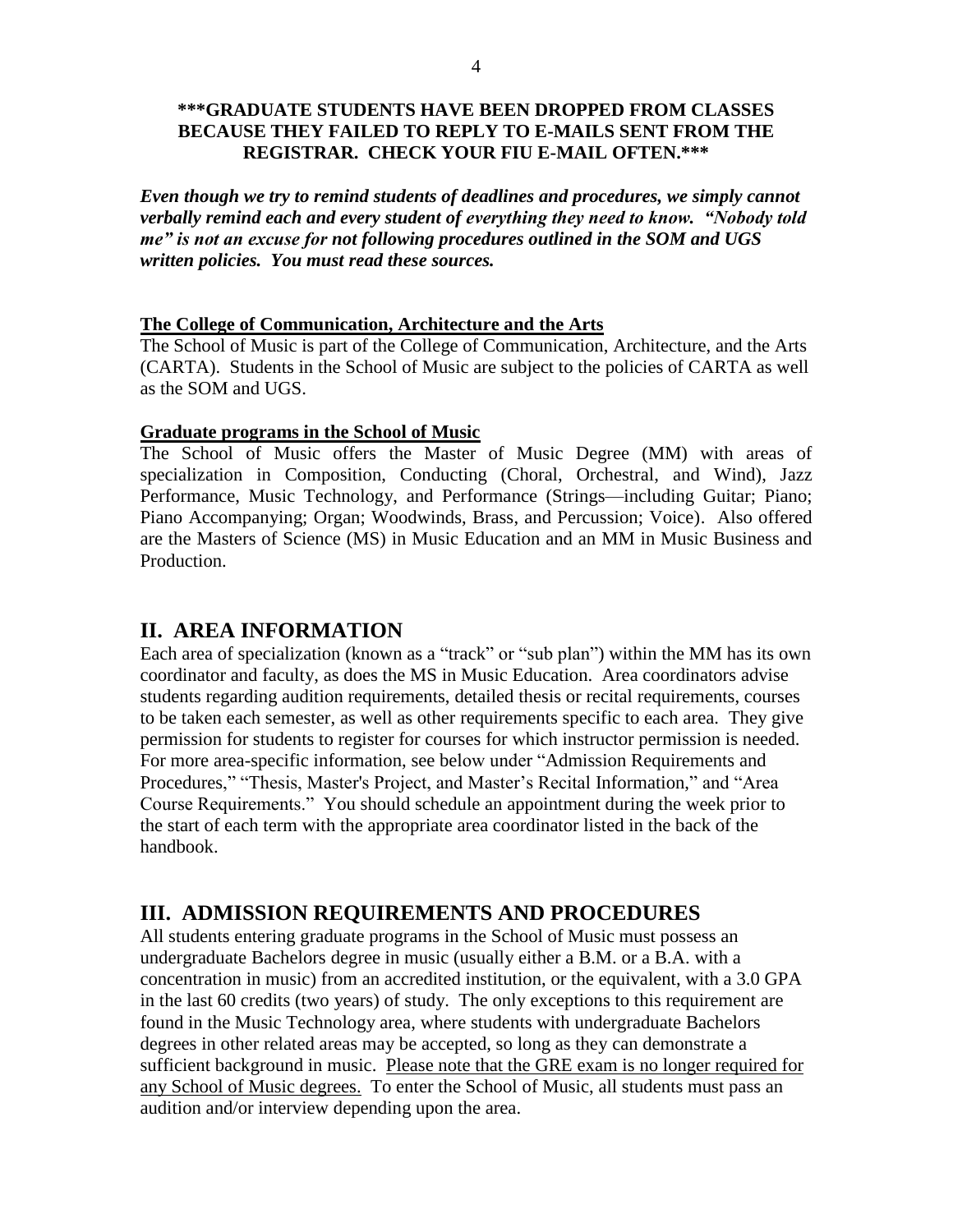Applicants to the graduate programs in the School of Music need to apply both to the University Graduate School (UGS) and to the School of Music (SOM).

1) **Complete the University Graduate School application and pay the application fee on-line at [http://gradschool.fiu.edu/.](http://gradschool.fiu.edu/)** The application deadline for international students is generally February 15 for Fall admissions and August 1 for Spring admissions. For US citizens and permanent residents, the deadlines are June 1 and October 1, respectively. All transcripts, test scores, and other materials required by the University Graduate School must arrive by the application deadline. (Materials to be evaluated by the School of Music, such as audition videos, compositional portfolios, or letters of recommendation, may arrive somewhat later, by arrangement with the School of Music faculty.)

**2) Audition or interview for the SOM**. Some of our master's programs require an audition; others require some combination of interview and portfolio (or writing sample or video, as the case may be). Specific requirements for each master's programs are listed under (3) below.

The SOM now requires that all applicants complete the application and pre-screening process through the GetAcceptd web-based portal. (This is for the SOM portion of the application and is *in addition* to the UGS application). Completing the GetAccepted submission process is essential and required of all students applying to FIU's School of Music. Only after completing your GetAccepted application you will be allowed to audition. For further information on GetAcceptd or to begin your application, go here to register, apply, and upload required materials (such as a pre-screening audition video):

# <https://app.getacceptd.com/fiumusic>

Based on your GetAccepted materials, you might be asked to attend, if possible, a live audition. We hold auditions in October, January, February, and March (see our website for current dates), but it is also possible to schedule individual auditions/interviews with the Area Coordinator for your area. Please see our website for faculty contact information.

We urge you to apply and audition as early as possible. The March auditions are the last for which we can guarantee that applicants will be *considered* for a School of Music Scholarship. Many other non-music sources of financial aid also have early deadlines.

Information about history and theory placement tests, which are required for incoming graduate students, may be found by following links to the history and theory pages.

Placement tests for entering graduate students are given the Thursday before classes start, both Fall and Spring, in WPAC 150 at 11 AM.

**N.B.** Make sure you send documents to the correct place! Official transcripts, test scores, and financial forms (such as the Declaration of Finances, or DCF Form and the Bank/Sponsor letter for International Students) go to Graduate Admissions. Portfolios, recordings, letters of recommendation, writing samples, and any other materials specific to your intended Master's program should be sent to the School of Music.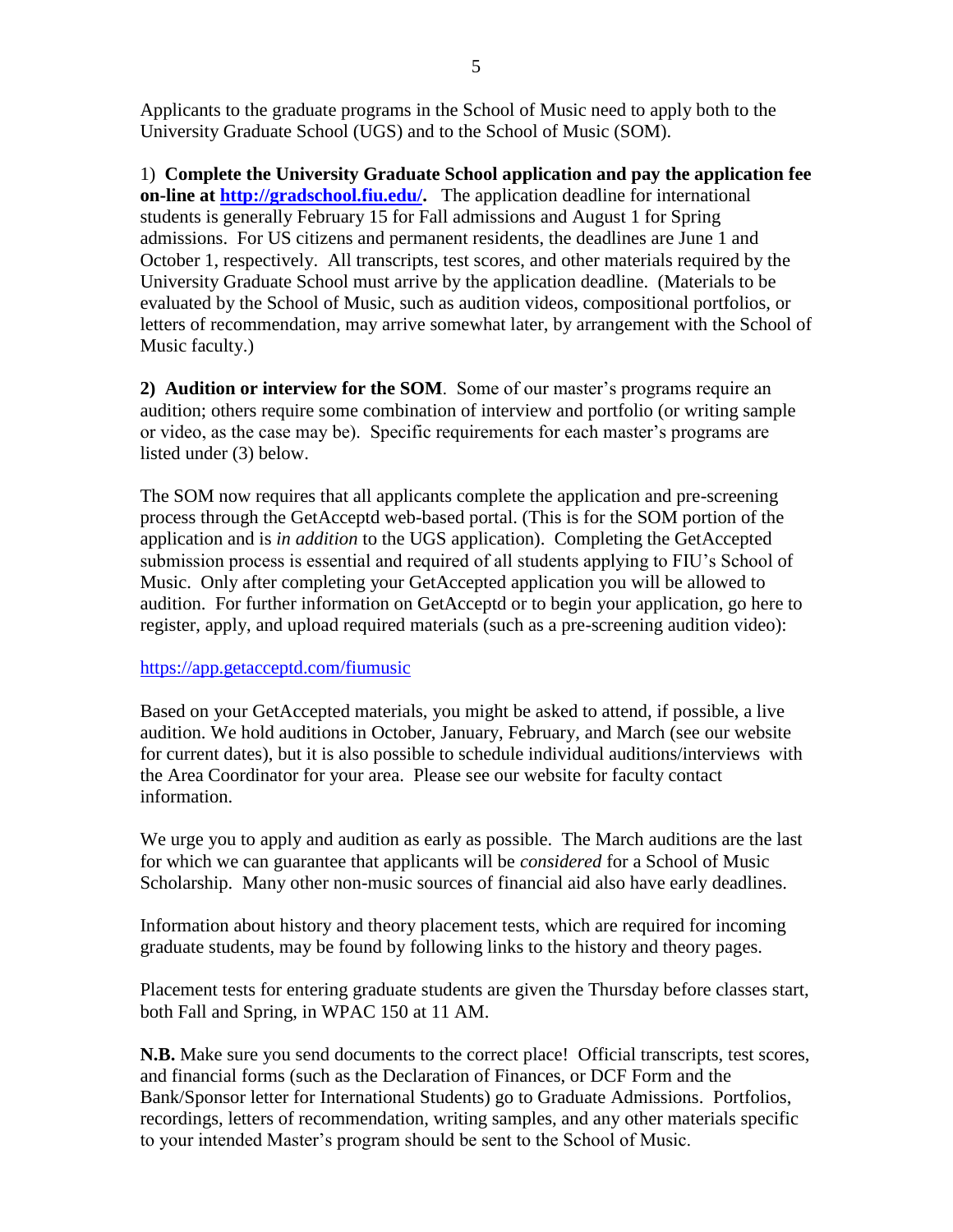N.B. Transcripts must be sealed and official, sent to Graduate Admissions directly from the applicant's institution, or else delivered in an envelope that has been sealed by the institution. Transcripts that have been opened will not be accepted.

**3) Here is a list of additional requirements, per music area. Applicants must get in touch with the coordinator for their intended area of study, to make arrangements for a final audition or interview. A list of area coordinators may be found on the School of Music website.** 

Wind/Percussion Performance: audition on instrument (and interview when feasible) recordings acceptable by arrangement with area coordinator

String/Guitar Performance: audition on instrument (and interview when feasible) –– recordings acceptable by arrangement with area coordinator

Vocal Performance: audition on voice (and interview when feasible) –– recordings acceptable by arrangement with area coordinator

Keyboard/Organ Performance: audition on instrument (and interview when feasible) –– recordings acceptable by arrangement with area coordinator

Conducting (choral, wind, orchestral): conducting audition (and interview when feasible) –– video acceptable by arrangement with area coordinator

Jazz: audition on instrument (and interview when feasible) –– recordings acceptable by arrangement with area coordinator

Composition: review of portfolio of scores (and interview when feasible)

Music Education: Video of classroom teaching (thirty to forty minutes and should not be a concert or performance). Submission of a 1000 word essay on "The Challenges and Possibilities for Music Education in the 21st Century." Interview (in-person or via Skype).

Music Technology: portfolio and interview required

4) **International Students:** In addition to the basic University Graduate School application, international students need to provide Graduate Admissions with the following documentation, which should be sent to the Graduate School at the address provided in the application—not to the School of Music:

- **An official transcript and proof of your degree** (an official copy of your diploma). These must be sent, sealed, directly from the applicant's undergraduate institutions. Transcripts that have passed through the student's hand or that are not sealed will not be accepted.
- **A second set of official copies of the transcript and proof of degree must be sent to a translation agency**, which will then send certified translations to the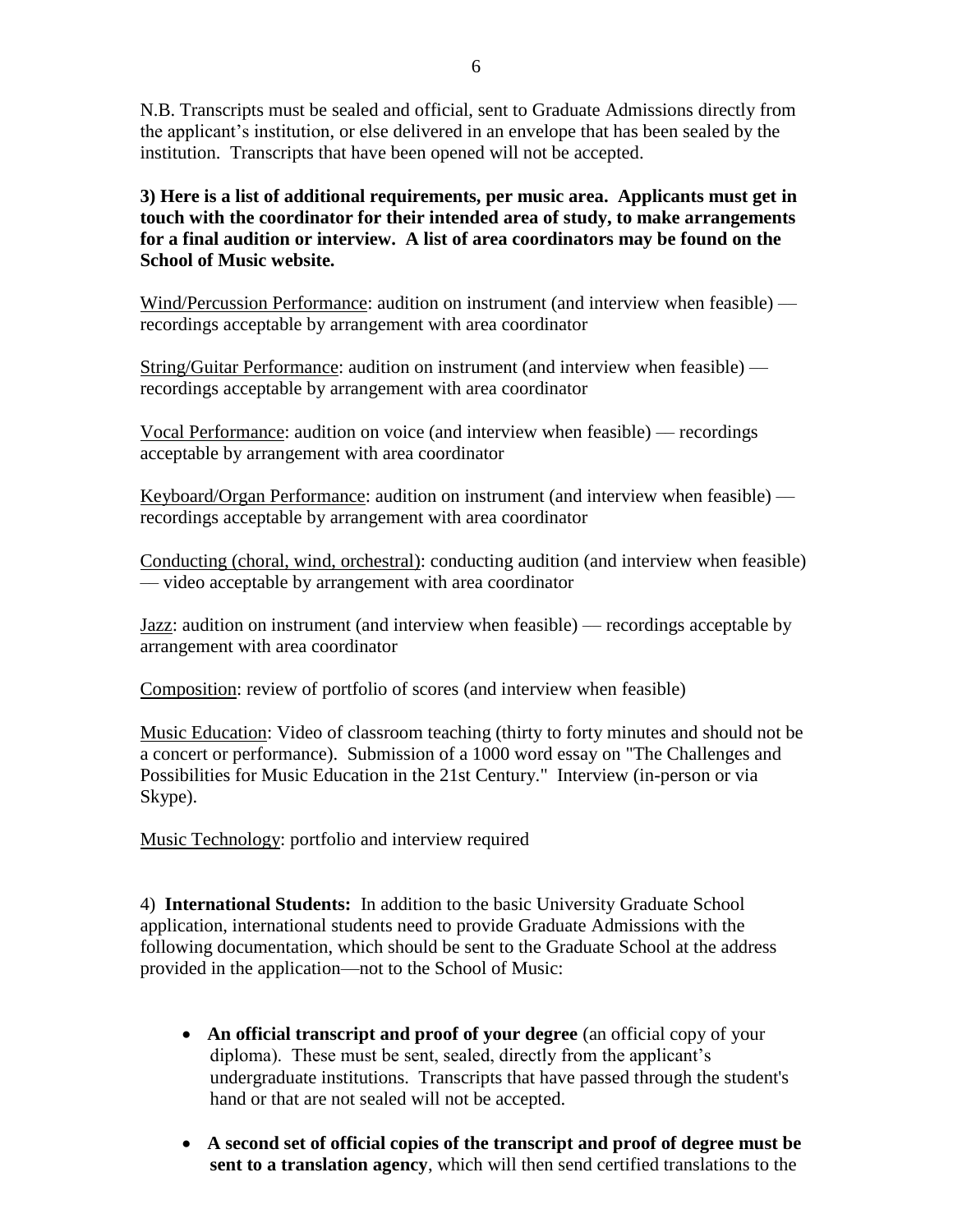Graduate School. The Graduate School recommends Joseph Silny & Associates, since they are located right in Miami. Their URL is [http://www.jsilny.com.](http://www.jsilny.com/)

Other suggestions may be found on the UGS website. Silny will accept a transcript directly from a student provided it is an official, sealed transcript—not a copy. Translations must be complete and certified—it is not enough for a friend or professor to provide a translation. Make sure that you ask an agency for a full TRANSLATION, not an evaluation of the transcript. Graduate Admissions will handle the evaluation of transcripts to determine what the US equivalence is.

- **Official scores for the Test of English as a Foreign Language (TOEFL).** Applicants must score a minimum of 550 (paper test) or 213 (computer test) or 80 (internet-based test) in order to be admitted to the university. The TOEFL report has to be OFFICIAL, sent to Graduate Admissions directly by the Educational Testing Service.
- A Declaration of Finance Form (DCF). you download this from the UGS website; the current link is [http://gradschool.fiu.edu/wp](http://gradschool.fiu.edu/wp-content/uploads/2017/11/Declaration_of_Finances.pdf)[content/uploads/2017/11/Declaration\\_of\\_Finances.pdf](http://gradschool.fiu.edu/wp-content/uploads/2017/11/Declaration_of_Finances.pdf)
- In order to obtain an I-20 Form, which you need in order to obtain a student visa, you must show that you have resources of \$32,704.00. This is much more than the FIU tuition, but the Federal Government requires proof that those traveling on a student visas have adequate resources for living expenses beyond tuition. Include on this form all your financial resources, including any financial aid (e.g., scholarships) you are receiving.
- **Bank/Sponsor letters.** You must send letters from financial institutions attesting that you actually have the funds you list in your DCF form. A bank statement is not enough—it must be an actual letter from your bank. And/or you need to provide a letter from a sponsor (e.g., a relative) who agrees to provide necessary funds if needed. In that case, bank letters for the sponsor's account also need to be provided.
- If you already have a student visa and an I-20 issued by another university, you need to submit, in addition to the above, an F-1 Transfer Form (http://gradschool.fiu.edu/wp-content/uploads/2017/11/F1\_Transfer.pdf) and a copy of your passport/visa page.

Once you have been admitted to FIU and provided all documents, the Graduate School will mail you an I-20 Form, which you take with you to a United States Embassy in order to apply for a visa.

For more information useful to international students, including information about funding, please visit Graduate School website (specifically <http://gradschool.fiu.edu/admissions/#admissionforms> and FIU International Student and Scholar Services [\(http://isss.fiu.edu/\)](http://isss.fiu.edu/).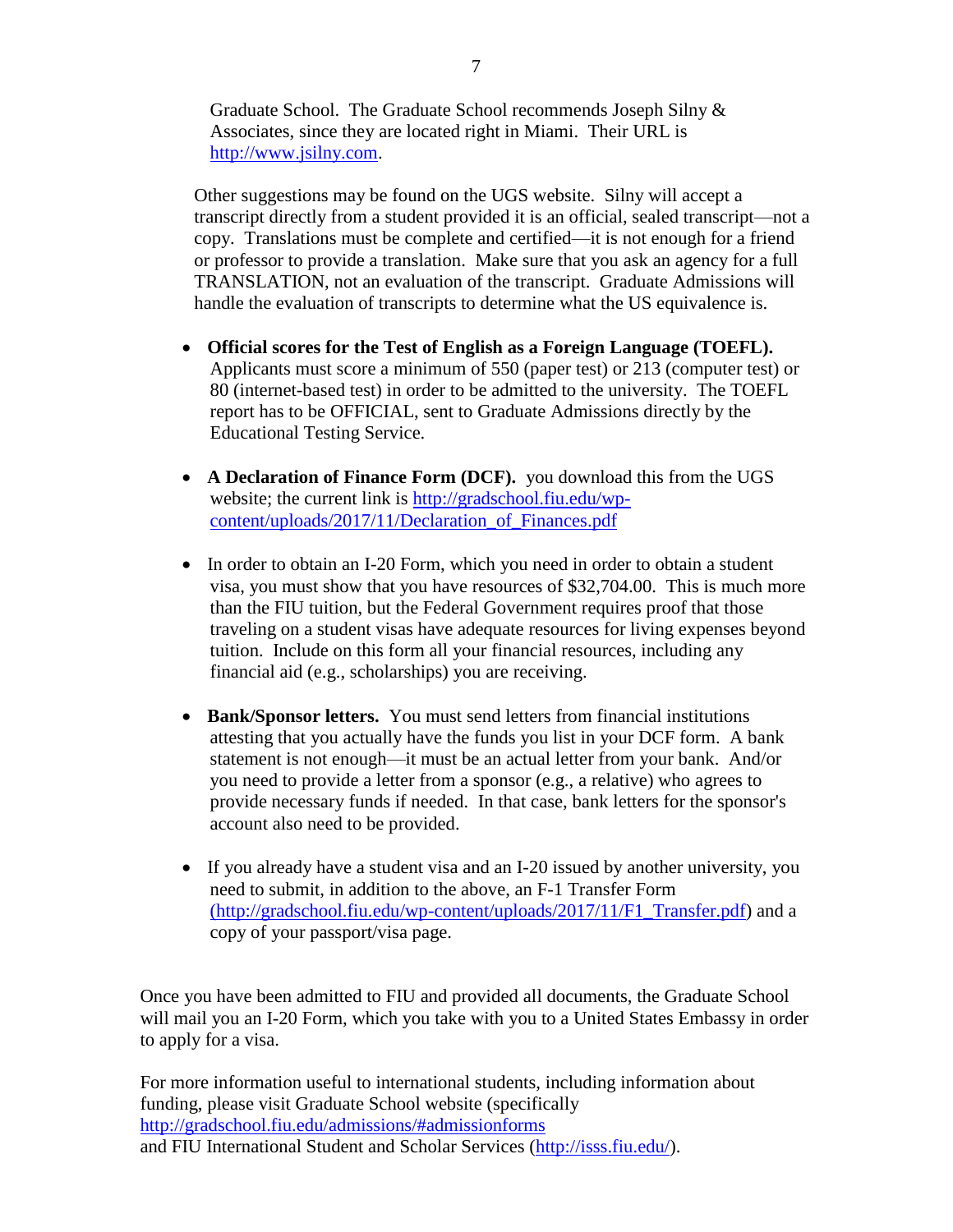# 5) **Admission Deadlines and Implications for Financial Aid**

We generally send out offers of scholarships and Graduate Assistantships in mid- March and request a response by April 15 (the date established by the National Association of Schools of Music). Students auditioning later may still be admitted, but financial aid from School of Music resources are likely to be depleted. Also be aware that there are early deadlines for other forms of Financial Aid available to School of Music graduate students. For example, the LAC (Latin American and Caribbean) Fellowship, available to citizens of any LAC region (including Puerto Rico and the US Virgin Islands) has an application deadline of April 1, and the SOM must nominate you first. Only students *already accepted* to FIU can be nominated. The various Linkage Institutes, through which many international students receive reduced tuition at the Florida resident rate, have deadlines on or about May 1, and you must already be accepted and have an FIUissued I-20 Form.

The SOM accepts graduate students for Spring admission (classes begin in January), but Graduate Assistantships and fellowships are normally awarded for the full year––it is best to apply for Fall term if you wish to be considered for financial assistance.

# **IV. PLACEMENT TESTS; HISTORY AND THEORY REQUIREMENTS**

Placement tests in theory and music history are required of all incoming graduate students except for jazz students. These tests must be completed prior to or at the beginning of the semester that the student is entering. Graduate students in composition may be given additional tests in theory and aural skills to determine their qualification for undergraduate teaching or tutoring in these areas. Test dates are posted on the SOM website but are always at 11 AM on the Thursday before classes start in August and in January. Students will not be allowed into graduate theory and/or history classes until they have completed the tests. *In addition, students who have graduated from FIU with an undergraduate music degree two years or less from the time of admission to the graduate school do not need to take placement exams.* Please note that remedial course work may be required as a result of performance on placement tests. Required graduate courses in theory and/or history may not be taken until all remedial work is completed in a satisfactory manner.

Remedial coursework is usually over and above the minimum 36-credit requirement for the Master's, except where noted under "Grading Policies" below. For more specific information regarding graduate placement tests, please contact the appropriate theory and history faculty listed at the end of this handbook.

## **History**

If you fail part of or the entire history placement test, register for MUH 5219 Graduate History Survey. For this course, you can register for 1, 2, or 3 credits; there is a scrolldown menu when you register so you can choose the number of credits. Bear in mind that if you are on a scholarship or TA-ship, you need to register for at least 9 credits total this term (TA-ships will pay up to 15 credits).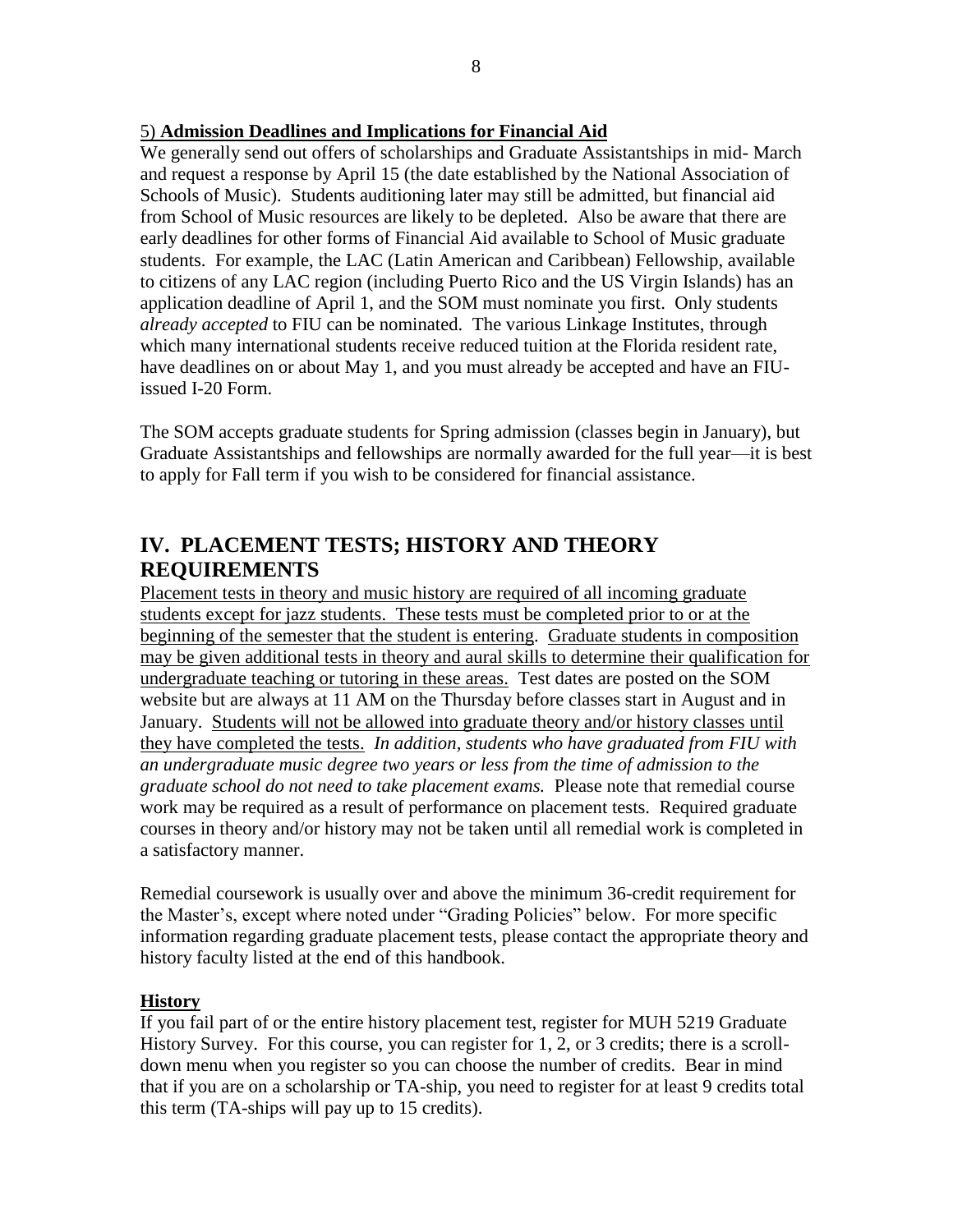All grad students except those in Jazz and Music Education are **required** to take **MUH 6937: Special Topics in Music History.** Jazz students may take it as an elective. Music Ed students may take it if they pass out of MUH 5219, or towards their elective credits, or to bring their total music history credits to 3 (if they took MUH 5219 for fewer than 3 credits).

# **Theory**

If you fail the music theory placement test, you must take MUT 5051 Graduate Theory Survey. In the composition and performance tracks, MUT 5051 is remedial and cannot substitute for the theory requirement, MUT 5629 Analytical Techniques. In the technology and music education tracks, MUT 5051 may be used to fulfill the theory requirement.

# **V. GRADING POLICIES**

# **Minimum Grade and Credit Requirements**

Students must normally receive a B or higher in a graduate music course for it to apply towards graduation. Graduate students must also maintain at least a 3.0 GPA in graduate music courses in order to remain in the program. Students who fail to achieve at least a B in the same course twice are automatically dismissed from the program. These students can re-apply for admission after one semester (not including the summer terms). All MM programs in the School of Music require the completion of 36 credits. Music Education requires 30 credits. Please note that credits earned at FIU or other institutions are only good for 6 years. After that time these courses cannot be counted towards graduation, unless the Dean of the Graduate School is willing to grant a special petition.

# **Applied Music Grading and Juries**

Applied music grades are based on the following percentages:

75% Weekly lesson grade (assigned by the Applied instructor) 25% Jury grade (average of the assigned jury committee)

All students enrolled in Applied Lessons will be expected to perform in a jury at the end of each semester. The jury consists of performing scales, studies, sight reading, and repertoire for a committee of three or more faculty members. (Specific requirements for each area are available from the respective advisor). The jury grade represents 25% of the semester grade. Absence from the jury will result in a grade reduction of two letters in Applied Music (i.e., an "A" becomes a "C").

# **Note: The minimum passing grade on a jury is a** "**B.**"

# **Grade Appeals (Excluding Applied Music)**

Once submitted, end-of-semester grades (except IN and NR, which default to F the end of two consecutive terms) are final. They are subject to change only through a Change of Grade Form to correct an error in computation or transcribing, or where part of the student's work has been unintentionally overlooked. If a student wishes to appeal his/her grade, the student should follow the procedures outlined in the FIU Policies and Procedures. Currently, these policies may be found at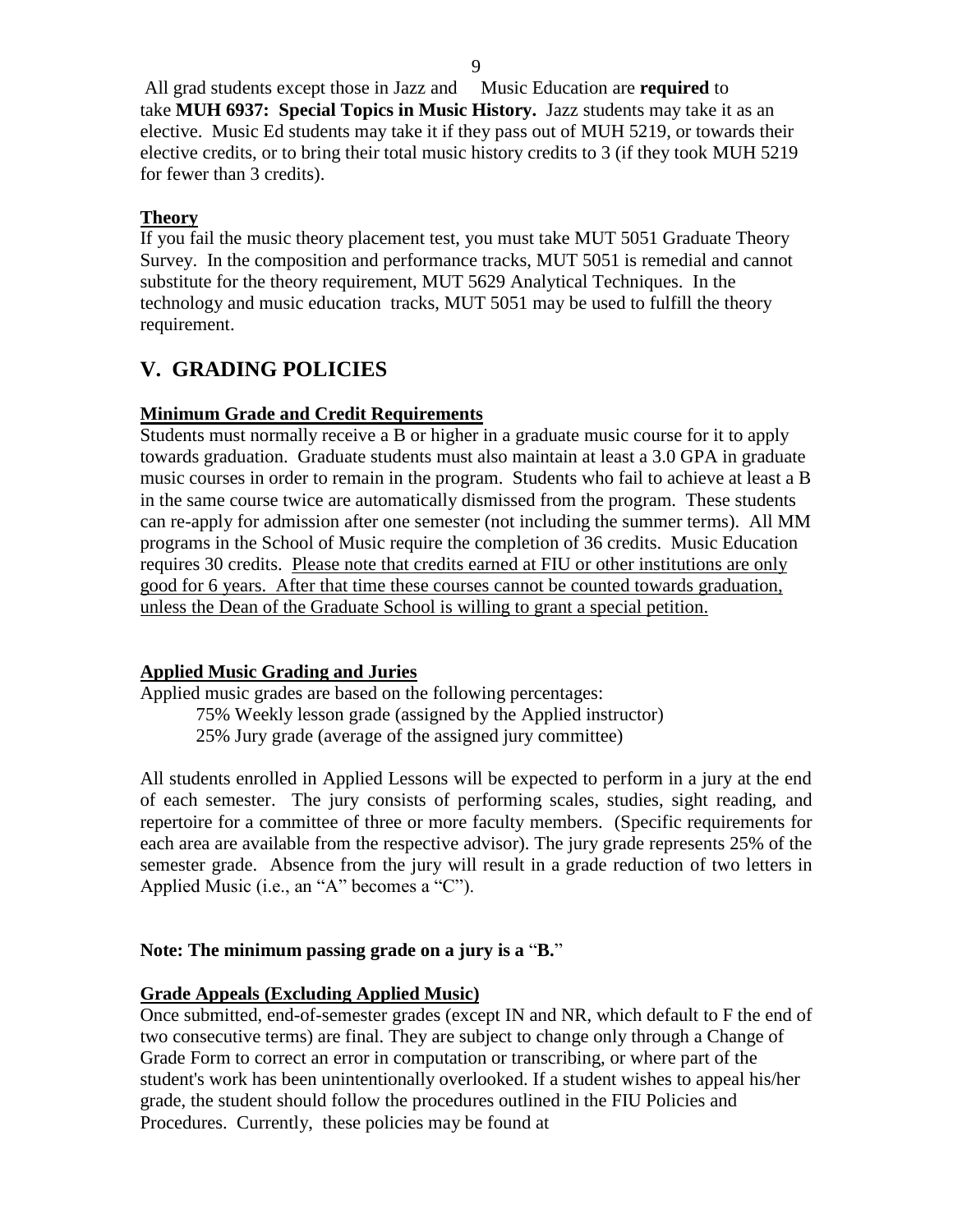<http://integrity.fiu.edu/about.html>(see pull-down menu under Policies and Procedures).

#### **Incomplete Grades**

An Incomplete grade (IN) is a temporary symbol given at the discretion of the instructor for work not completed because of serious interruption not caused by the student's own negligence. An Incomplete must be made up as quickly as possible but no later than two consecutive terms (INCLUDING SUMMER) after the initial taking of the course, or it will automatically default to an "F." There is no extension of the two-term deadline. If an Incomplete earned in a required course has defaulted to an F, then the student has to repeat the course. Students who have Incomplete grades on their records must remove the Incomplete by the end of the fourth week of the term in which they plan to graduate. Failure to do so will result in a cancellation of graduation.

# **VI. TRANSFER OF GRADUATE CREDITS**

TRANSFER students can apply up to 6 graduate credits taken at an accredited institution while a degree-seeking student in a graduate program. Note the wording: if you take a graduate course elsewhere as a non-degree-seeking student, you will need to petition the Dean of the Graduate School to have that course counted towards your Masters. Transfer credits should have been earned no more than 7 years prior to matriculation. Exceptions to time and credit limits require a *Petition for Exception to Graduate Requirements*.

# **VII. NON-DEGREE-SEEKING STUDENTS**

Students can apply to take graduate courses at as a non-degree-seeking student. Vist FIU <http://onestop.fiu.edu/non-degree-students/index.html> You must also audition/interview for the School of Music as detailed above to ensure you will be allowed to register for music courses. Students taking courses while not admitted to the university (as nondegree students) will be allowed to use a maximum of 12 credits so earned towards graduation once the student is accepted by the university. Please note that these credits must be approved by the School of Music. Credits in excess of the 12 will not count towards graduation (this is a university policy). International students cannot take courses as special students.

# **VIII. RESIDENCY REQUIREMENTS/MAINTAINING DEGREE-SEEKING STATUS**

Students must be registered full time (9 credits in the fall or spring semester and/or 6 credits in the summer) at least 2 semesters during their studies in order to be considered degree-seeking students. Students who fail to register for graduate courses for 3 or more consecutive semesters (including summer) lose their degree-seeking status and must be re-admitted to the university and program. This involves filing a new on-line application. In order to avoid this, you must formally apply for a leave of absence by submitting a *Petition for Exemption to Graduate Requirements*. This is done electronically and must be intitiated by the Graduate Program Director. The student will be asked to upload a letter justifying the need for a leave of absence.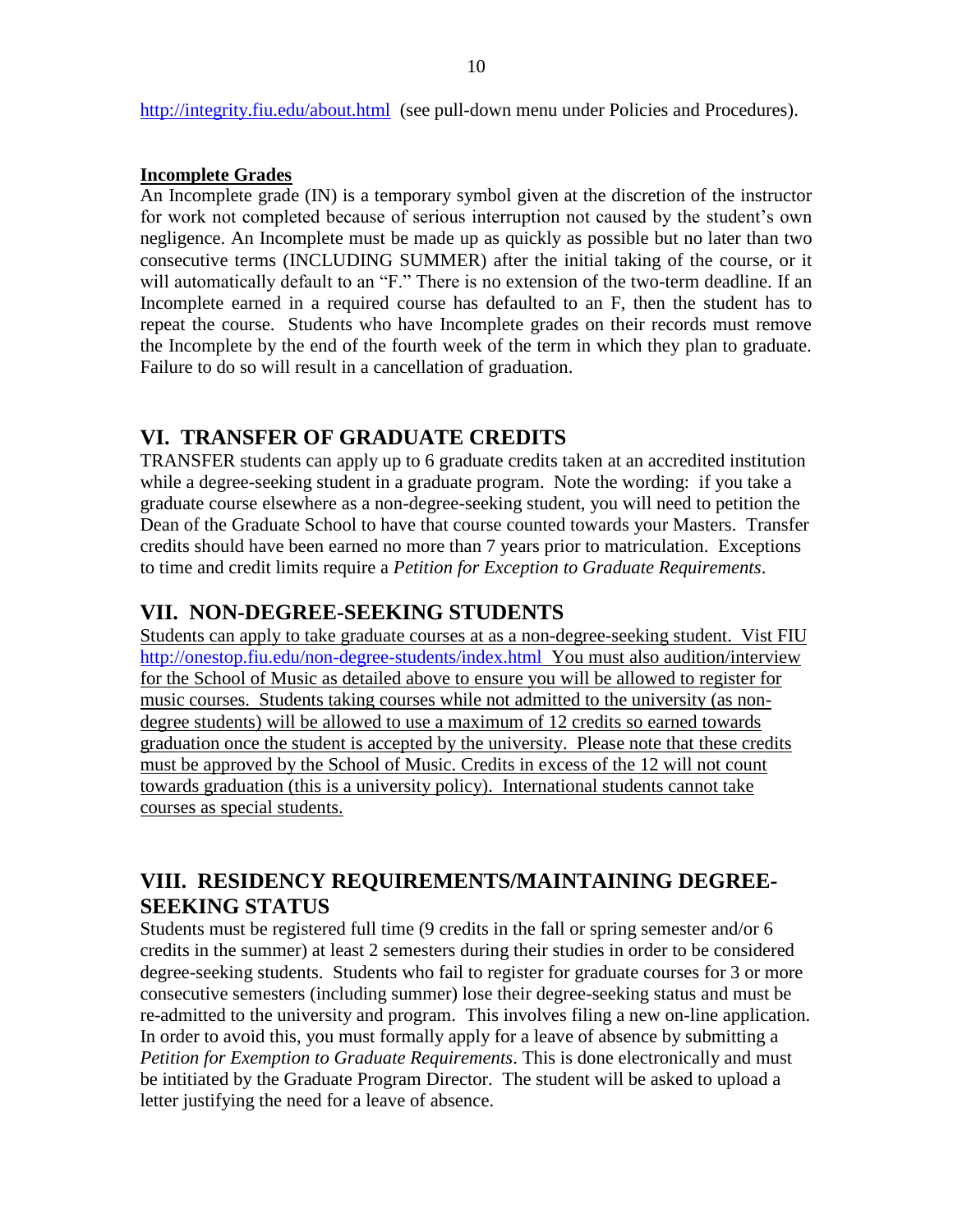Please note that the residency requirements for international students are not the same as for other students. International students must be enrolled for at least 9 credits *each semester*, with summer credits optional. Please contact the International Student and Scholar Services (ISSS) at ext. 2421 or [http://isss.fiu.edu](http://isss.fiu.edu/) if you should need more information and/or clarification regarding requirements for international students.

*Important: International students who, for any reason, must temporarily stop registering for courses (e.g., because of a medical emergency) must notify the ISSS (International Students and Scholarships Services) AND apply for a leave of absnce from the UGS. Merely obtaining ISSS approval is not enough. Without an official leave of absence, the UGS will report to the US Department of Immigration those international students who fail to register during fall or spring terms.*

# **IX. ASSISTANTSHIPS**

**FIU does not current offer Graduate Assistantships (i..e. Teaching Assistantships) for Master's programs.** 

# **X. SCHOOL OF MUSIC SCHOLARSHIPS**

A limited number of graduate scholarships are available from the School of Music. As with graduate assistantships, fellowships are awarded to students for a maximum of four semesters, and students must be enrolled for a minimum of 9 credits in order to keep the fellowship. A specified number of hours of service to the School of Music and community, to be determined by the area coordinator with the director of the School of Music, is required for students on Fellowships. The amount and type of service will vary depending upon the amount of the award and the area of study.

If you wish to be considered for a music scholarship, please apply for one at

<http://carta.fiu.edu/music/scholarships/>

This page also includes links to other resources.

**\*\*\*\*Our master's programs are two-year programs. Graduate students beyond their second year cannot be awarded a fellowship. Students wishing to spend extra time on a thesis or recital or wishing to take extra courses beyond the required 36 credits, will need to arrange their own financing.\*\*\*\***

# **XI. LINKAGE INSTITUTES AND OTHER SOURCES OF FUNDING**

To research other sources of funding, all students should consult the UGS website <http://gradschool.fiu.edu/current-students-graduate-funding.shtml> and visit [http://scholarships.fiu.edu.](http://scholarships.fiu.edu/)

# **International, non-resident students**

These students are charged out-of-state tuition. For some international students, Linkage Institutes provide a means of paying in-state tuition rates only. Each Linkage Institute is allowed to exempt up to 25 full-time equivalent students per year from the respective host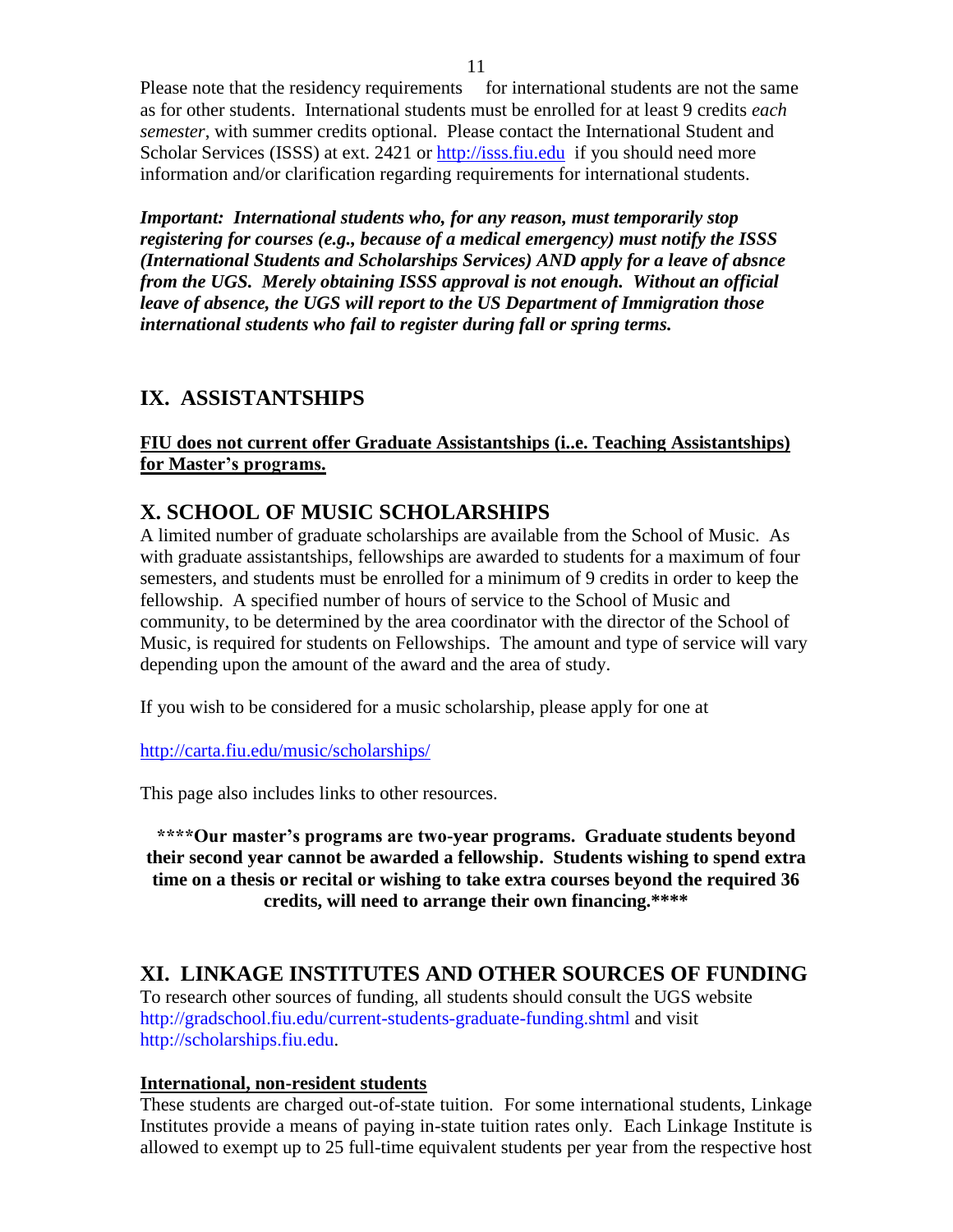countries to study in any of Florida's state universities as resident students for tuition purposes. The Linkage Institute Directors are responsible for developing criteria for these exemptions, and the criteria must be approved by the Department of Education. The application deadlines for the programs below range from

April 1 to May 1. Students themselves must apply. They must show that they have been accepted by FIU already, and they need to have the I-20 in hand.

#### **Florida-Mexico Institute (FMI)**

The Florida-Mexico Institute (FMI) is a linkage institute founded by the Florida legislature to promote and expand commercial, cultural, and educational linkages between **Florida-Mexico.** FMI is housed at the Latin American and Caribbean Center (LACC) located at FIU. FMI provides scholarships to eligible students by waiving the out-of-state tuition.

#### **Florida-Mexico Institute Tuition Waiver:**

Open to all students who are:

\* Citizens of Mexico

 \* Studying at a public university or community college in Florida with a student visa

#### **Florida-Caribbean Institute (FCI)**

The Florida-Caribbean Institute (FCI) is a linkage institute founded by the Florida legislature to promote and expand commercial, cultural, and educational linkages between Florida-Mexico. FCI is housed at the Latin American and Caribbean Center (LACC) located at FIU. FCI provides scholarships to eligible students by waiving the out-of-state tuition.

#### **Florida-Caribbean Tuition Waive**r:

Open to all students who are:

 \* Citizens of Antigua and Barbuda, Bahamas, Barbados, Belize, Dominica, Dominican Republic, Grenada, Guyana, Haiti, Jamaica, St. Kitts and Nevis, St. Lucia, St. Vincent and the Grenadines, or Trinidad and Tobago

\* Studying in Florida with a student visa.

#### **Other Florida Linkage Institutes Tuition Waivers:**

International students from Brazil, Canada, China, Costa Rica, Eastern Europe, France, Israel, Japan, and West Africa are also eligible for out-of-state tuition waivers through Florida Linkage Institutes administered by other institutions.

For further information and links to the various institutes, please go to: <http://lacc.fiu.edu/academics/financial/>

#### **LACC (Latin American and Caribbean) Fellowship:**

Provides out-of-state tuition waiver and a \$1000 stipend. Students must be nominated by the School of Music. The nomination deadine is April 1, and students need to have been already accepted by FIU.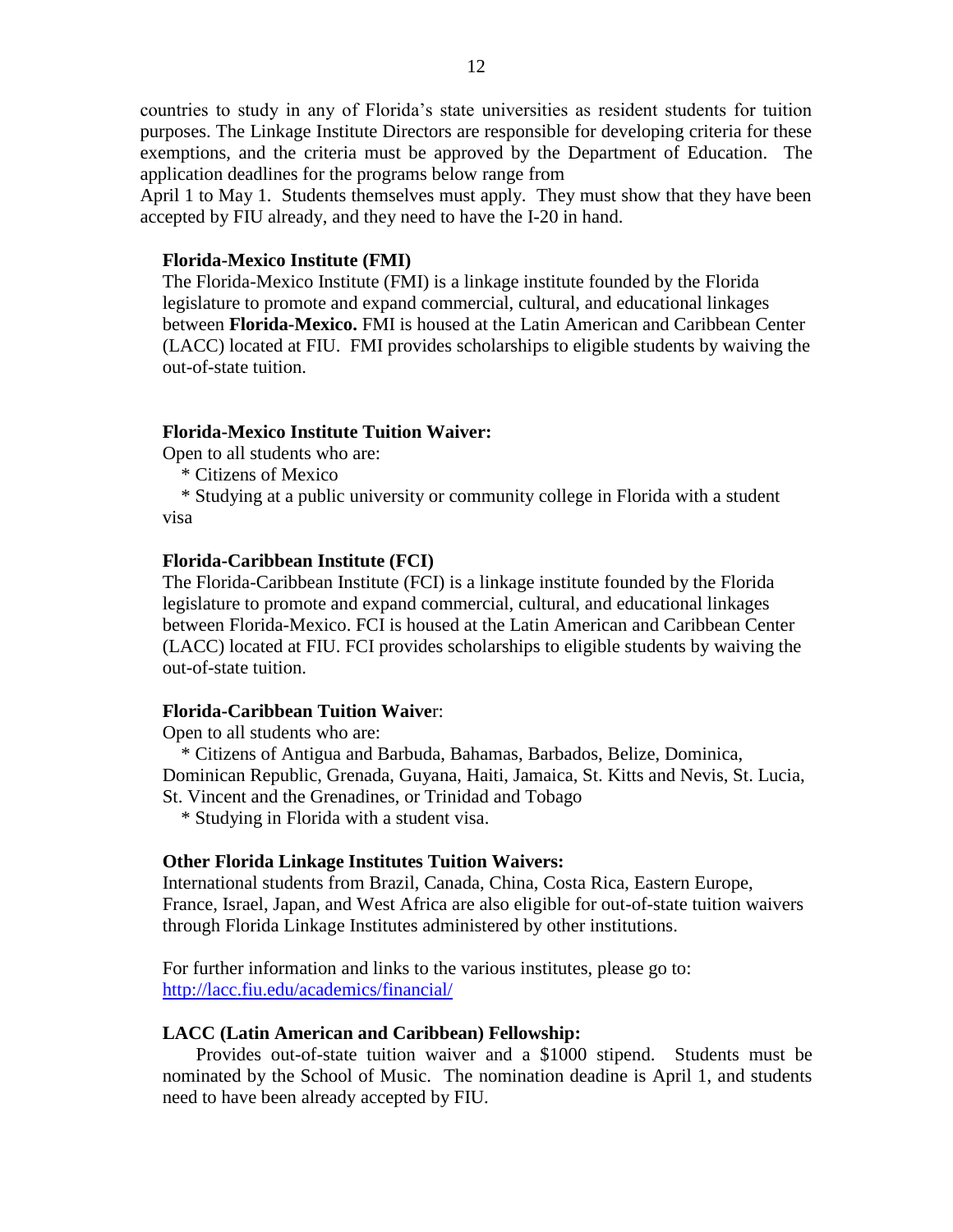## **Domestic students**

should explore other means of financial aid, such as FEDERAL LOANS, various university scholarships, minority scholarships, and other sources. Every applicant to the School of Music should visit [http://scholarships.fiu.edu.](http://scholarships.fiu.edu/)

## **Funding for research or performance-related travel**

There are funding opportunities for graduate students to travel to conferences through the Graduate and Professional Student Committee [\(http://gpsc.fiu.edu\)](http://gpsc.fiu.edu/). The deadline to apply is thirty-five days before the travel date, and one must attend one workshop in advance of applying. Since only a few workshops per year are offered, please plan ahead!

# **XII. THESIS, MASTER'S PROJECT, AND MASTER'S RECITAL INFORMATION**

# **A formal thesis (as opposed to a Master's Recital or a Research Project) exists as an option in Composition and Music Education and a requirement in Music Technology.**

**Forming a Committee** All master's degree recitals, master's theses, and master's projects require a committee of three. While only Master's theses require advance approval for a master's committee, all other students must form a committee at least one semester prior to graduation.

# **Registering for Thesis or Master's Recital: Choosing the Correct Course and Obtaining Permission:**

You need permission to register for Thesis or Master's Recital or individual research courses. Permission is normally obtained from the person responsible for submitting your thesis grades (usually your area coordinator).

Make sure you register for the correct course! MUS 5906 (Master's Recital) is the default course for all areas except Composition, Music Technology, Music Business and Production, and Music Education. Students in Music Technology sign up for MUS 5971 (Thesis). Students in Composition may choose either to do a full thesis (in which case sign up for MUS 5971) or a recital, composition, and shorter paper (in which case sign up for MUS 5906). Students in Music Business sign up for a project (MUS 5910). Students in Music Education who elect the thesis option sign up for MUE 6971 (Thesis in Music Education). Students in Music Education who elect the Master's Project option take MUE 6910 Directed Research.

# **Registering for Thesis: Continuous Registration Requirement**

Please note that the university requires all students to enroll in at least one credit of thesis each semester **(including Summer C)** from the time the student begins to take thesis credits (usually once the student starts submitting thesis forms) until the successful completion of the thesis defense. If you neglect to pay for at least one thesis credit, the Graduate School will make you pay for an extra credit the following semester. It is very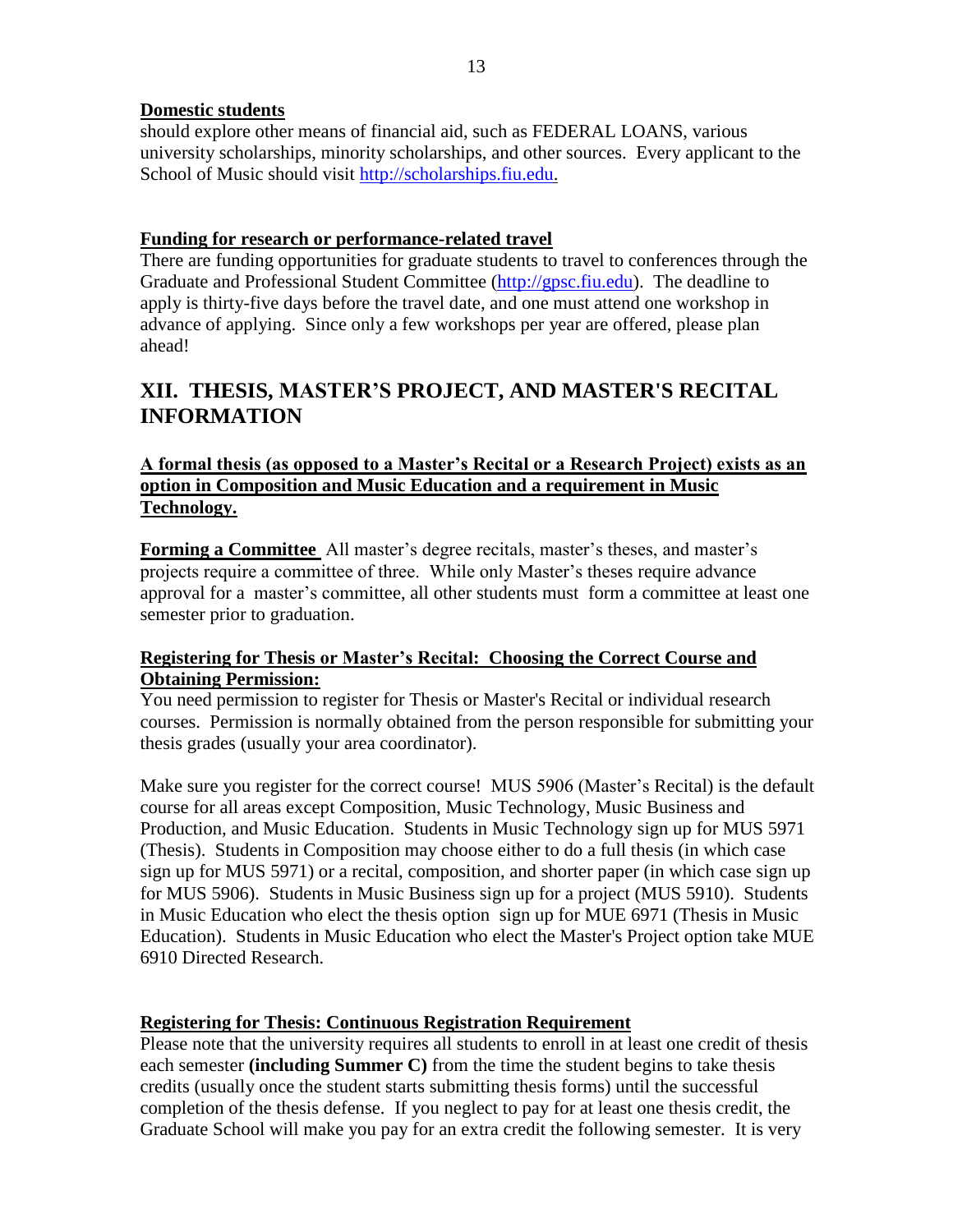important that you decide in advance whether to do a thesis or a project or recital, because once you start registering for thesis, the choice is irrevocable.

## **Thesis Defense Dates and Locations:**

(See also Section XIII below). The last day to hold a thesis defense in Fall semester is in mid November. The last day to hold it in Spring semester is in late March. Check the Graduate School website<http://gradschool.fiu.edu/calendar-deadlines/>

for exact upcoming deadlines. Defenses are not permitted on Sundays, and they must take place on campus. Students who cannot defend by the March deadline may apply for summer graduation and, subject to the availability of their committee members, hold their defense later in the Spring semester or even the beginning of the summer semester (later than mid-May, faculty tend not to be available). Defenses are not allowed in between terms (e.g., between the end of spring term and the beginning of summer term.) Nor are defenses permitted during the first four days of a term (e.g., the first possible day for a summer defense is the first Friday during Summer A term.)

# **Thesis, Master's Recital,and Research Grades**

Recital grades (pass/fail) are submitted not only in the term during which the student successfully completes the final recital but also during every term for which the student is registered for Master'sRecital. The major professor submits a grade reflecting the progress the student is making; in the last semester, the grade should reflect the final consensus of the thesis committee. Thesis grades are IP ("in progress"); these turn into Pass or Fail after the defense and the submission of the final thesis grade. Research courses entail a letter grade for each semester.

*Unfortunately, professors sometimes forget to submit in-progress grades. Students should remind their advisors to do so, and they should check their transcripts regularly to see that there are no incompletes (IN) or Fs that should not be there.* 

## **General Master's Recital, Master's Project, and Thesis Requirements**

In general, the requirements for performance areas within the MM degree include a performance component, a written component (extended program notes), and an oral component (e.g., lecture/recital).

If you are in an area that includes a thesis requirement or option, you will write a more extensive research document and pass an oral defense. Please note that the last component of a formal thesis cannot be undertaken unless the student has completed all course work or the last required course(s) are in progress.

## **Specific Area Thesis/Master's Recital/Project Requirements by area**

A general summary of the thesis requirements for each area effective for the fall of 2015 follows; your advisor will have more specific information:

Composition: Recital, original large composition with analytical paper (longer if electing to do thesis), oral defense. Thesis materials to be turned in with ETD Form (see Required Forms below): Copy of the recital program, copy of the unbound paper and composition score, and copy of the recital CD. (An extra copy of each of these materials should also be provided for the School of Music files; please submit to the Graduate Program Director.) A copy of non-thesis materials should be submitted to the Graduate Director.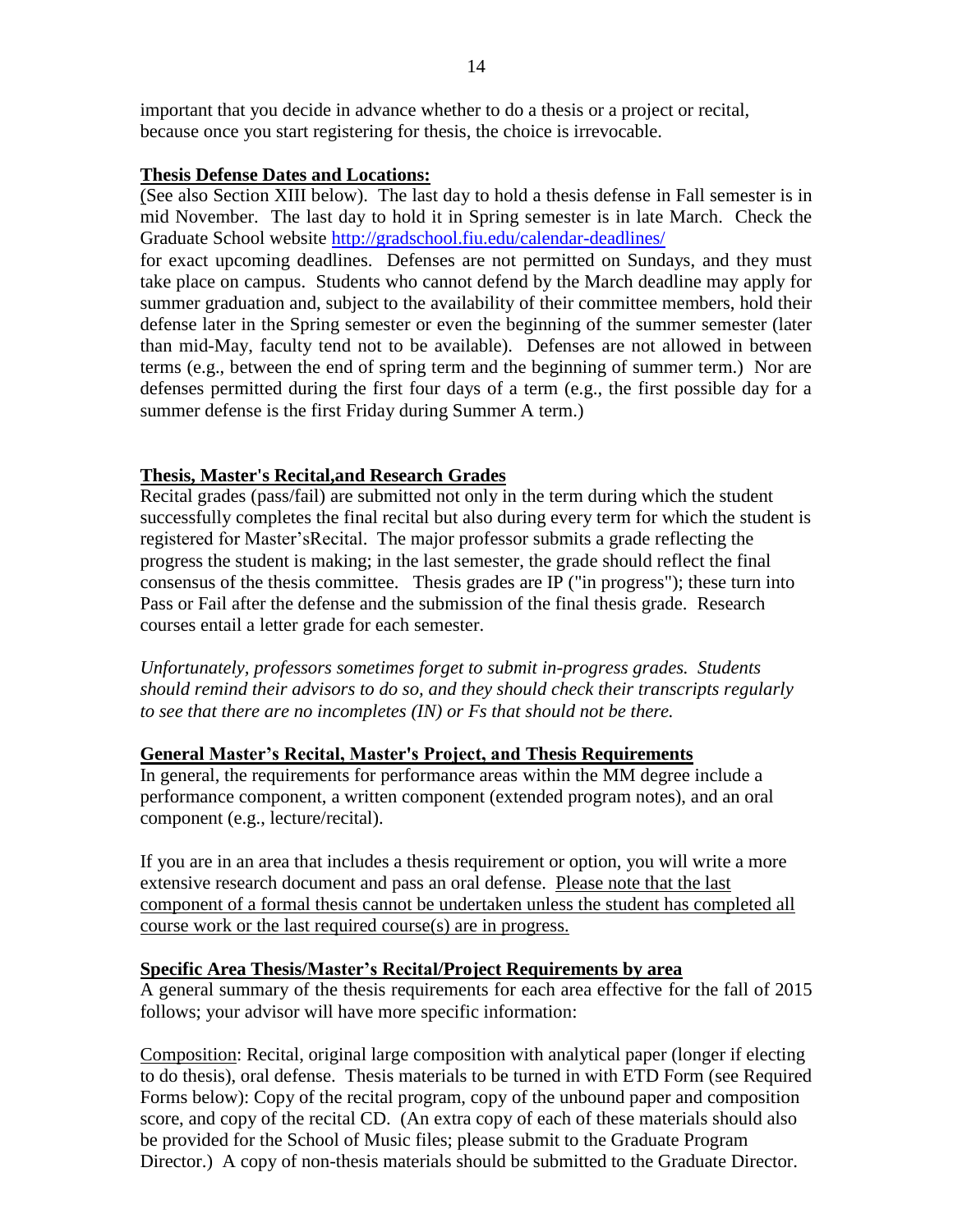Conducting: Recital, lecture recital or recital with extended program notes. Materials to be submitted to the Graduate Program Director: Copy of the final recital program, copy of the unbound paper, and copy of the final recital CD.

Jazz: Recital, extended program notes, oral defense. Materials to be submitted to the Graduate Program Director: Copy of the recital program, copy of the unbound composition, copy of the unbound paper, and copy of the recital CD.

Music Education: Extensive written thesis or project, oral defense. Thesis materials to be turned in with ETD Form (see Required Forms below): copy of the unbound paper. (An extra copy of each should also be provided for the School of Music files; please submit to the Graduate Program Director.) If you elect to do a project, a copy of the project should also be submitted to the Graduate Director.

Music Technology: Paper, technology-based project, oral defense. Thesis materials to be turned in with ETD Form (see Required Forms below): copy of the unbound paper, copy of any material generated (software on CD, etc.), if applicable. (An extra copy of each of these materials should also be provided for the School of Music files; please submit to the Graduate Program Director.)

Piano: 60-minute recital, research paper (or second 60-minute recital with extended program notes), oral defense. Materials to be submitted to the Graduate Program Director: Copy of the final recital program, copy of the unbound paper, and copy of the final recital CD.

String Performance: Two 60-minute recitals with extended program notes for the  $2<sup>nd</sup>$ recital, oral defense. Materials to be submitted to the Graduate Program Director: Copy of the final recital program, copy of the unbound paper, and copy of the final recital CD.

Voice Performance: 45-minute lecture recital, 30-minute recital, 60-minute recital with extended program notes. Materials to be submitted to the Graduate Program Director: Copy of the final recital program, copy of the unbound paper, and copy of the final recital CD.

Wind/Percussion Performance: Two recitals, extended program notes for the  $2<sup>nd</sup>$  recital, oral defense.

Materials to be submitted to the Graduate Program Director: Copy of the final recital program, copy of the unbound paper, and copy of the final recital CD.

## **Applied lessons within tracks leading to the Master's Recital**

All tracks leading to the Master's Recital (i.e., all performance tracks) require 9 credits of major applied lessons (3 semesters at 3 credits each) and 6 credits of Master's Recital. The 6 credits of Master's Recital are typically split up between the  $3<sup>rd</sup>$  and  $4<sup>th</sup>$  semesters (assuming the student is on a full-time, two-year track), but they may be split up over the last three or even all four semesters. The 6 Master's Recital credits cover all recitals, all advising on the paper or extended program notes, and your private lessons during the  $4<sup>th</sup>$ semester. Thus, students sign up for major applied lessons in semesters 1–3 and then take lessons in the  $4<sup>th</sup>$  semester as part of the Master's Recital course. These 4 semesters constitute the entire applied lesson requirement for performance Master's students.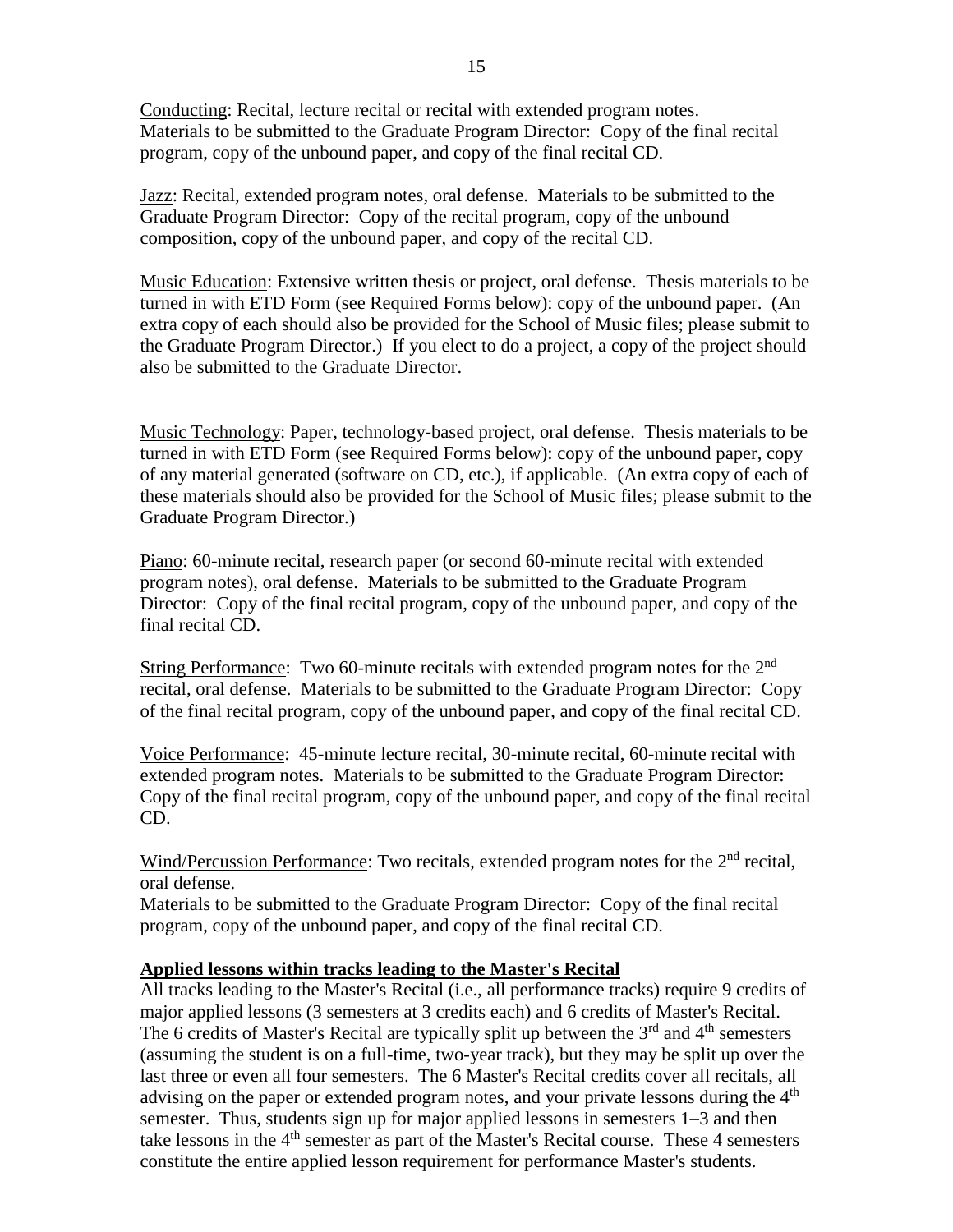Sometimes, students, for one reason or another, do not perform their final Master's Recital by the end of the  $4<sup>th</sup>$  semester. Any further lessons beyond the  $4<sup>th</sup>$  semester will be offered solely at the discretion of the applied teacher and the Director of the School of Music. Moreover, the student will need to resume registering for and paying for major applied lessons; the Master's Recital course covers only lessons in the  $4<sup>th</sup>$  semester.

**Ensemble requirement for students taking applied lessons.** The School of Music requires any student taking applied lessons to participate in an ensemble during the semester the student is registered for lessons. The ensemble is assigned by the coordinator of the student's performing area.

## **General Requirements for Theses, Projects, and Extended Program Notes:**

Forms and formatting instructions for THESES can be downloaded from the UGS website at http://gradschool.fiu.edu/thesis-dissertation/ There are two guides that students should use in preparing the draft of their thesis (for submission with the M3 Form—see required forms below) and the final submission with the ETD form:

The [ETD GUIDE](http://libguides.fiu.edu/etd) and [ETD PREPARATION MANUAL](http://gradschool.fiu.edu/documents/Manual_Regulations.pdf) (PDF) complement each other and both should be utilized. The guide contains video tutorials, downloadable

templates, important information on research standards and copyright, while the Manual explains the dissertation and thesis process and formatting requirements in more depth. [From the UGS website]

All papers (*including extended program notes and research projects*) must have a title page; they must include multiple footnotes and a bibliography; they must be neat, with correct formatting and grammar; any musical examples should be clear. For THESES, the numbering, ordering, and formatting of preliminary pages, main pages, figures, and appendices should follow UGS specifications carefully.

In all papers, thesis and non-thesis alike, for **citations and reference lists**, we require the *author-date system*, as explained in the latest edition of the *Chicago Manual of Style*. In this style, simple references within the text are presented as follows:

See Galand 1995, 42–5, for more detailed analyses of that movement along these lines.

If specific page numbers are unnecessary, one refers simply to "Galand 1995."

In the Reference List at the end, one gives the entire citation as follows:

Galand, Joel. 1995. "Form, Genre, and Style in the Eighteenth-Century Rondo." *Music Theory Spectrum* 17.1 :27–52.

The advantage of this system is that one no longer needs footnotes for simple citations; footnotes remain useful for lengthier discussions of sources or for other explanatory asides.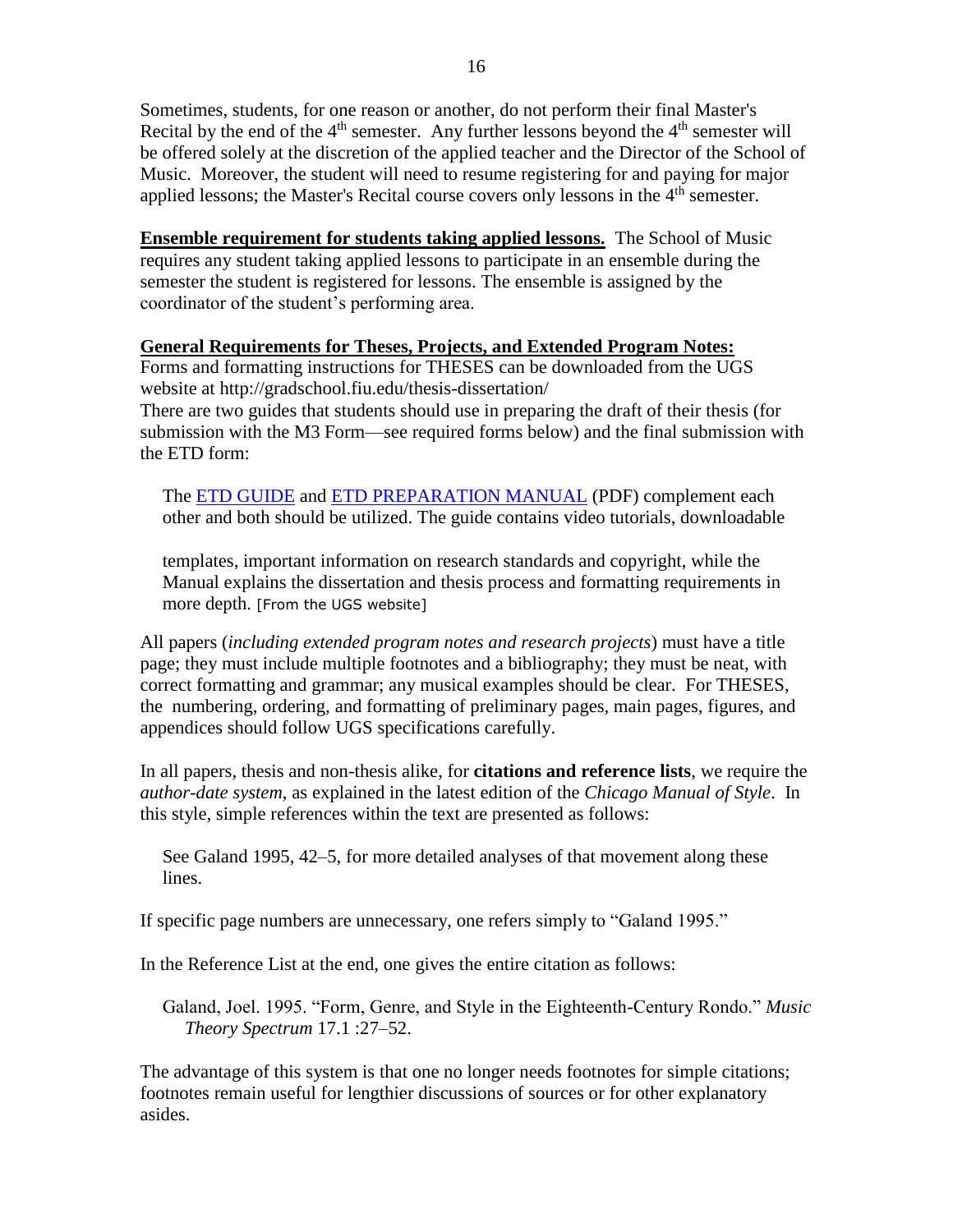Students should consult good style manuals. For the mechanics of style, the latest edition of Turabian's *A Manual for Writers of Term Papers, Theses, and Dissertations* (University of Chicago Press) is a useful distillation of the much longer *Chicago Manual of Style*. Neither of these books will help you much with prose style, however. For that, I recommend the latest editions of classics like *Elements of Style* by Strunk and White (Longman, 1999) or, *On Writing Well* by William Zinsser (Collins, 2006). For writing specifically about music, see **Guidelines for Writing about music** below.

**EXCEPTION: Students in Music Education and in Music Technology must use APA rather than Chicago Style in preparing their theses. All others, please use Chicago Style.**

**\*\*\*We urge graduate students to consult the FIU Center for Excellence in Writing, especially if English is your second language. Visit <https://case.fiu.edu/research/center-for-excellence-in-writing/index.html> to make an appointment. The Center has consultants dedicated to graduate students.\*\*\***

#### **Specific Requirements for Recital Programs**

All recital programs must include complete information regarding each composition (title, date, name of composer, composer's dates, name of lyricist or librettist if appropriate). For vocal selections, texts should be provided; foreign texts should be presented together with an English translation in facing columns. Students must also provide *original* program notes, consisting in a few paragraphs of historical and analytical background for each composition performed. Students in areas where extended program notes are part of their Master's Recital requirements can either include copies of these extended notes with the program, or they may prepare an abridged version, which should be checked over for style and accuracy.

All concert programs for recitals must include the wording "in partial fulfillment of the Master of Music degree." Dedications are not allowed on programs. Improper programs will not be accepted and can delay graduation.

For sample programs, ask the School of Music office staff for samples from recent students' files. Templates are also available.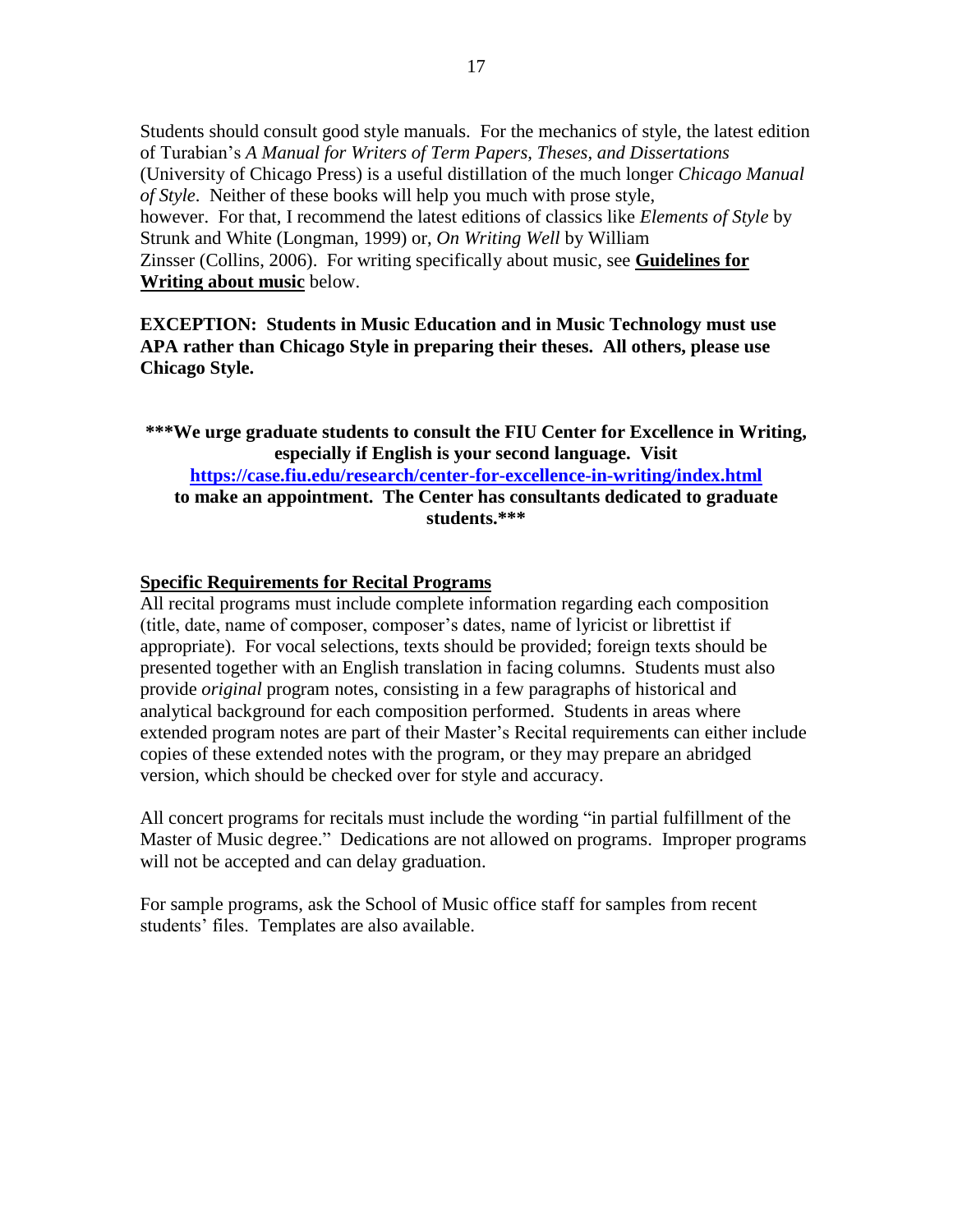## **Specific Requirements for Extended Program Notes**

*For examples of extended program notes, see Appendix III below, go to the Green Library (extended program notes prior to 2007 are shelved in the music section), or email Joel Galand.*

Extended program notes need to comply with the following:

(1) Each piece to be performed should be the subject of an individual essay, which, depending on the complexity of the piece, might be anywhere from 300 words or so for a song or single-movement work to c. 1500 words for a multi-movement work like a concerto, sonata, song cycle, or cantata.

Some students choose one piece on their program about which to write an extended research paper. For instance, a recent graduate vocal student performed a French Baroque cantata on her Master's Recital Program, accompanied by historical instruments. She researched how singers introduced improvised ornaments into the seventeenthcentury French cantata, and the result was a fine research paper in which she explained her choice or ornaments and justified them historically. Students who write such a paper on one of their pieces can elect to write more modes, conventional program notes for the remainder of their master's recital.

# *The main point is that the extended program notes should be much more ambitious in scope that the few paragraphs that more commonly accompany concert programs.*

(2) Extended program notes must include historical background regarding the composer/work(s) being performed.

(3) They must include some applicable analytical information (e.g., formal organization, tonal plan).

(4) They must include a bibliography and citations, using the author-date system of citation, as explained above.

# **\*\*\*\*\*EXTENDED PROGRAM NOTES NO LONGER NEED TO BE APPROVED BY THE COLLEGE AND GRADUATE SCHOOL DEANS, BUT THEY REQUIRE APPROVAL BY THE RECITAL COMMITTEE AND THE GRADUATE PROGRAM DIRECTOR. STUDENTS ARE REQUIRED TO SUBMIT A COMPLETE DRAFT OF THEIR PROGRAM NOTES—APPROVED BY THEIR COMMITTEE—TO THE GRADUATE PROGRAM DIRECTOR [\(GALANDJ@FIU.EDU\)](mailto:GALANDJ@FIU.EDU) TWO WEEKS PRIOR TO THE MASTER'S RECITAL DATE.\*\*\*\*\***

## **Guidelines for Writing about music**

Such writing entails special challenges. What is the proper way to cite the title of a piece? What words are italicized and which ones are not? I recommend the following manual for dealing with such issues:

D. Hern Holoman. *Writing About Music: A Style Sheet*, 2nd ed.. Berkeley: University of California Press, 2007.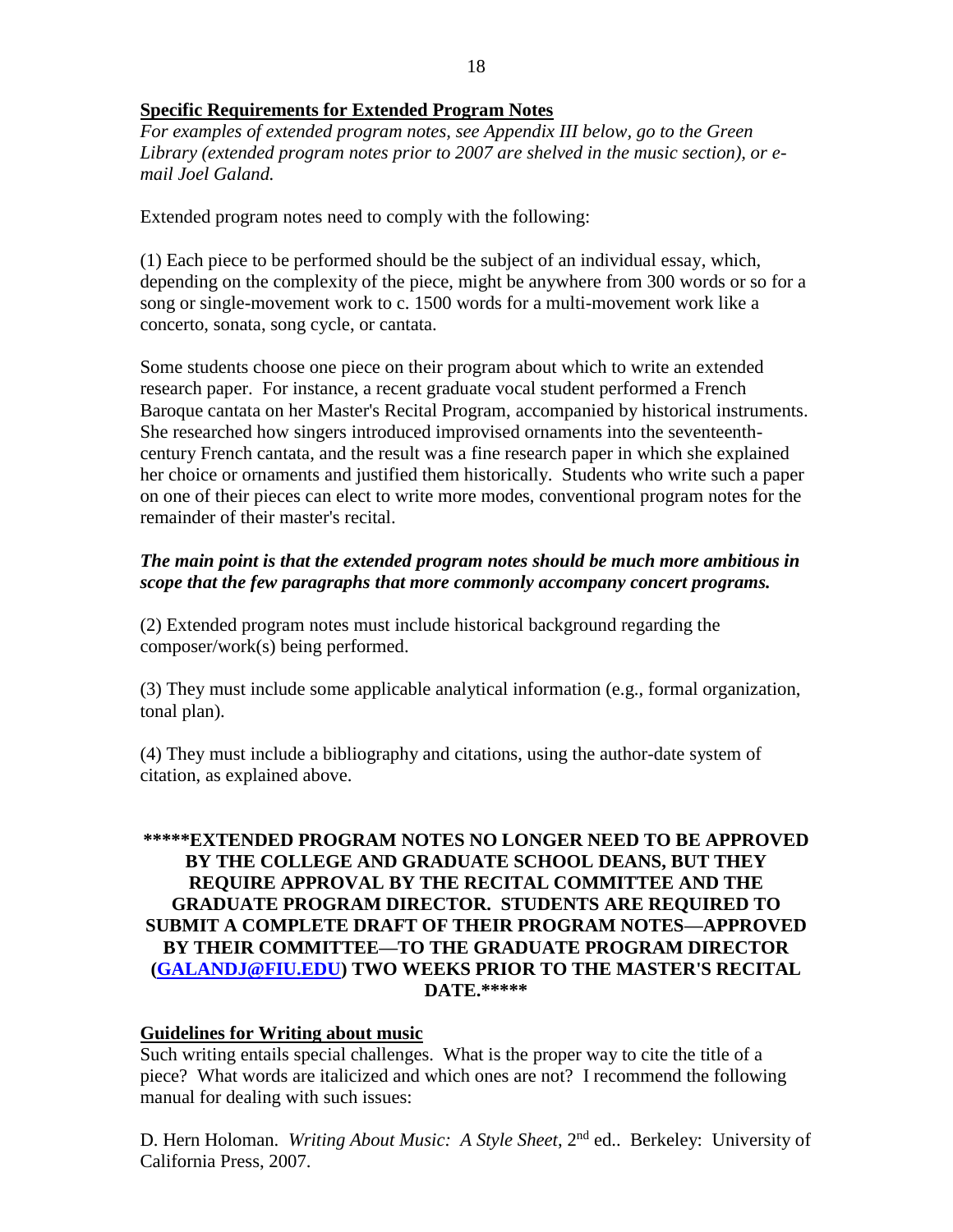I also offer a few tips in Appendix II of this Handbook. Dr. Dan Hardin, the music librarian, offers further tips at<http://libguides.fiu.edu/music>

But please also read below:

When you write your extended program notes, **avoid merely re-hashing biographical and stylistic information readily available in standard reference works** (e.g., *the New Grove Dictionary of Music and Musicians*). Include such information if it is directly pertinent to the piece at hand, but avoid telling us things like, "Mozart was a famous Austrian composer who lived from 1756 to 1791." Placing the piece in historical context should involve more than biography, particularly the type of biography that descends to the level of mere hagiography. Remember that you are writing program notes for your peers. Here are some of the things you might consider when researching and writing your notes:

Text-critical issues: Are there divergent readings of the manuscript and early published sources among which you had to choose, perhaps after having consulted critical editions of the work?

Performance practice: Were there decisions to be made regarding such issues as ornamentation, tempo, or rhythmic articulation (e.g., over-dotting in Baroque music).

Socio-economic background: For example, what institutions were involved in the commissioning, performing, or dissemination of the work? Did success depend on aristocratic patronage? On sheet-music sales among young ladies of the middle class?

Theory and Analysis: Music analysis, too, can shed light on historical questions when you address the ways in which the work exemplifies its genre or fails to do so. Did the piece at hand challenge or broaden the generic expectations that a contemporaneous audience might have brought to the piece? For example, if the piece is in sonata form, how closely does it adhere to the standard procedures of the composer and his contemporaries?

Not all these questions will be relevant for your particular program, of course, but these are examples of the sorts of questions that extended program notes should address when presented to a community of scholars.

It goes without saying that any ideas or formulations not your own should be properly cited. We are not talking about generally accepted ideas found in the standard reference works, unless you happen to quote the exact language in which those generally accepted ideas is expressed in a particular source. Rather, we are talking about the original research or criticism of another scholar. When in doubt about what to cite, ask you advisor or the Graduate Program Director.

For samples of acceptable extended notes, please see Appendix III below.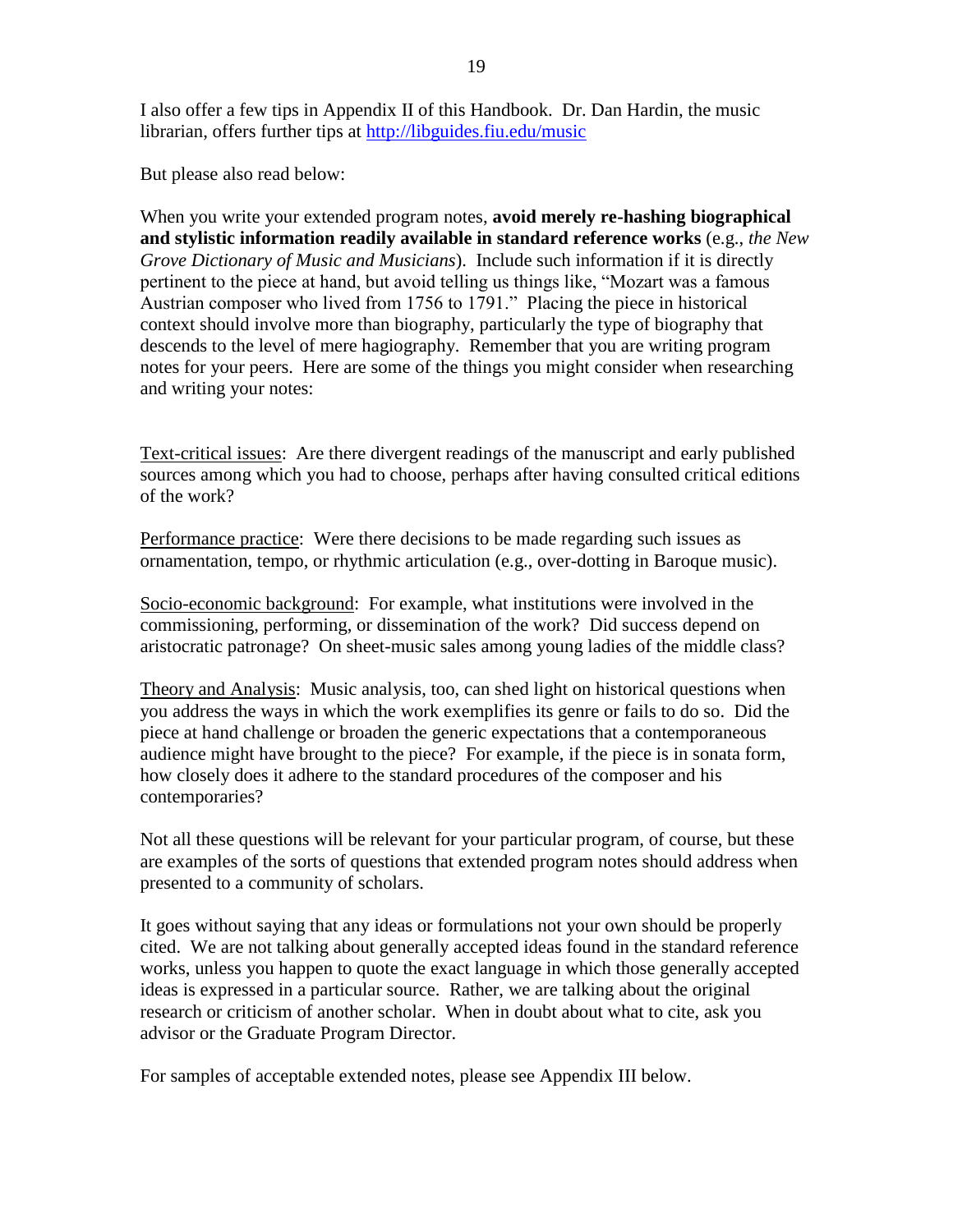# **BOOKING A RECITAL DATE, RECITAL VENUE, RECORDING ENGINEER:**

#### Please visit

 $\bullet$ 

<http://carta.fiu.edu/music/students/current/recitals>

Here, you will find the on-line recital application and a detailed explanation of recital procedures, including information about submitting recital programs, requesting an accompanist, and having your recital recorded. The following merely summarizes a few essential points—visit the website for more details.

- All recital dates must be obtained early in the semester in which the recital is to be performed in order to book a hall and schedule the recording engineer. The deadline for submitting a recital application is usually October 15 for Fall term and February 15 for Spring term. The sooner you book, the more choice you will have for dates and locations.
- In general, only piano students are permitted to use the Concert Hall for recitals.
- Recitals may conflict with other student recitals but may not conflict with any School of Music concerts listed in the official CARTA Calendar.
- Recitals are not allowed during finals week. They ARE allowed on Sundays, unlike Thesis defenses.
- While summer recitals are generally not allowed, graduate students may, with the permission of their committee members, perform a recital very early in Summer A term.
- **Recital Recordings:** As mentioned earlier, students in the Performance, Composition, Jazz Studies, and Conducting programs must have their final recitals recorded for the School of Music's records in order to graduate. Fees totaling \$100 are added on to the Master's Recital or Thesis courses in these tracks. Contact Music Technology Professor/Coordinator Jacob Sudol at jsudol@fiu.edu to make arrangements. RECITAL DATES MUST BE OBTAINED BY OCTOBER 15 (FALL) or FEBRUARY 15 (SPRING) IN ORDER TO SCHEDULE THE RECORDING. The School of Music will record the recital and provide a copy on CD for the student. After checking your CD for accuracy, turn in a copy to the Graduate Program Director (Joel Galand) along with an electronic copy of your Extended Program notes.

Further details on the recording policies may be found at <http://carta.fiu.edu/music/students/current/recitals>

The policies for undergrad and graduate recordings are the same except that, for the final Master's degree recital, the recording fee is covered by lab fees.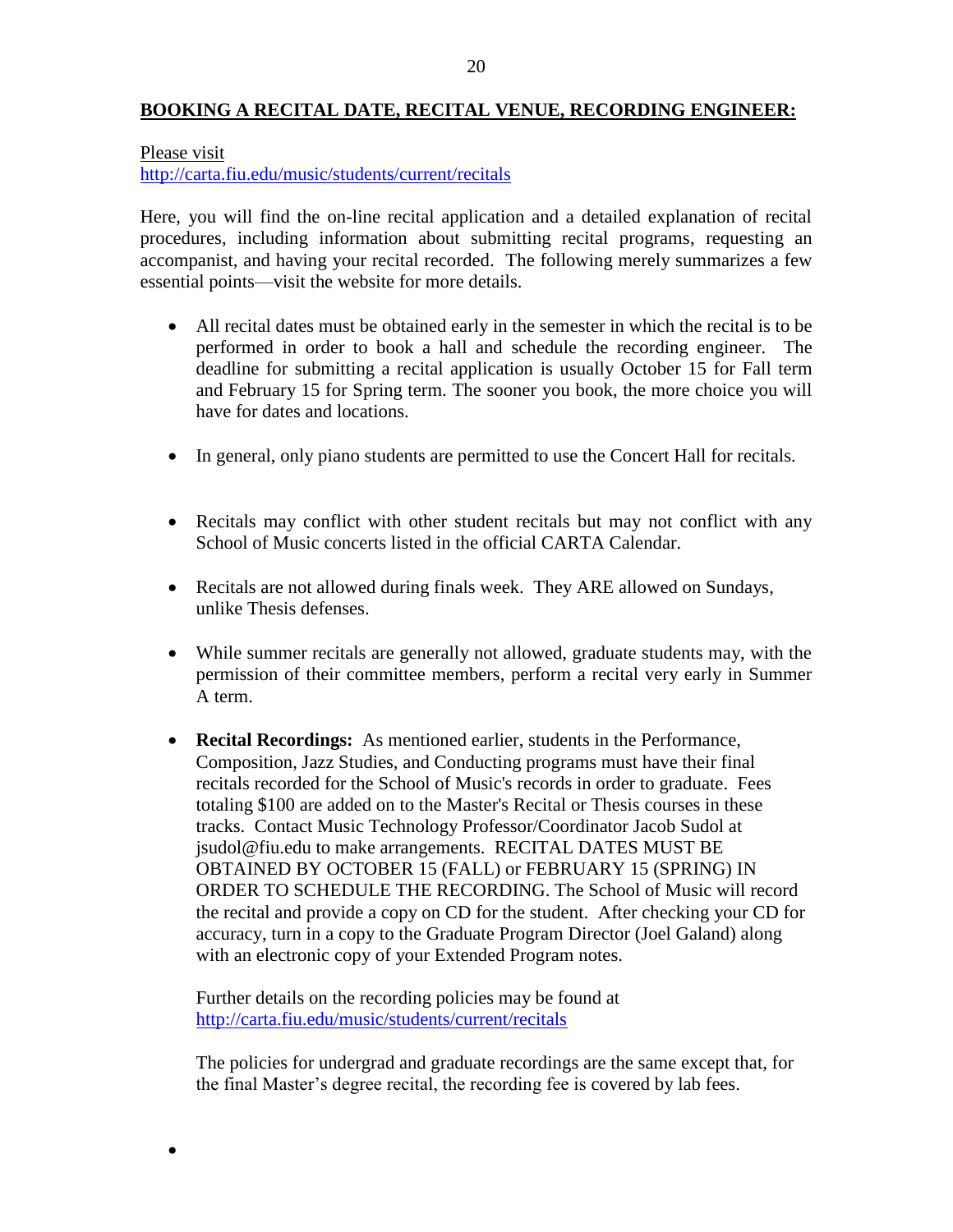**Accompanist Policy and Fees:** If you need an accompanist for your recital(s) and/or lessons, one will be provided for you, unless you prefer to provide (and pay for) your own accompanist. If you wish the School to provide you with one, you must fill out the on-line ACCOMPANIST REQUEST FORM available at

## <http://carta.fiu.edu/music/students/current/recitals>

by the posted deadline at the beginning of any semester in which you plan to perform a recital. The School of Music subsidizes rehearsal time, but students are responsible for paying the accompanist's fee for the recital itself directly to the accompanist, unless the accompanist is a piano student who is accompanying you in fulfillment of course requirements. Fees vary by area of study, and by type and length of recital. The usual fee for a 60-minute Master's Recital is \$200; shorter recitals are \$150.

## **Thesis, Master's Recital, and Project Committees**

Graduate students in all areas must form, in consultation with the area coordinator, a thesis or recital committee consisting of at least 3 faculty members. This committee must be formed in the term that is antepenultimate to the thesis defense or penultimate to the final Master's Recital or submission of the research project. ONLY ELIGIBLE FACULTY WITH GRADUATE THESIS FACULTY STANDING CAN SERVE ON MASTER'S THESIS COMMITTEES (SEE THE UGS WEB PAGE FOR MORE INFORMATION). ANY FACULTY MEMBER APPROVED TO TEACH GRADUATE COURSES MUSIC CAN SERVE ON THE MASTER'S RECITAL OR PROJECT COMMITTEE. As per university and SOM policy all 3 members of the committee must be present at the final component of the thesis or the final recital.

All committee members must be actively involved in the approval of the thesis or master's recital or research project components. Please note that the director of the School of Music and the director of Graduate Studies for the School of Music are exofficio members of all graduate thesis committees.

# **XIII. THESIS FORMS INFORMATION (FOR COMP, TECH, MUSIC ED ONLY)**

# **University Graduate Studies Office Forms M 1–3 and ETD Form**

All students are responsible for obtaining forms M 1 through M 3 and the ETD (Electronic Thesis and Dissertation Submission Approval Form) from the University Graduate Studies Office (UGS) web page and having them signed and filled out in accord with the deadlines set by the College of Architecture and the Arts (CARTA) and UGS. Failure to complete and turn in the forms as required and by the deadlines set will delay the student's graduation. Some require multiple signatures and attachments as well. Because professors are not always on campus when a deadline falls, it is important that you obtain the signatures of your committee members and of the School of Music Director of Graduate Studies well in advance of the deadlines.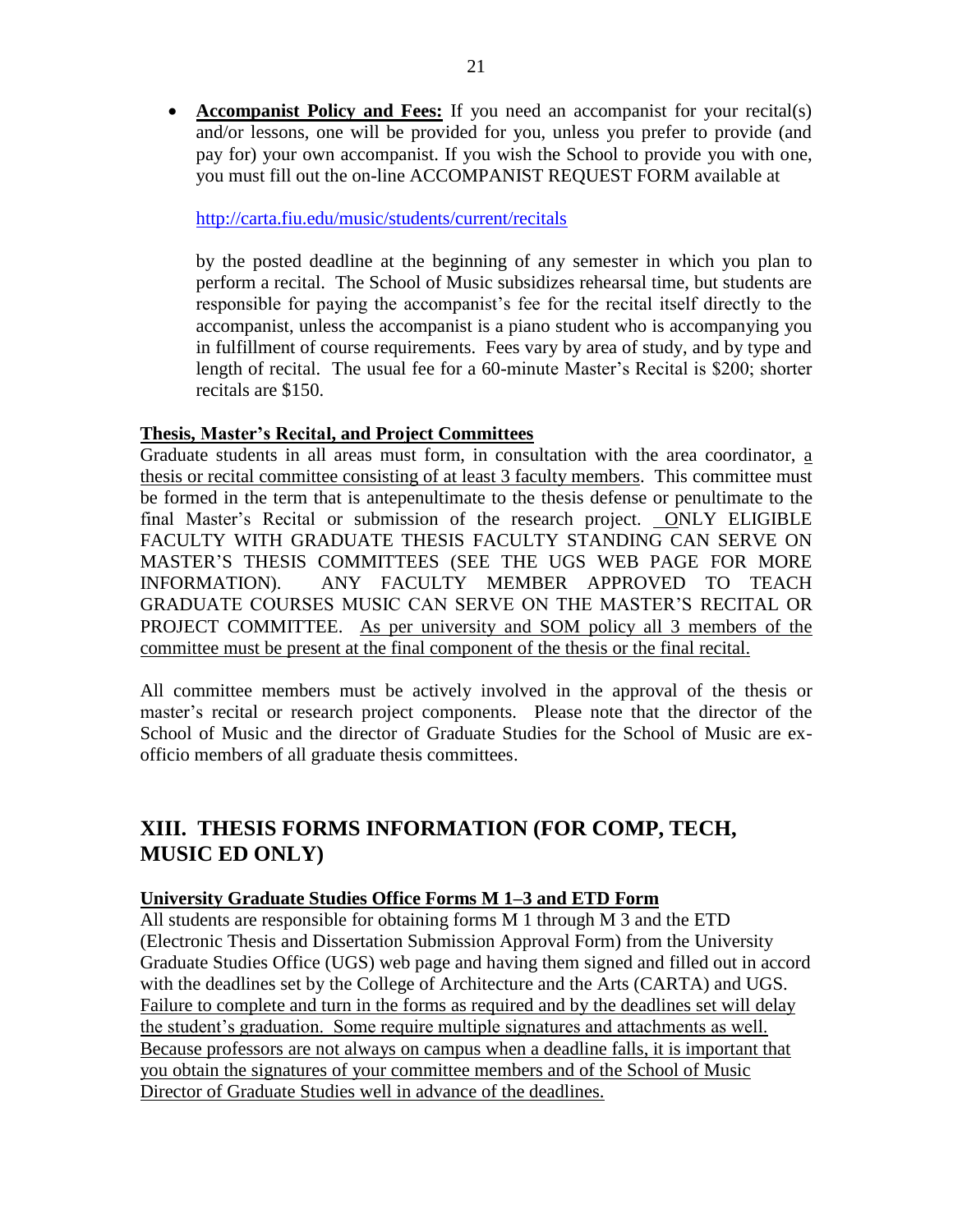The forms must ultimately be signed by the CARTA Dean (PCA  $3<sup>rd</sup>$  floor) as well as by the Dean of University Graduate Studies (PC 236). The forms are filed in PC 236. Dates for the UGS deadlines are posted on the UGS web page located at <http://gradschool.fiu.edu/calendar-deadlines/>

**Follow links to Masters Students, and enter your anticipated gradation term to find out which deadlines apply to you. Please note, however, that students must obtain the CARTA Dean's signature as much as two weeks earlier than the UGS deadline, particularly at the M3 and ETD stages, when the Dean has to approve complete drafts and final copies of materials. The School of Music Graduate Director also requires lead time. Therefore, to be on the safe side, students should adhere to the time lines suggested below under each individual form, in order to give your committee members and Graduate Program Director time to go over your materials, and you need to give yourself time to make any revisions that they require.** 

*\*\*\*The UGS will accept thesis forms only if you are currently registered. This applies even if you need to submit a form during the summer. Therefore, if a submission deadline falls during the summer and you were not planning to register during the summer, you must submit your form the preceding spring.\*\*\**

The forms are as follows:

# **(1) Form M1 (Appointment of Thesis Committee):**

Completed when the committee is formed. The due date for the M1 is early during the term (including summer term) that is antepenultimate to the term in which you plan to hold your defense. Thus, if you plan to defend in Spring 2019, the due date for the M1 was on June 5, 2018. If you plan to defend in Summer 2019, the deadline is October 2, 2018. If you plan to defend in the Fall of 2019, the M1 will be due February 19 2018 check the UGS website for updates.

*We suggest that if you plan to defend in a spring semester, you actually submit the M1 Form a full year early, as early as possible during the previous spring semester (i.e., if you plan on a Spring 2020 graduation, submit the M1 by March 2019). If you wait to submit the M1, you will run the risk of not being able to obtain the necessary signatures, since faculty availability is very limited in the summer. Moreover, because the Graduate School does not accept forms from students who are registered for at least one credit, waiting until summer to submit Form M1 will force you to register and pay for at least one summer credit that may have otherwise been unnecessary for your program of study.*

Form M1 requires the signatures of your committee members, the Director of Graduate Studies for the School of Music (currently Joel Galand), a CARTA Dean, and a UGS Dean.

**Three weeks before the UGS deadline**: Begin collecting committee signatures (decide on a committee as soon as possible after arriving at FIU) and, once your committee members have signed it, submit to the SOM Graduate Program Director at least 10 days before the UGS deadline.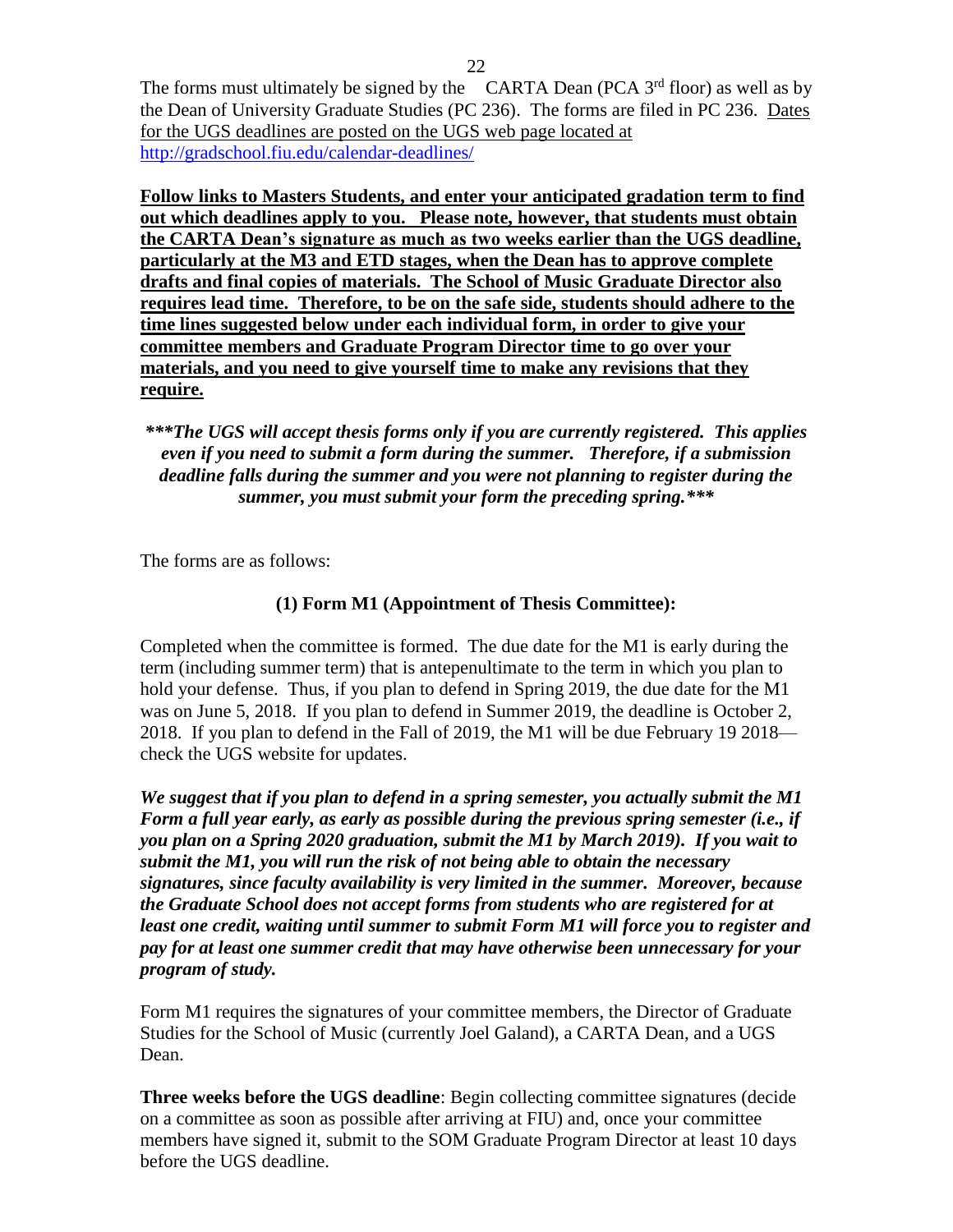**One week before the UGS deadline:** submit to the CARTA Dean's office. You will be notified when the form is ready to be picked up and taken the UGS Dean's office.

# **(2) Form M2 (Masters Thesis Proposal):**

Completed when the Master's Thesis proposal is finished and approved by your committee. This form is normally due approximately mid-way through the term prior to the thesis defense (including summer term). *Normally, the term in which you submit your M2 is also the first term in which you enroll for thesis. If you submit your M2 Form during the summer, you must be registered for at least 1 credit of Thesis. The SOM cannot cover the cost of this summer credit.* 

**The M2 Form will not be accepted without a certificate documenting completion of an on-line Responsible Conduct of Research (RCR) training course and exam. Instructions regarding how to access the training course can found at <http://research.fiu.edu/rcr/index.html>SOM students should choose the training course in Humanities. You also must be registered for one credit of thesis, which will involve summer registration for those defending in a Fall semester.**

If you use human subjects in your research (e.g., as subjects of experiments, interviews, or surveys––not as performers in your recital), your M2 Form also needs a copy of a memorandum of approval from the IRB (Institutional Review Board). **<http://research.fiu.edu/irb/>**

**Students who will include the results of surveys, questionnaires, interviews, or anything else that may require human subjects in their thesis must contact the IRB office to get written clearance. Students must do this before they begin their research or face the possibility of having all of their research considered invalid. They will need to complete a further on-line training course. More information is available on the UGS web page or by contacting the IRB follow links from [http://research.fiu.edu/irb/index.html.](http://research.fiu.edu/irb/index.html) You should begin by talking to your advisor to see if IRB approval might be needed for your particular research.**

In order for Form M2 to be approved, your committee must hold a defense of your proposal. This is a Graduate School requirement. Sometimes, committee members prefer to sign off on the M2 Form without holding a formal defense. This saves time but is not necessarily to your advantage. Thesis proposals have sometimes been rejected by the Graduate School for reasons of format or inadequate content. It is in your interest to make sure each committee member has carefully read your proposal. Often, an actual defense, with the candidate and all committee members present, is the best way to achieve this.

Form M2 requires the same signatures as Form M1. Please allow plenty of time prior to the UGS deadline, since the Director of Graduate Studies and the CARTA Dean will need to read the proposal, and they may request changes.

Sample thesis proposals and guidelines are included on the UGS website. Follow links from<http://gradschool.fiu.edu/thesis-dissertation/>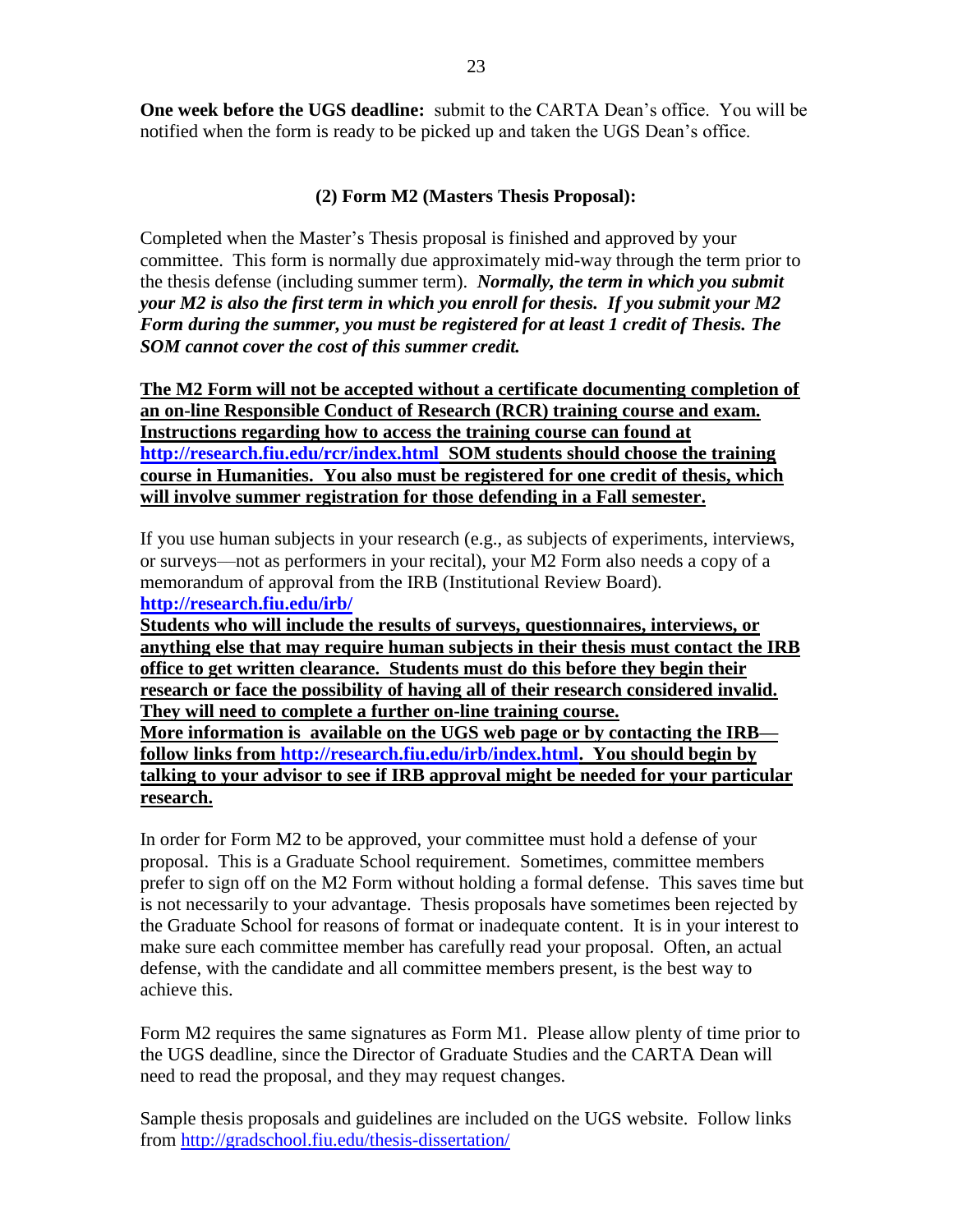**Three weeks before the UGS deadline**: Begin collecting committee signatures (decide on a committee as soon as possible after arriving at FIU)

**Two weeks before the UGS Deadline:** Once all committee signatures have been obtained, submit to the SOM Graduate Program Director.

**One week before the UGS deadline:** submit to the CARTA Dean's office. You will be notified when the form is ready to be picked up and taken the UGS Dean's office.

# **(3) Form M3 (Preliminary Approval of Thesis and Request for Oral Defense) and Thesis Defense Announcement:**

Completed when the student is ready to defend his/her thesis. **Form M3 is due at the UGS Dean's office three weeks before the defense date. Usually, the last possible day to hold a defense is three weeks before the end of classes.** Check the UGS web page for the deadline that applies to your anticipated graduation term.

Form M3 must be accompanied by a hard copy of an approved draft of your written thesis materials. The draft must be ready to defend; that is, it should need only very minor revisions. The M3 must include a hard copy of the Thesis Defense Announcement, which is also sent electronically to UGS office. Please check the UGS web page for the required format and submission procedures for the M3 and Thesis Defense Announcement. Your Thesis Defense Announcement will be posted on the UGS website so that anyone may attend your defense. See Appendix I for sample thesis defense announcements.

Form M3 requires the same signatures as Forms M1 and M2. Please allow plenty of time prior to the UGS deadline, since the Director of Graduate Studies and the CARTA Dean will need to read the proposal, and they may request changes.

**\*\*\*We request that the M3 be turned into the Graduate Program Director at least THREE weeks prior to the UGS deadline. If you do not meet this deadline, we cannot guarantee that your draft will be processed in time for you to graduate that semester. Please note that a Form M3 without the complete draft, Thesis Defense** 

**Announcement, and committee signatures will NOT be signed by the Graduate Program Director, nor by any of the Deans.\*\*\***

## **Please note you must be enrolled for at least one credit of thesis in order for this form to be accepted**.

At the M3 stage, the Graduate Program Director, the CARTA Dean, and the UGS will request various revisions, which must be made promptly in order to meet the deadlines.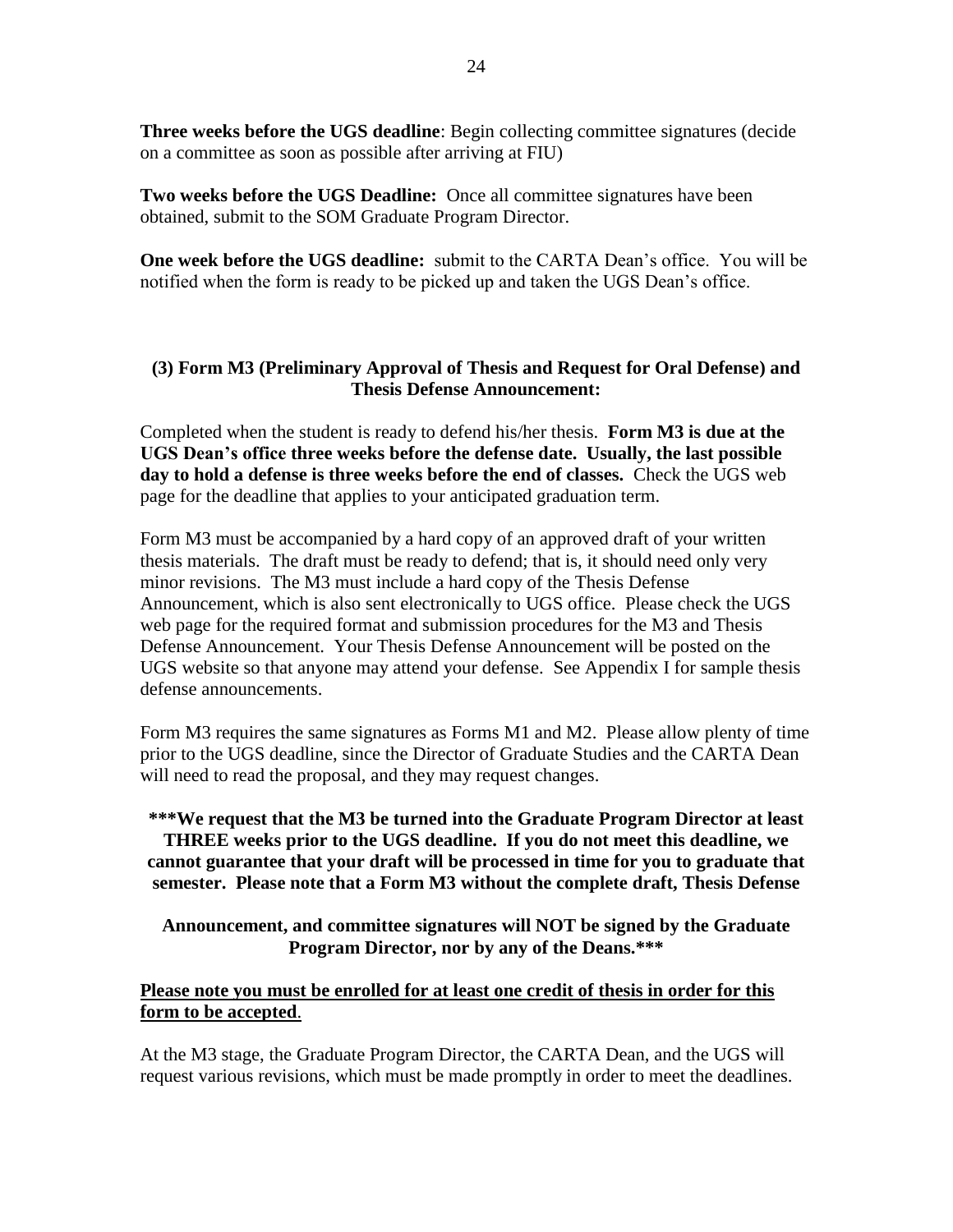This is why so much lead time is necessary. The UGS will also review theses for correct formatting at this time.

# **(4) Electronic Thesis and Dissertation (ETD) Submission Approval Form**

Completed when the thesis materials are to be turned in to the Dean of the College of Architecture and the Arts for final approval prior to electronic submission to the University Graduate School. Please read the ETD Guide and Preparation Manual for details. Make sure that what you are submitting includes all revisions requested previously.

The ETD form is signed by your Committee chair (i.e., major professor) and other members, by the Graduate Program Director, and the CARTA Dean.

The UGS deadlines are around December 1 for students graduating in fall, April15 for students graduating in spring, and July 25 for students graduating in summer. Check the UGS website for exact dates.

# **\*\*\*The CARTA Dean's office needs to receive the ETD a full two weeks before the UGS submission deadline. At least one week prior to submitting the ETD Form and materials to the CARTA Dean's Office, you must submit them to the SOM Graduate Program Director for approval \*\*\***

All signatures must be in original ink. Be sure to plan in advance. If you can't get a signature because someone is away, then you can have the absent person email permission for a committee member, Graduate Program Director, major professor, or Dean to sign on their behalf. The email must be turned in with the form.

After turning in your materials to the CARTA Dean's Office with the ETD, you will be notified as to when the materials have been approved so that you can pick them up and then deliver the materials to the University Graduate Studies office (PC 236) for their approval. The CARTA Dean's office may asks for revisions, in which case you will need to resubmit your materials to CARTA for final approval. Once CARTA has approved the thesis, you need only submit the ETD form itself. Later, you will receive an e-mail prompting you to submit the approved copy of your thesis electronically.

# **FINALLY, PLEASE SUBMIT ONE COPY OF YOUR THESIS TO THE SCHOOL OF MUSIC OFFICE FOR OUR RECORDS.**

# **XIV. THESIS CONTINUOUS REGISTRATION REQUIREMENT and SUMMER REGISTRATION**

The university requires that all students be enrolled in at least one credit the semester in which they are graduating. Moreover, as stated earlier, the university requires all students to continue to enroll in at least one credit of thesis each semester (including Summer C term) from the time the student begins to take thesis credits until the successful completion of the thesis defense. Finally, the Graduate School requires that a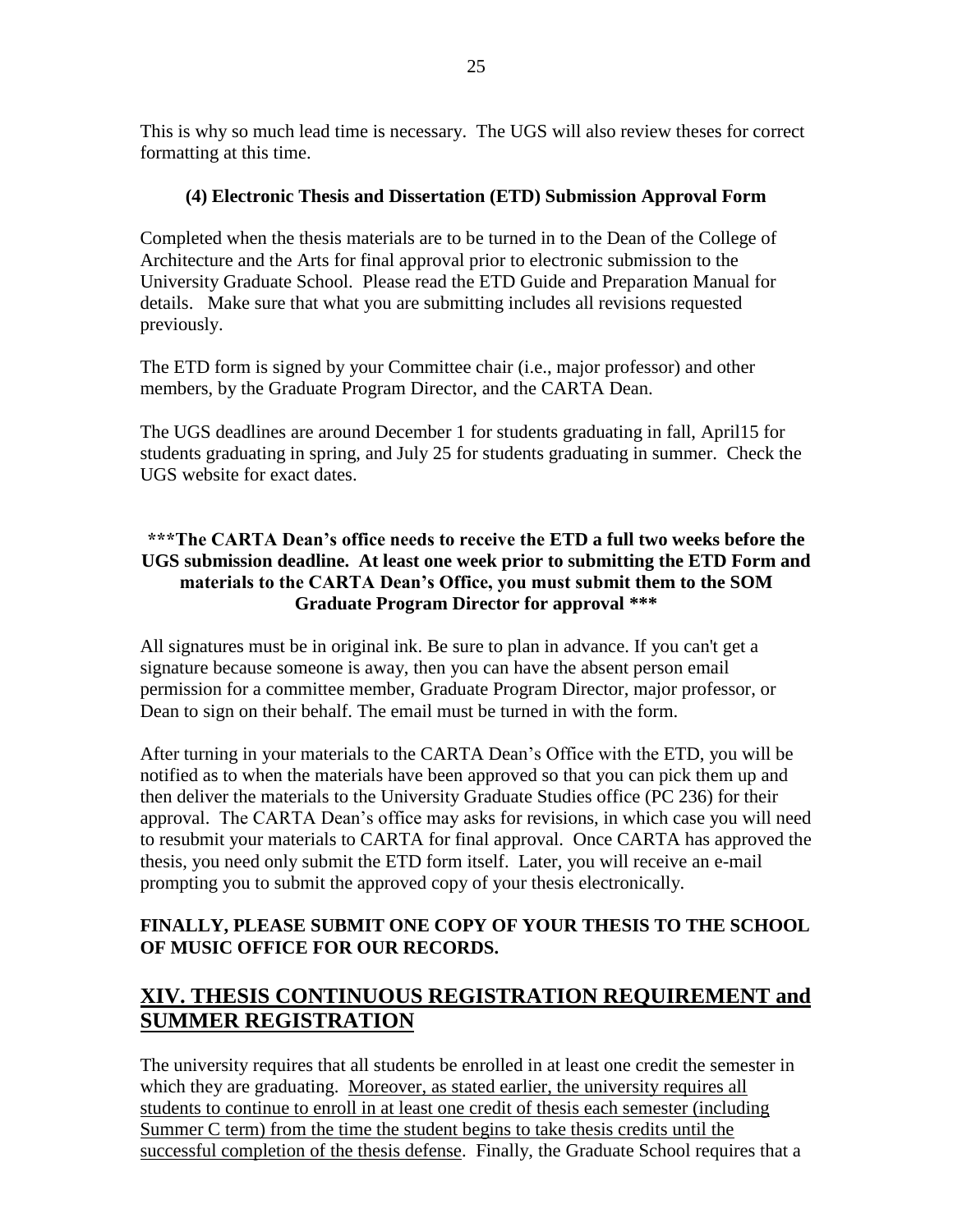student be registered in order for any M Form to be accepted. Forms M2–M3 and ETD further stipulate that the student be registered for at least one credit of thesis in order to submit these forms.

You do not have to be registered for Thesis in order to submit Form M1, but you do have to be registered. Therefore, if you have to submit Form M1 (or any other form) during the summer, you will need to register for one credit of thesis for Summer C term. If you graduate during the summer, you will need to register for one credit of thesis for Summer C term. If a summer term intervenes between the time that you start registering for thesis credits and your graduation, you will need to register for one credit of thesis during that Summer C term.

Thus far, the UGS has not required summer registration for students who have submitted their M1 Form already but have not yet started to take thesis credits. Thus, up to now, students submitting their M1 Forms during a spring semester have been free NOT to register for thesis during the following summer, unless for some reason they had already taken a thesis credit. For example, students planning to graduate in spring 2015 would normally have had to submit the M1 Form by May 30 of 2014. But if they had submitted the M1 early, say in March 2014, they could avoid paying for Summer 2014 registration by waiting until Fall 2014 to begin registering for thesis and to submit Form M2.

**School of Music tuition waivers and scholarships do not cover summer registration, so plan your schedule to minimize summer registration. If you are a second-year graduate student who decides to take an extra summer or fall term to finish, then plan ahead of time to have the necessary financing to meet the one-credit registration requirement. Do not ask the SOM for financing; we have no summer funds.**

# **XV. APPLYING FOR GRADUATION**

All students must apply for graduation early in the term in which they will be graduating. The the last day to apply for Fall graduation is normally around September 15; roughly February 1 is the last day to apply for Springgraduation. This on-line application is completed on your MyFIU page. Failure to apply results in the student not graduating. In addition, as mentioned earlier in the Handbook, all students must be enrolled for at least one credit the semester in which they are graduating (usually at least one thesis credit is required). Failure to do so will result in the student not being permitted to graduate. Please note that these are university policies. For more information on preparing for graduation, see the UGS Student Handbook.

# **XVI. LEAVES OF ABSENCE AND OTHER EXCEPTIONS TO GRADUATE SCHOOL POLICIES**

Leaves of Absence are requested using the electronic *Petition for Exception to Graduate Requirements* process. Leaves of absence must be clearly justified and are approved on a case‐by‐case basis. The *Petition for Exception* form is initiated by the Graduate Program Director at the student's request and subject to his approval. Once the petition has been initiated, students receive a link via their FIU e-mail, inviting them to upload a petition letter and any supporting documents (e.g., doctor's note, financial records). Subsequently, the petition needs to be approved by the Graduate Program Director, the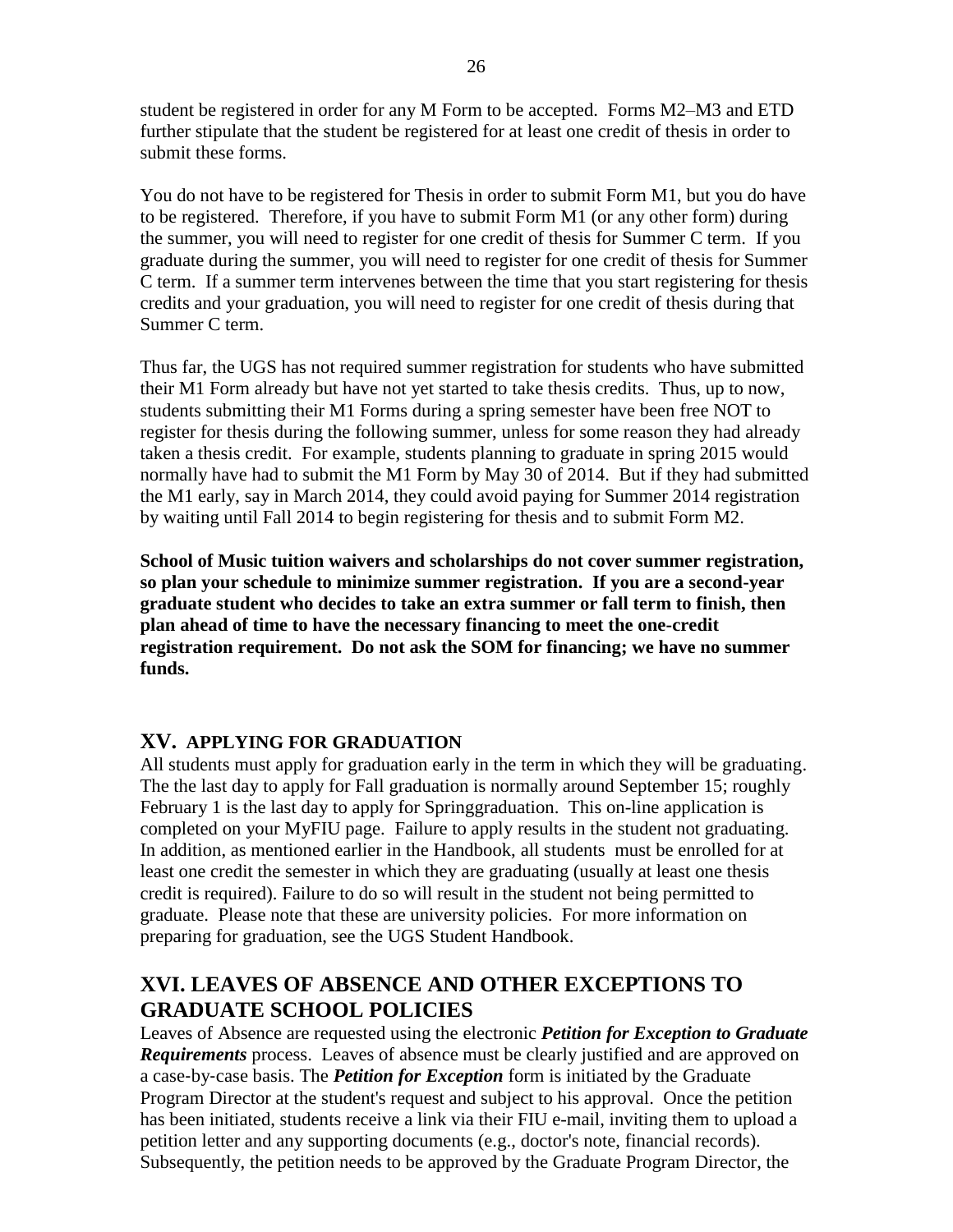College Dean, and the Graduate School Dean. Any student wishing to file a leave of absence must do so prior to the start of the semester in which they are seeking the leave. This is especially important for international students. A leave cannot last more than three terms including summer. After that,students must apply for readmission to the Graduate School.

You also have to use this electronic form for any other exception, such as for late thesis forms. The petition must be accompanied by an uploaded letter from the petitioner explicitly stating the request and why they are asking for an exception. The department (usually the student's advisor or Graduate Program Director) must also provide justification of support for the petition, and all petition forms must be reviewed and signed off on by the Graduate Program Director and the CARTA Dean prior to being sent to the UGS.

# **XVII. STUDENT FEES**

Fees are charged on top of tuition and cover various FIU student services (parking, health center, fitness center). These change from year to year and can be found in the catalog or at [http://finance.fiu.edu/controller/UG\\_Calculator.htm](http://finance.fiu.edu/controller/UG_Calculator.htm)

There are also lab and equipment fees associated with certain School of Music courses. These coversuch expenses as accompanists, Xeroxing, rental of parts, piano tuning. etc.

# **XVIII. RECORDING POLICY**

As mentioned earlier, students in the Performance, Composition, Jazz Studies, and Conducting programs must have their final recitals recorded for the School of Music's records in order to graduate. Fees totaling \$100 are added on to the Master's Recital or Thesis courses in these tracks.

RECITAL DATES MUST BE OBTAINED BY OCTOBER 15 (FALL) or FEBRUARY 15 (SPRING) IN ORDER TO SCHEDULE THE RECORDING. The School of Music will

record the recital and provide a copy on CD for the student as well as 2 copies for the Music Library.

# **After checking your CD for accuracy, turn in a copy to the Graduate Program Director (Joel Galand) along with an electronic copy of your Extended Program notes.**

More detailed instructions regarding the School of Music's recording policy are available below in the official notice set forth by the Music Technology Program: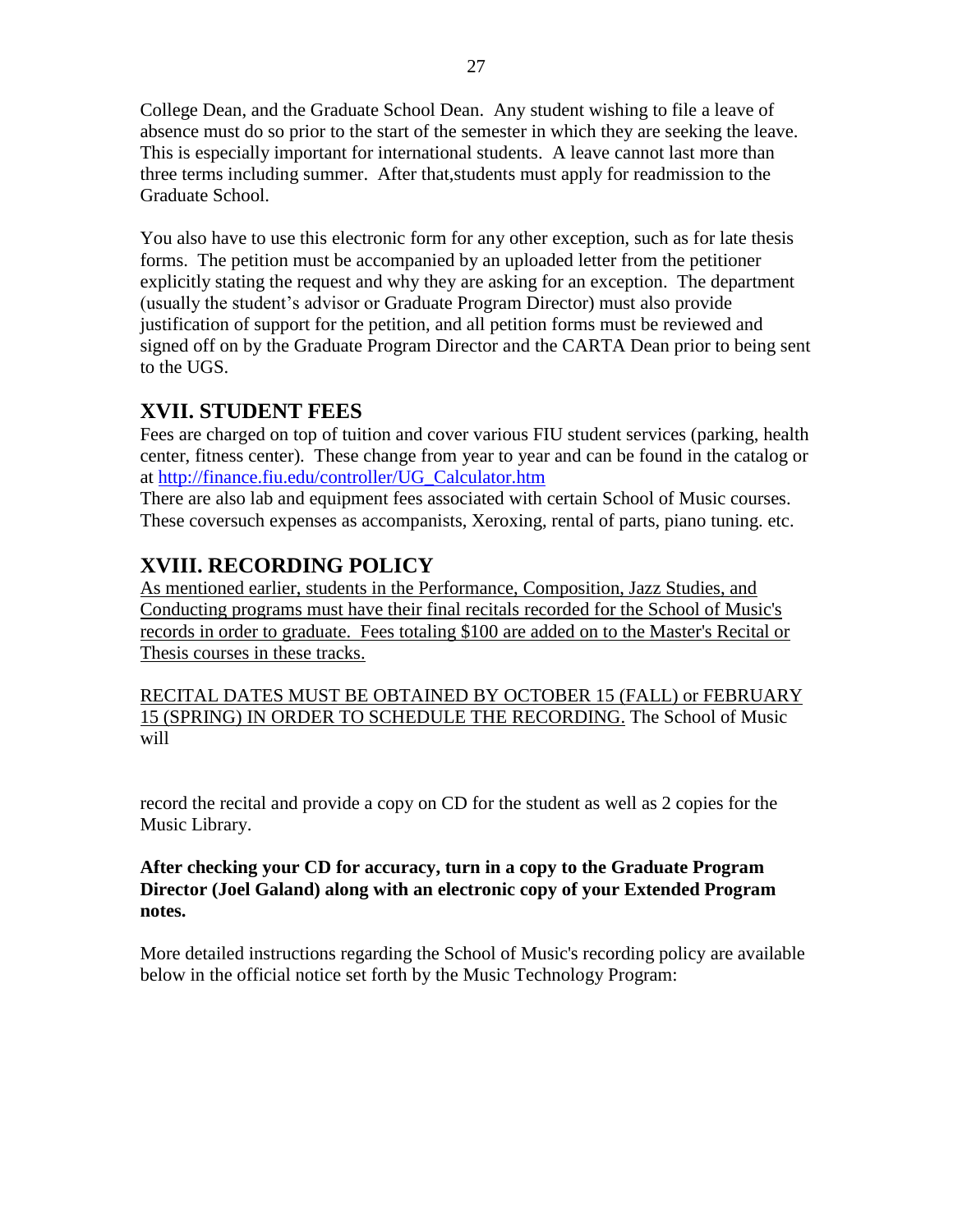# **FIU Music Technology Center**

Graduate Recital Recording Policy

The purpose of this document is to explain the policy for graduate recitals, audition tape, and other competition recordings at Florida International University. Under no circumstances are recordings to be made for personal monetary gain. Students who violate these guidelines will be denied further access to the studio equipment and facilities.

- 1. Graduate students presenting Performance and Composition recitals, audition tapes, or competition tapes in the FIU School of Music may be recorded for archival and audition purposes. Competition and audition tapes will be charged a \$50 per hour of necessary recording (not to include editing and duplicating). This fee will be used to cover the labor for the recording and editing process and is to be paid directly to the recording engineer. Students do not have to pay for recordings of final recitals as this fee is included in Thesis Fees.
- 2. Upper-level Music Technology students will be designated as the Student Engineers for Undergraduate Recordings. Students are required to make arrangements with the engineer directly. One can obtain a list of approved recording engineers from the SOM office or the Coordinator of Music Technology. This list includes the names along with contact information such as telephone numbers and email address. These students are the only authorized engineers for these projects.
- 3. The recital must be cleared and on the calendar no later than *five weeks* into the semester in which the recital will occur. Additionally, all paperwork must be complete in accordance with the available student engineer.
- 4. If the recording is an audition or competition tape, it is advisable that the student register their intent no fewer than *two weeks* prior to the scheduled date with both the Business Manager (to secure the room) and the available engineer. Also, the Coordinator of the Music Technology area must receive a request from the student's advisor to use SOM facilities and equipment to make a non-recital recording.
- 5. You are responsible for securing the time, date, and place of the recital with the School of Music Business Manager. After the required paperwork is generated one can contact a student engineer. Although it would be *wise* to confirm date, time, and place, with the Coordinator of Music Technology and the student engineer, it is not necessary to do so.
- 6. The following services will be covered: setting up the recording equipment, recording the recital or competition/audition recording, editing the recording, and delivering a CD-quality lossless audio files recordings via WeTransfer. If a student would like a CD of the recording, he or she will be required to provide the engineer with the CD. Please note: if the student does not pass the recital, you will still have to pay the entire fee for each subsequent recital for recording materials and services.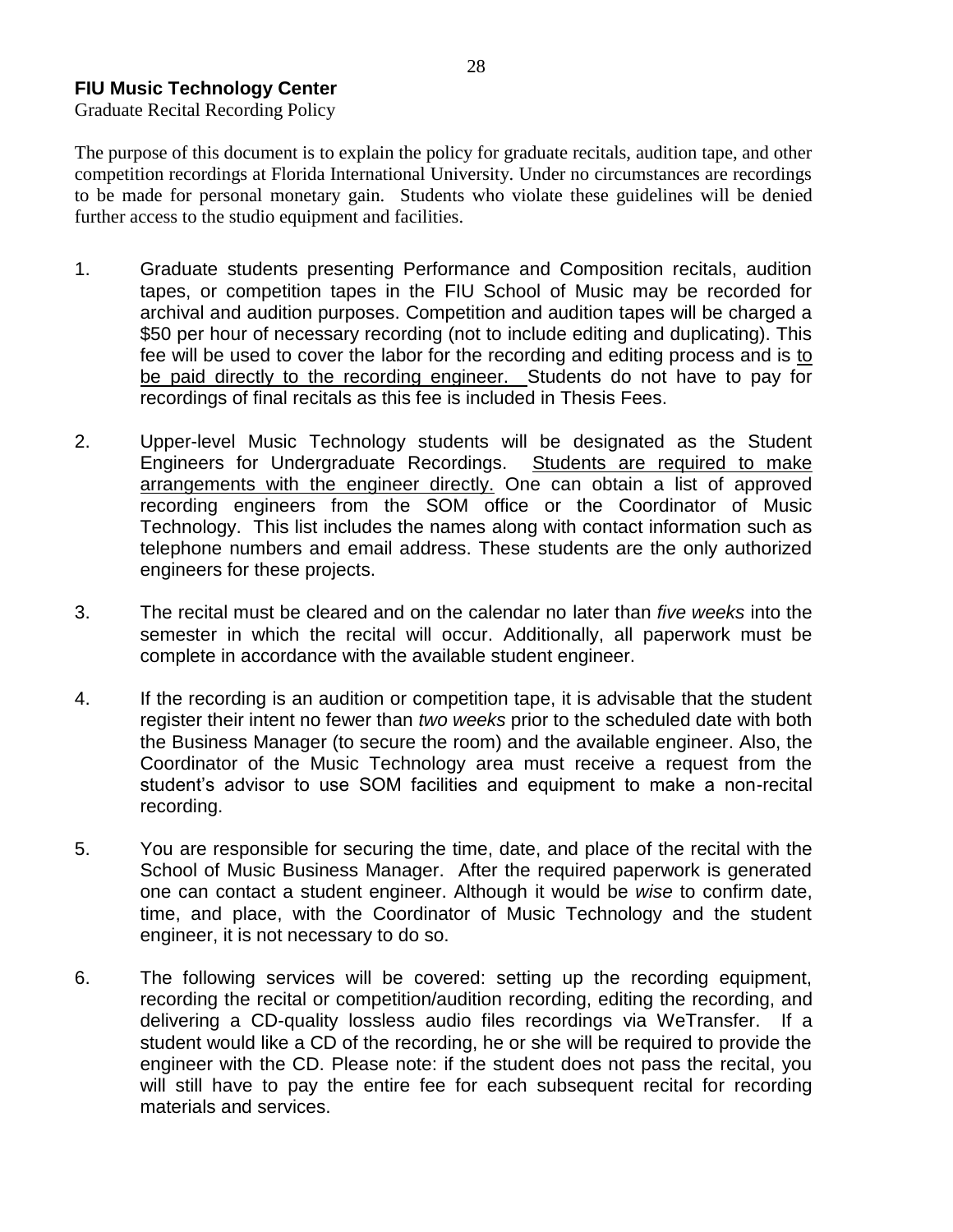- 7. The Music Technology Center will provide the following equipment: two microphones, two microphone stands, proper cabling, and a portable recorder. There will be no mixers or effects units assigned to the recording of the recitals and other audition/competition tapes.
- 8. The *only* person allowed to handle the equipment is the Student Engineer. That engineer is responsible for the any and all damage to the equipment, and s/he will be held financially responsible should something break.
- 9. The student will only receive a digital copy of the recording. If he or she wishes to have a CD copy as well, he or she will have to provide the engineer with the blank CD. Please remember, these are student engineers, so they have classes, assignments, and final exams, too, and near the end of the semester, it may take up to two to three weeks to complete the recording, editing, and pressing of these CDs.

Although the Music Technology Center has professional equipment, it is *not* a professional recording facility. The student recording projects are provided as a privilege available only to School of Music Students. Failure to abide by these rules will result in revocation of recording privileges. Please understand that there are no exceptions to these rules. Thank you for your cooperation.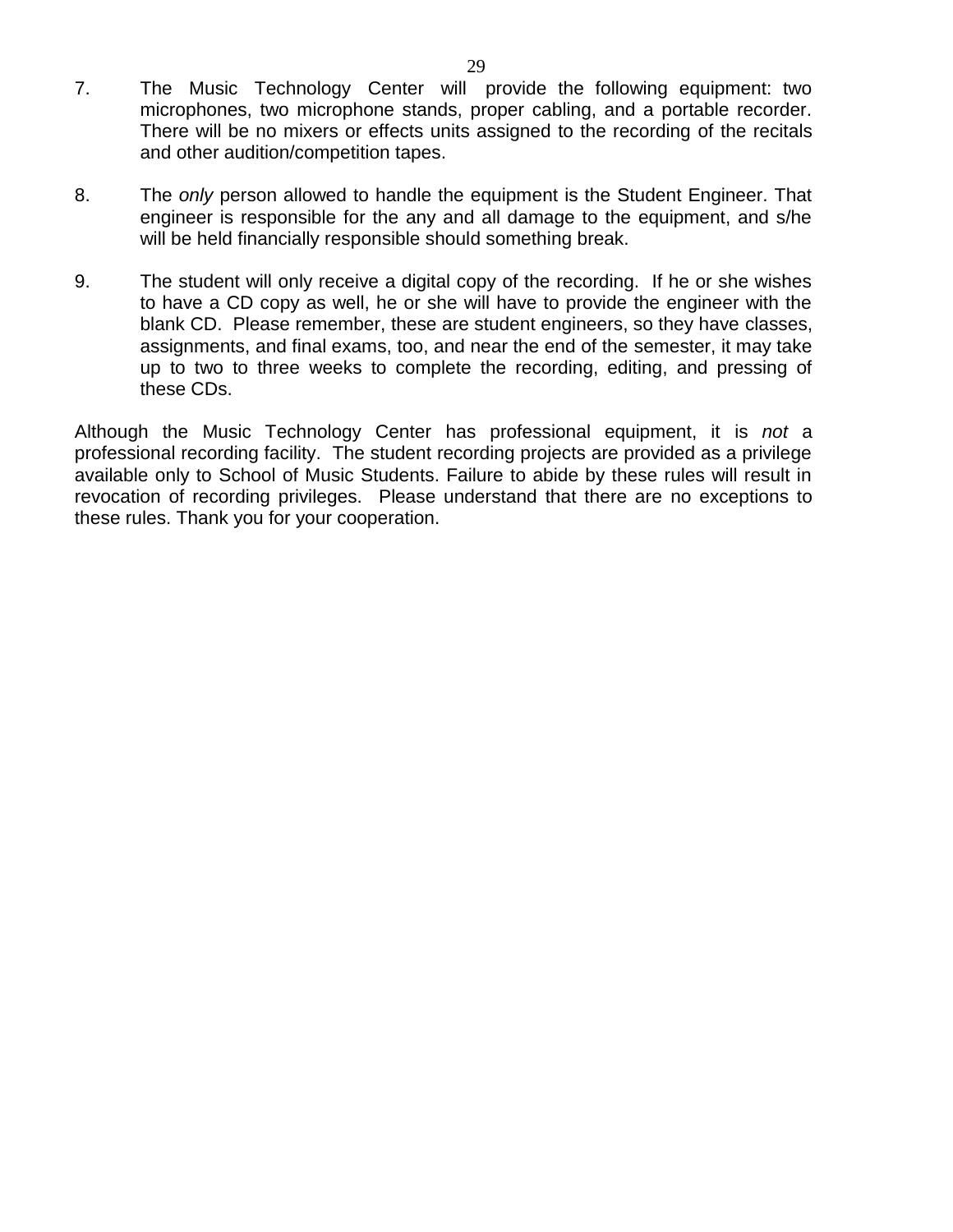# **XIX. AREA COORDINATORS/DIRECTORS CONTACT INFORMATION**

Area coordinators and the Director of Graduate Studies for the School of Music are your best sources of information regarding policies and requirements for graduate programs in the School of Music. If you should have questions not answered in this handbook, please feel free to consult with the appropriate coordinators/directors. All coordinators have their offices in WPAC expect Dr. Orlando Garcia (composition), whose office is at the Miami Beach Urban Studios (MBUS) at 420 Lincoln Road, Miami Beach.

Composition: Dr. Orlando Jacinto García; [garciao@fiu.edu](mailto:garciao@fiu.edu)

Conducting: Orchestral Conducting: Dr. Javier Mendoza [javmendo@fiu.edu](mailto:javmendo@fiu.edu)

Wind Conducting: Mr. Barry Bernhardt [barry.bernhardt@fiu.edu](mailto:barry.bernhardt@fiu.edu)

Choral Conducting: Dr. Kathryn Longo [klongo@fiu.edu](mailto:klongo@fiu.edu)

Jazz: Dr.Jamie Ousley [Larry.Ousley@fiu.edu](mailto:Larry.Ousley@fiu.edu)

Music Education: Dr. Candice Davenport [cdavenpo@fiu.edu](mailto:cdavenpo@fiu.edu)

Music Technology Dr. Jacob Sudol [jacob.sudol@fiu.edu](mailto:jacob.sudol@fiu.edu)

Performance: Keyboard: Dr. Jose Lopez [lopezjr@fiu.edu](mailto:lopezjr@fiu.edu) String Performance: Ms Marcia Littley [marcialittley@gmail.com](mailto:marcialittley@gmail.com) Vocal Performance: Dr. Vindhya Khare [vkhare@fiu.edu](mailto:vkhare@fiu.edu) Wind/Percussion Performance: Mr. Barry Bernhardt [barry.bernhardt@fiu.edu](mailto:barry.bernhardt@fiu.edu)

Music Business: Ms. Karen Fuller; [fullerk@fiu.edu](mailto:fullerk@fiu.edu)

Placement Tests: Theory placement tests: Dr. Joel Galand, PAC 146-C, (305) 348-7078; [galandj@fiu.edu](mailto:galandj@fiu.edu) History placement tests: Dr. David Dolata, (305)-348-0568, PAC 146a; dolatad@fiu.edu

Director of Graduate Studies for the School of Music: Dr. Joel Galand, PAC 146C, (305) 348-7078; [galandj@fiu.edu](mailto:galandj@fiu.edu)

Director of School of Music: Mr. Robert Dundas [dundasr@fiu.edu](mailto:dundasr@fiu.edu)

Music Librarian: Dr. Dan Hardin, GL 524, (305) 348-6582; [hardinj@fiu.edu](mailto:hardinj@fiu.edu)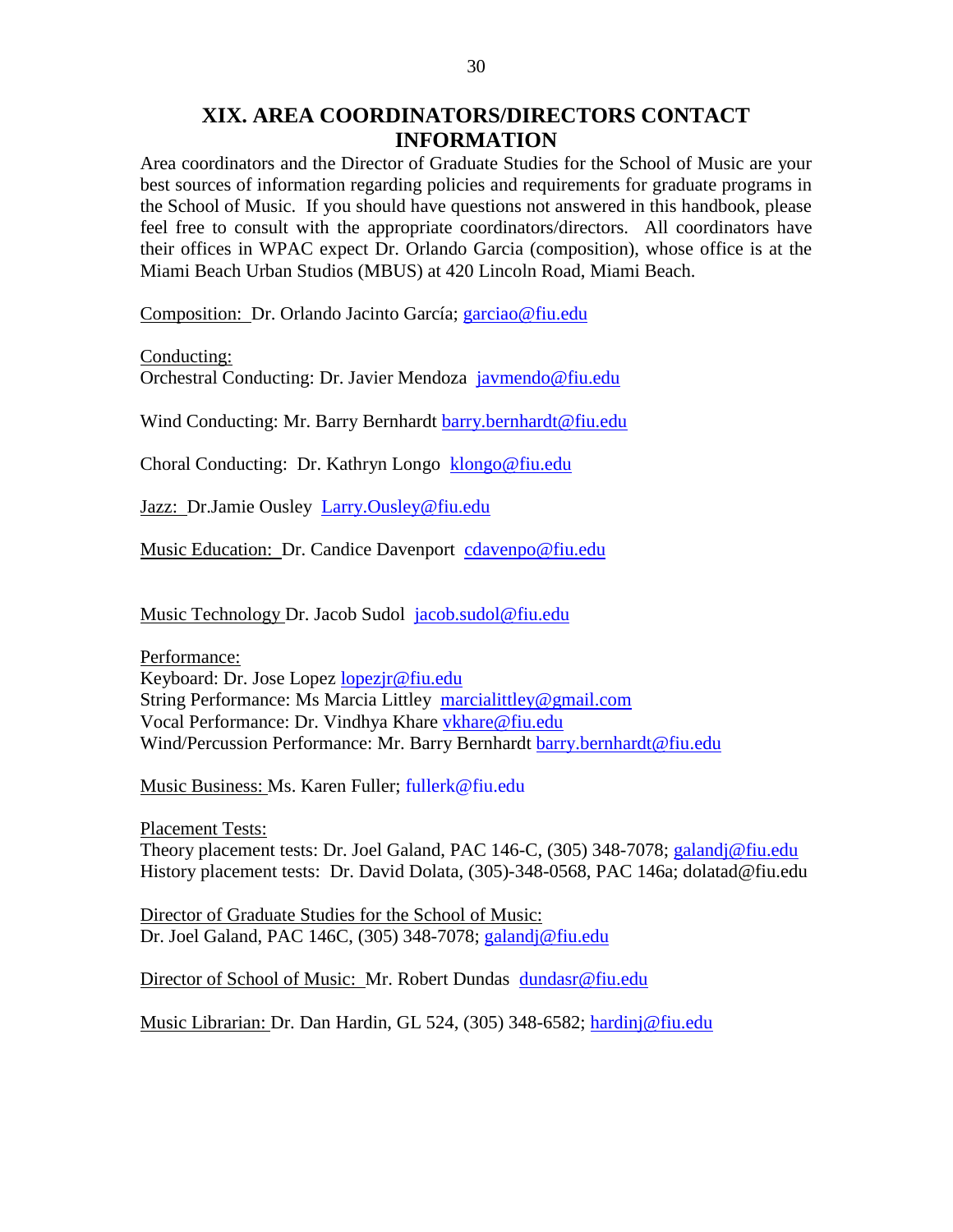## **XX. AREA COURSE REQUIREMENTS Exceptions to Course Requirements**

All Master's programs at FIU require a minimum of 30 credits. In addition, if the published requirements of a particular Master's program states that students need X credits, then the student must take X credits**.** All of our Master of Music degrees require 36 credits; the Master of Science in Music Education requires 30 credits.

Sometimes, a professor will exempt a student from taking a particular required course. But students exempted from a course still have to take the number of credits required for their degree program. What this means is that if your professor puts a memo in your file saying that you don't need to take "Piano Literature" or "Sound Reinforcement" because you already did that as an undergraduate, then you need to take *something else* that will *substitute* for the exempted course. The Graduate School does not allow a course to count for both an undergrad and a graduate degree except in an approved combined degree program.

If the professor feels that a student does not need Course Y, the student can register for Course Y anyway, and the professor can enter the grade EC ("exam credit"), meaning that the student has passed the course via departmental exam, rather than actually taking the course.

Either way, if a professor says you do not need course Y, you still need to take as many credits as course Y is worth.

TRANSFER students can apply up to 6 graduate credits taken elsewhere *as a degreeseeking student* in another graduate program. Note the wording: if you take a graduate course elsewhere as a *non-degree-seeking student*, you will need to petition the Dean of the Graduate School to have that course counted towards your Masters.

Up to 12 graduate level semester hours earned AT FIU as a NON-DEGREE-SEEKING STUDENT may be counted toward a degree. These would be FIU graduate credits taken before a student was admitted formally into the Graduate School.

The Graduate Program Director needs to approve transfer credits and those earned while a non-degree-seeking student.

If you took a graduate course while an undergraduate and that course was not needed for your undergraduate degree, then it can be included in your graduate degree.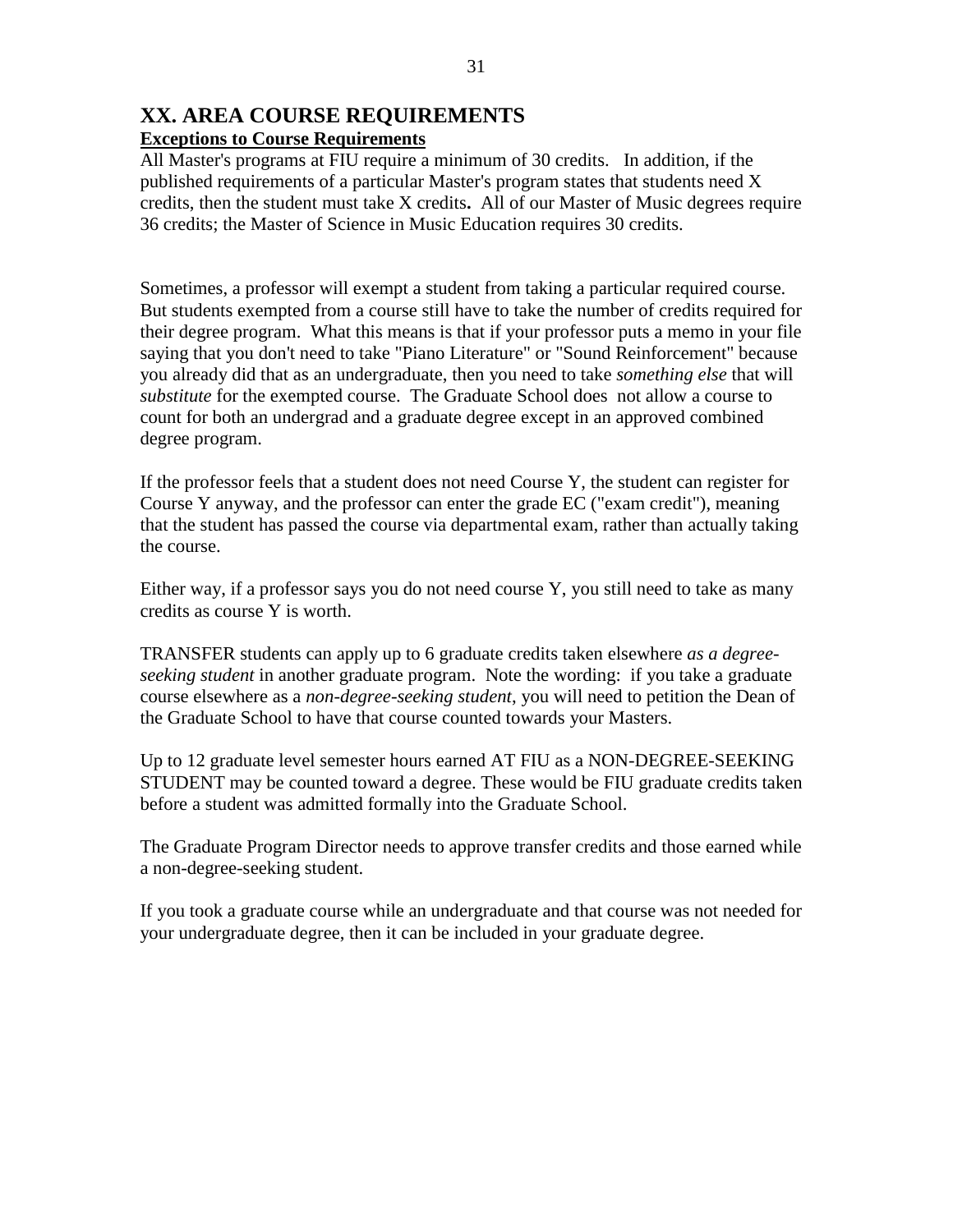# **Course Rotations**

*MANY COURSES ARE OFFERED ON A REVOLVING SCHEDULE, REQUIRING ADVANCED PLANNING ON YOUR PART IF YOU ARE TO GRADUATE WITHIN 2 YEARS. SOMETIMES, CLASSES ARE CANCELLED BECAUSE OF LOW ENROLLMENT. T IS BEST TO TAKE A REQUIRED CLASS AT THE EARLIEST OPPORTUNITY.*

Here are a courses that are offered only on a revolving basis:

MUS 5711 Music Bibliography: Offered every fall.

- MUT 5051 Graduate Theory Survey: Offered every fall as long as there are at least 12 students in the course. Therefore, it is best to take it the first time it is available, if you need it.
- MUT 5629 Analytical Techniques: Offered spring 2020 and future even springs.

MUH 5219 Graduate History Survey: Offered once a year as long as there are at least 12 students in the course. Therefore, it is best to take it the first time it is available, if you need it. The semester in which it is offered varies—contact Dr.Dolata for schedule.

- MUH 6937 Special Topics in Music History: Offered Spring 2019 and future odd springs.
- MUH 5815 Jazz History: The Innovators: Offered every odd spring (Spring 2019).

MUL 5505 Symphonic Literature: Offered every even spring (2018, etc.)

- MUL 5435 Guitar Literature: Offered every even spring (2018, etc.)
- MUL 5456 Wind Instrument Literature: Offered every odd spring (2019, etc.)
- MUL 5405–5406 Keyboard Literature I and II: Offered every academic year beginning with an odd fall (e.g., 2017–2018)
- MUL 5609 Art Song Literature: Every odd fall (2017, etc.)

MUL 5671 Opera Literature: Every even fall (2018, etc.)

MUT 5646–5647: Advanced Jazz Techniques I and II: Offered every academic year beginning with an odd fall (e.g., 2017–2018)

MVV 5651 Vocal Pedagogy: Every even spring (2018, etc.) MVK 5651 Piano Pedagogy: Every even fall (2018, etc.)

## **Music Education** (MUE):

We try to offer the four required MUE courses (apart from thesis and research, which are always individually arranged) once a year, either on-line or as a land course. Here is the upcoming schedule:

MUE 6938 Seminar in Music Education: Offered land Fall 2017 MUE 6785 Research in Music Education: Offered land Fall 2017 MUE 6815 Psychological foundations of Musical Behavior: Offered land Spring 2018 MUE 6190 Curriculum and Policy Design in Music Education: Offered on-line Spring 2017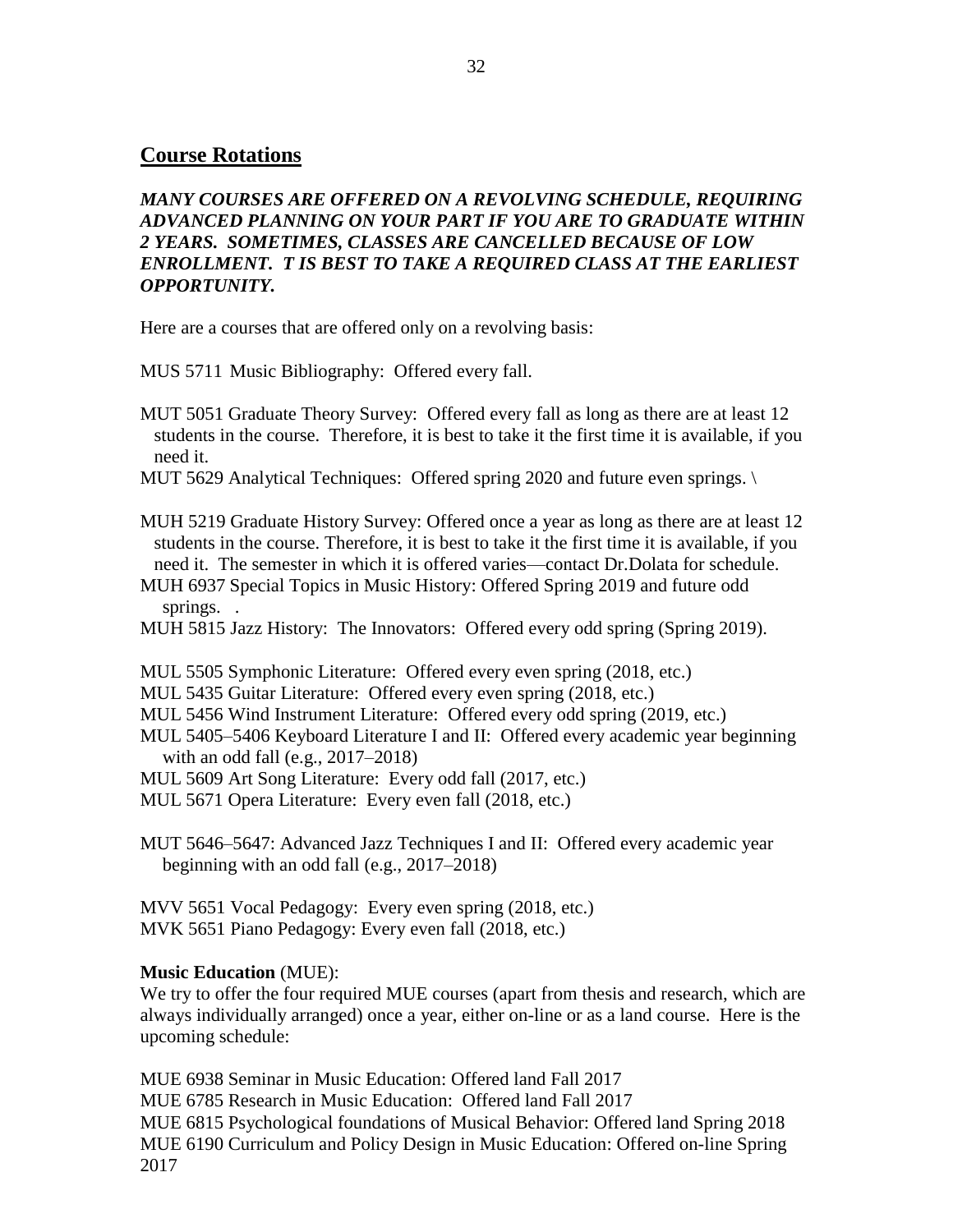**For the accompanying, organ performance, music technology, music education, and conducting areas, please plan a two-year course of study with your area coordinator.**

#### **Choral Conducting**

(Minimum Credit Hours: 36)

| <b>Course</b>                                                                             | <b>Credit Hours</b> |
|-------------------------------------------------------------------------------------------|---------------------|
| MUG 5205 Graduate Applied Choral Conducting                                               | 9                   |
| $(3$ semesters $@$ 3 credits)                                                             |                     |
| MUL 5645 Choral Literature                                                                | 3                   |
| MUH 6937 Special Topics in Music History                                                  | 3                   |
| MUS 5711 Music Bibliography                                                               | 2                   |
| MUT 5629 Analytical Techniques*                                                           | 3                   |
| MVV 5651 Graduate Vocal Pedagogy I                                                        | 2                   |
| <b>MUN 5xxx Choir Ensemble Electives</b>                                                  | 4                   |
| (4 semesters $@$ 1 credit; chosen in consultation with Dr.Longo)                          |                     |
| $C_{\text{max}}$ 1. $\pm 1.5$ M <sub>1</sub> $\pm 1.5$ T <sub>1</sub> $\pm 1.5$ $\pm 1.5$ |                     |

| Graduate Music Electives**                                               |  |
|--------------------------------------------------------------------------|--|
| MUS 5906 Master's Recital                                                |  |
| (includes private conducting lessons and recital during fourth semester) |  |

\*Prerequisite: MUT 5051 (Graduate Theory Survey) or successful placement exam.

\*\*To be chosen in consultation with Dr.Longo. Choral conducting candidates must take placement tests in diction. Depending on the results of these tests, two of these elective credits may have to be devoted to the MUS 5206 (Graduate Review Diction course).

# **Composition**

(Minimum Credit Hours: 36)

| MUC 6251 Graduate Music Composition                 | Q              |
|-----------------------------------------------------|----------------|
| $(3$ semesters $@$ 3 credits)                       |                |
| MUC 5935 Composition Forum (4 semesters @ 1 credit) | 4              |
| <b>Electronic Music</b>                             | 4              |
| (2 semesters @ 2 credits, beyond MIDI Tech class)   |                |
| MUT 5629 Analytical Techniques*                     | 3              |
| MUS 5711 Music Bibliography                         | $\overline{2}$ |
| MUH 6937 Special Topics in Music History            | 3              |
| Electives                                           | 5              |
| (To be selected in consultation with Dr. Garcia)    |                |
| MUS 5906 Master's Recital or MUS 5971 Thesis        | 6              |
| (includes private lessons and 45-minute recital of  |                |
| student's compositions during fourth semester)      |                |

\*Prerequisite: MUT 5051 (Graduate Theory Survey) or successful placement exam.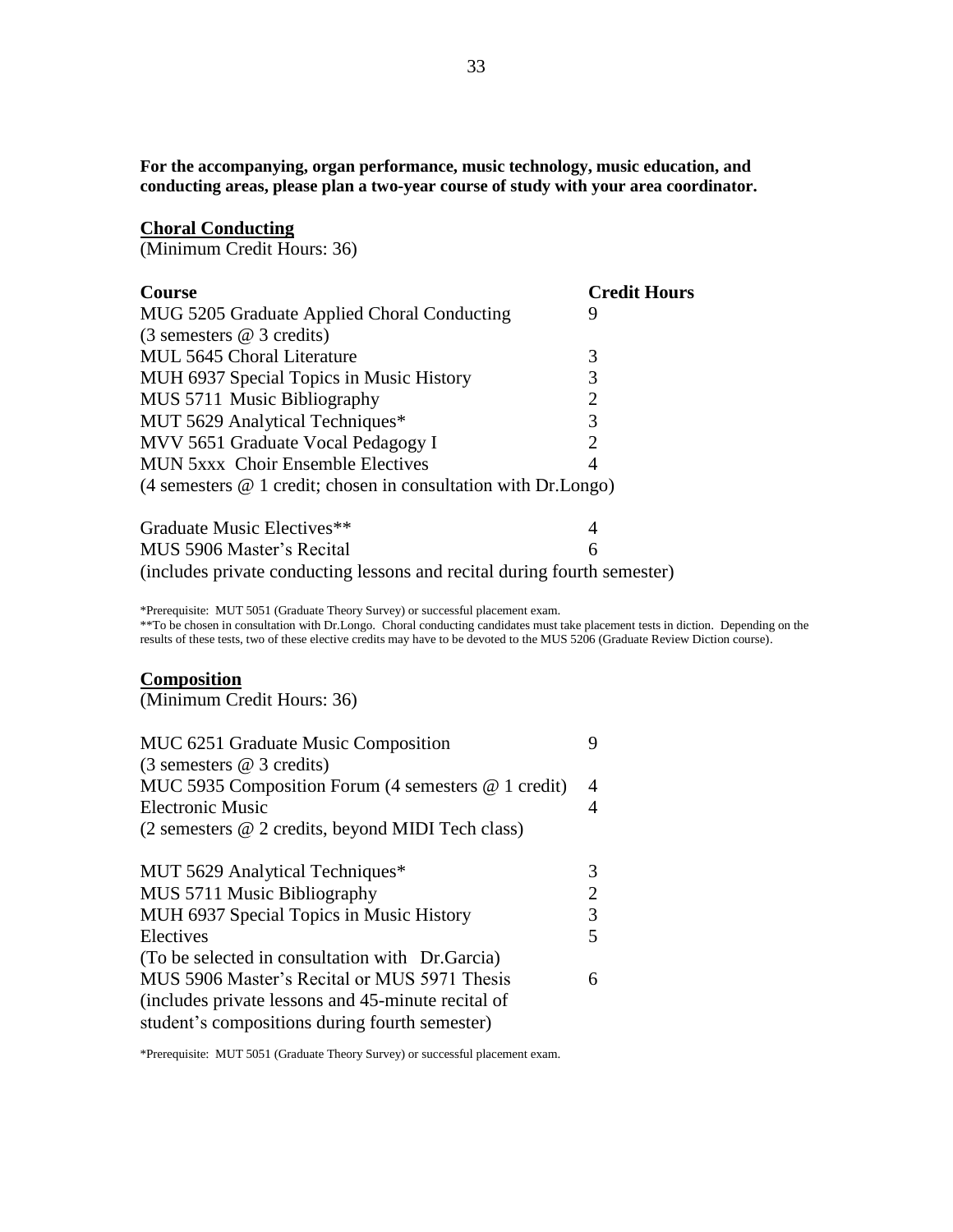#### **Jazz Performance**

(Minimum Credit Hours: 36)

| Major Applied Jazz (MVJ 5xxx) on major instrument                         | 9              |
|---------------------------------------------------------------------------|----------------|
| $(3$ semesters $@$ 3 credits)                                             |                |
| Ensembles (MUN 5xxx from Studio Jazz Band/Combo/                          | 4              |
| Latin Jazz Ensemble; 4 semesters @1 credit;                               |                |
| chosen in consultation with Mr. Campbell)                                 |                |
| MVJ 5150 Jazz Piano Techniques <sup>1</sup>                               | 2              |
| $(2$ semesters $@$ 1 credit)                                              |                |
| MUT 5646, 5647 Advanced Jazz Techniques                                   | 6              |
| (3 credits each)                                                          |                |
| MUS 5711 Music Bibliography                                               | 2              |
| MUH 5815 Jazz History: The Innovators                                     | $\overline{2}$ |
| Music Technology Elective                                                 | $\overline{2}$ |
| <b>Graduate Music Electives</b>                                           | 3              |
| (chosen in consultation with Mr.Campbell)                                 |                |
| MUS 5906 Master's Recital                                                 | 6              |
| (includes all required recitals and a fourth semester of private lessons) |                |

1 Not required for Jazz Piano Majors (take 2 credits of Classical Piano instead)

#### **Music Technology**

(Minimum Credit Hours: 36)

| MUC 6405 Electronic Music Lab III           | $\mathcal{D}_{\cdot}$ |
|---------------------------------------------|-----------------------|
| MUC 5406 Electronic Music IV                | $\mathcal{D}_{\cdot}$ |
| MUC 5635, 5636 Computer Music Sem. I and II | 6                     |
| MUS 5711 Music Bibliography                 | 2                     |
| MUS 5512 Sound Reinforcement                | 2                     |
| PHY 5466 Physics of Music <sup>1</sup>      | 3                     |
| MUT 5629 Analytical Techniques <sup>2</sup> | 3                     |
| MUH 6937 Special Topics in Music History    |                       |
| MUS 5971 Thesis                             | 6                     |
| MUM 5946 Internship                         | 9                     |
|                                             |                       |

1 This course is offered in the Department of Physics 2 May substitute MUT 5051 Graduate Theory Survey

# **Orchestral Conducting**

(Minimum Credit Hours: 36)

| MUG 6309 Graduate Applied Orchestral Conducting          |   |
|----------------------------------------------------------|---|
| $(3$ semesters $@$ 2 credits)                            |   |
| MUG 5935 Conducting Seminar                              |   |
| $(4$ semesters $@ 1$ credit)                             |   |
| MUL 5505 Symphonic Literature                            |   |
| MUH 6937 Special Topics in Music History                 |   |
| MUS 5711 Music Bibliography                              |   |
| MUT 5629 Analytical Techniques*                          | 3 |
| MUN $5$ xxxElective Ensembles (4 semesters $@$ 1 credit) | 4 |
| <b>Graduate Music Electives</b>                          |   |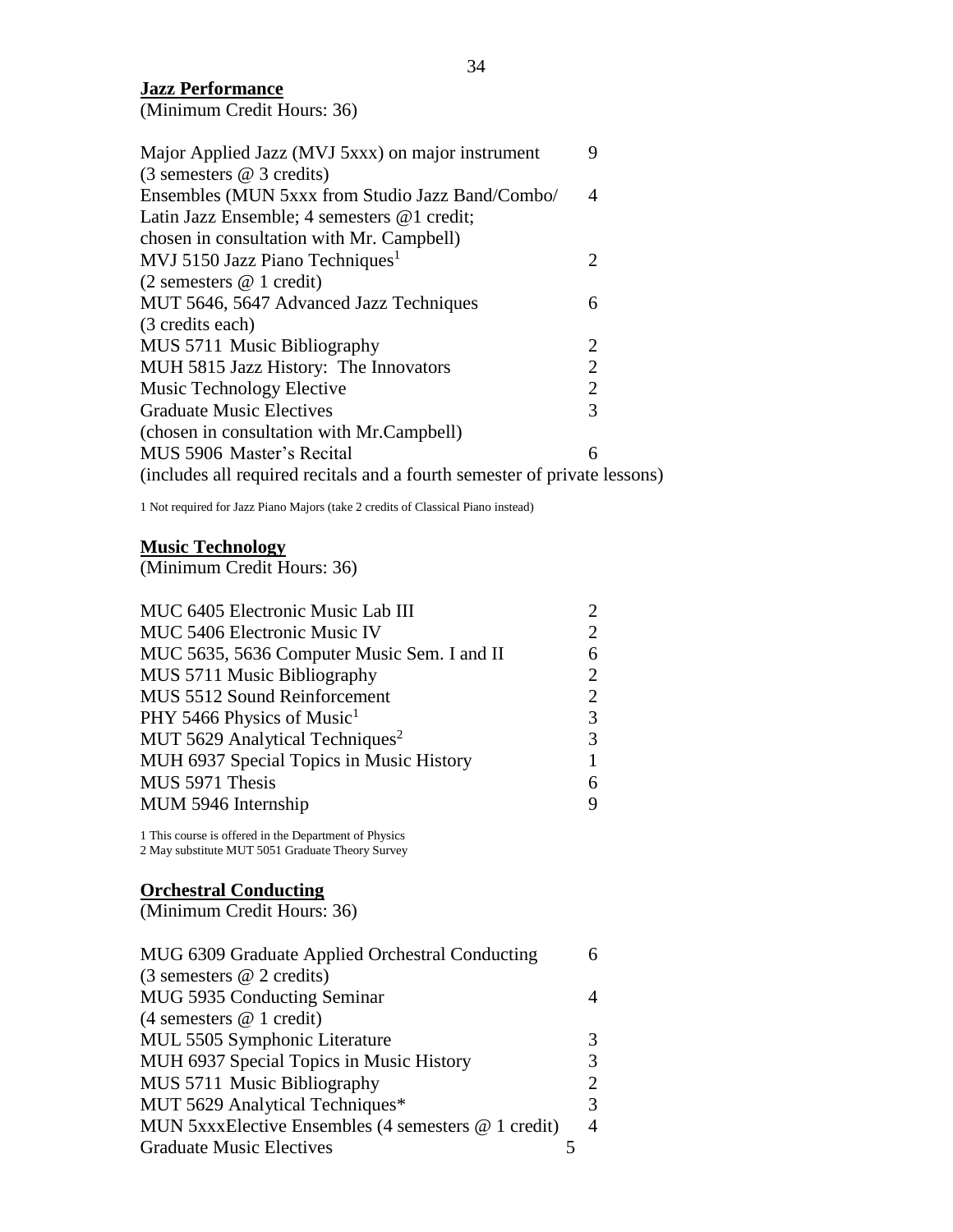MUS 5906 Master's Recital 6 (includes private conducting lessons and recital during fourth semester)

\*Prerequisite: MUT 5051 (Graduate Theory Survey) or successful placement exam.

# **Applied Organ**

(Minimum Credit Hours: 36)

| MVK 5453 Major Applied Organ                                                   |                             |
|--------------------------------------------------------------------------------|-----------------------------|
| $(3$ semesters $@$ 3 credits)                                                  |                             |
| MUN 5515 Accompanying (2 semesters $@$ 1 credit)                               | 2                           |
| MUL 5496, 5497 Organ Literature I and II                                       | 6                           |
| Major Ensemble (2 semesters $@$ 1 credit)                                      | 2                           |
| MUT 5629 Analytical Techniques*                                                | 3                           |
| MVK 5605 Organ Pedagogy                                                        | 2                           |
| Choral or Orchestral Conducting (MUG 5205 or 6309)                             | $\mathcal{D}_{\mathcal{L}}$ |
| MUS 5711 Music Bibliography                                                    | 2                           |
| MUH 6937 Special Topics in Music History                                       | $\mathcal{D}_{\mathcal{L}}$ |
| MUS 5906 Master's Recital                                                      | 6                           |
| (includes all required recitals and a fourth semester of private lessons)      |                             |
| *Prerequisite: MUT 5051 (Graduate Theory Survey) or successful placement exam. |                             |

#### **Piano Accompanying**

(Minimum Credit Hours: 36)

| MVK 5351 Principal Applied Piano                                        |   |  |
|-------------------------------------------------------------------------|---|--|
| $(3$ semesters $@$ 3 credits)                                           |   |  |
| MUN 5515 Accompanying                                                   |   |  |
| (Vocal and Instrumental, 4 semesters @ 1 credit)                        |   |  |
| MUN 5xxx Major Ensemble (1 semester $@$ 1 credit)                       | 1 |  |
| MUT 5629 Analytical Techniques*                                         | 3 |  |
| MUN 5465 Chamber Music (2 semesters @ 1 credit)                         | 2 |  |
| MUS 5205-5206 Graduate Review Diction I-II                              | 4 |  |
| MUS 5711 Music Bibliography                                             | 2 |  |
| MUH 6937 Special Topics in Music History                                |   |  |
| 2 Music Literature courses to be chosen in consultation<br>with advisor | 6 |  |
| MUS 5906 Master's Recital                                               |   |  |
|                                                                         |   |  |

(includes all required recitals and a fourth semester of private lessons)

\*Prerequisite: MUT 5051 (Graduate Theory Survey) or successful placement exam.

# **Applied Piano**

(Minimum Credit Hours: 36)

MVK 5451 Major Applied Piano 9 (3 semesters @ 3 credits) MUN 5515 Accompanying (2 semesters @ 1 credit) 2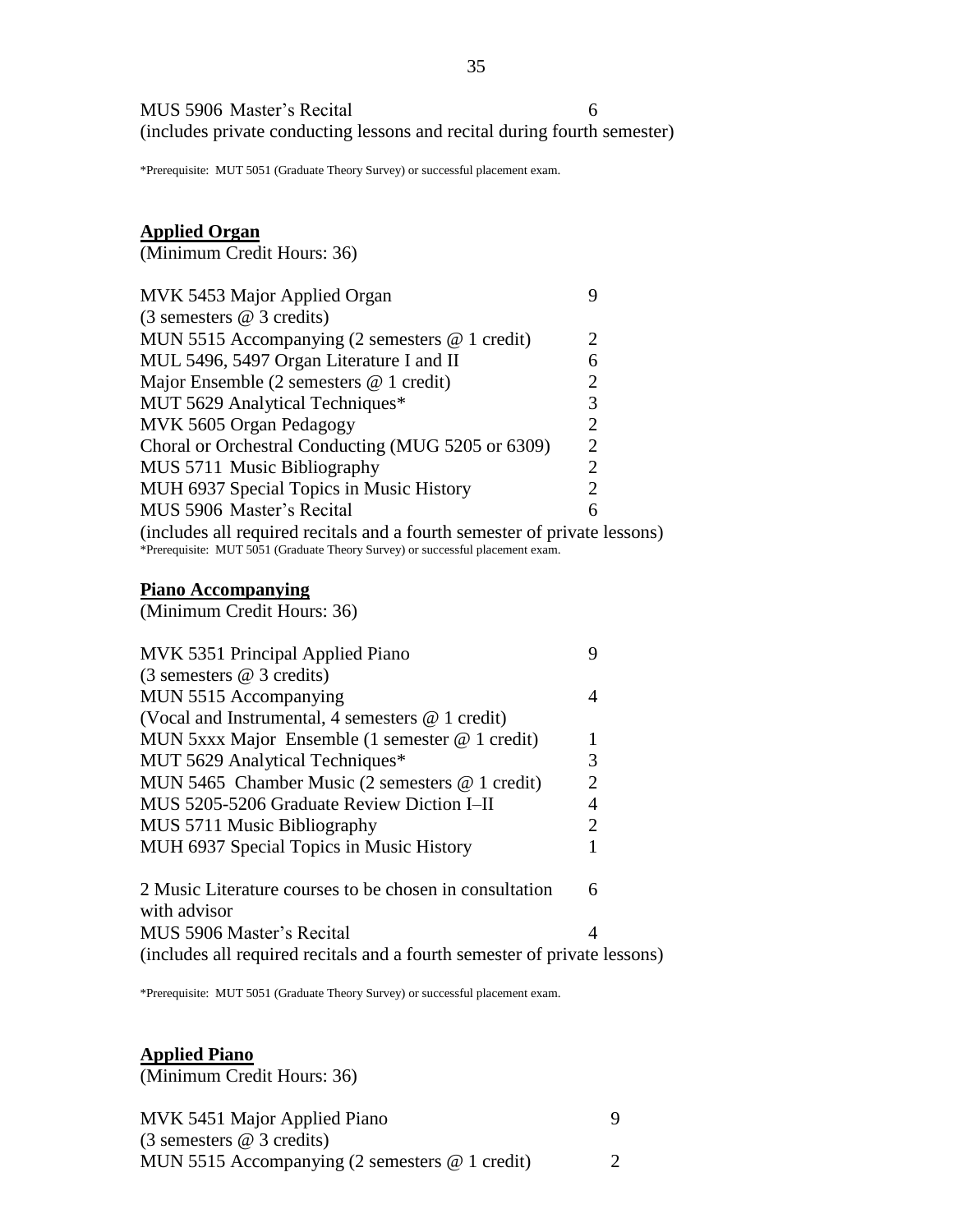| MUL 5404, 5406 Graduate Keyboard Literature I-II                      |                       |
|-----------------------------------------------------------------------|-----------------------|
| MUN 5xxx Major Ensemble $(2 \text{ semesters } @ 1 \text{ credit})$   | 2                     |
| MUT 5629 Analytical Techniques*                                       | 3                     |
| MUN 5465 Chamber Music (2 semesters $@$ 1 credit)                     | 2                     |
| MVK 5651 Piano Pedagogy                                               | $\mathcal{D}_{\cdot}$ |
| MUS 5711 Music Bibliography                                           | $\mathcal{D}_{\cdot}$ |
| MUH 6937 Special Topics in Music History                              | $2 - 3$               |
| MUS 5906 Master's Recital                                             | 6                     |
| (includes all required recitals a fourth semester of private lessons) |                       |

\*Prerequisite: MUT 5051 (Graduate Theory Survey) or successful placement exam.

# **Applied Strings (Vn, Va, Vc, Cb)**

(Minimum Credit Hours: 36)

| Major Applied Lessons (MVS 5xxx)                                      |                |
|-----------------------------------------------------------------------|----------------|
| $(3$ semesters @ 3 credits)                                           |                |
| MUN 5215 Orchestra (4 semesters @ 1 credit)                           | 4              |
| MUN 5465 Chamber Music (4 semesters @ 1 credit)                       | 4              |
| MUT 5629 Analytical Techniques <sup>1</sup>                           | 3              |
| MUL 5505 Symphonic Literature <sup>3</sup>                            | 3              |
| MUS 5711 Music Bibliography                                           | $\overline{2}$ |
| MUH 6937 Special Topics in Music History                              | 3              |
| <b>Graduate Electives</b>                                             | 2              |
| MUS 5906 Master's Recital                                             | 6              |
| (includes all required recitals a fourth semester of private lessons) |                |

1 Prerequisite: MUT 5051 (Graduate Theory Survey) or successful placement exam.

#### **Applied Strings: Guitar**

(Minimum Credit Hours: 36)

| Major Applied Lessons (MVS 5xxx)                                      |                |
|-----------------------------------------------------------------------|----------------|
| $(3$ semesters $@$ 3 credits)                                         | 9              |
| MUN 5485 Guitar Ensemble (4 semesters @ 1 credit)                     |                |
| MUN 5465 Chamber Music or other ensembles/electives                   | 4              |
| approved by Professor Ozgen                                           |                |
| MUT 5629 Analytical Techniques <sup>2</sup>                           | 3              |
| <b>MUL 5435 Guitar Literature</b>                                     | 3              |
| MUS 5711 Music Bibliography                                           | $\overline{2}$ |
| MUH 6937 Special Topics in Music History                              | 3              |
| <b>Graduate Electives</b>                                             | $\overline{2}$ |
| MUS 5906 Master's Recital                                             | 6              |
| (includes all required recitals a fourth semester of private lessons) |                |

1 Prerequisite: MUT 5051 (Graduate Theory Survey) or successful placement exam.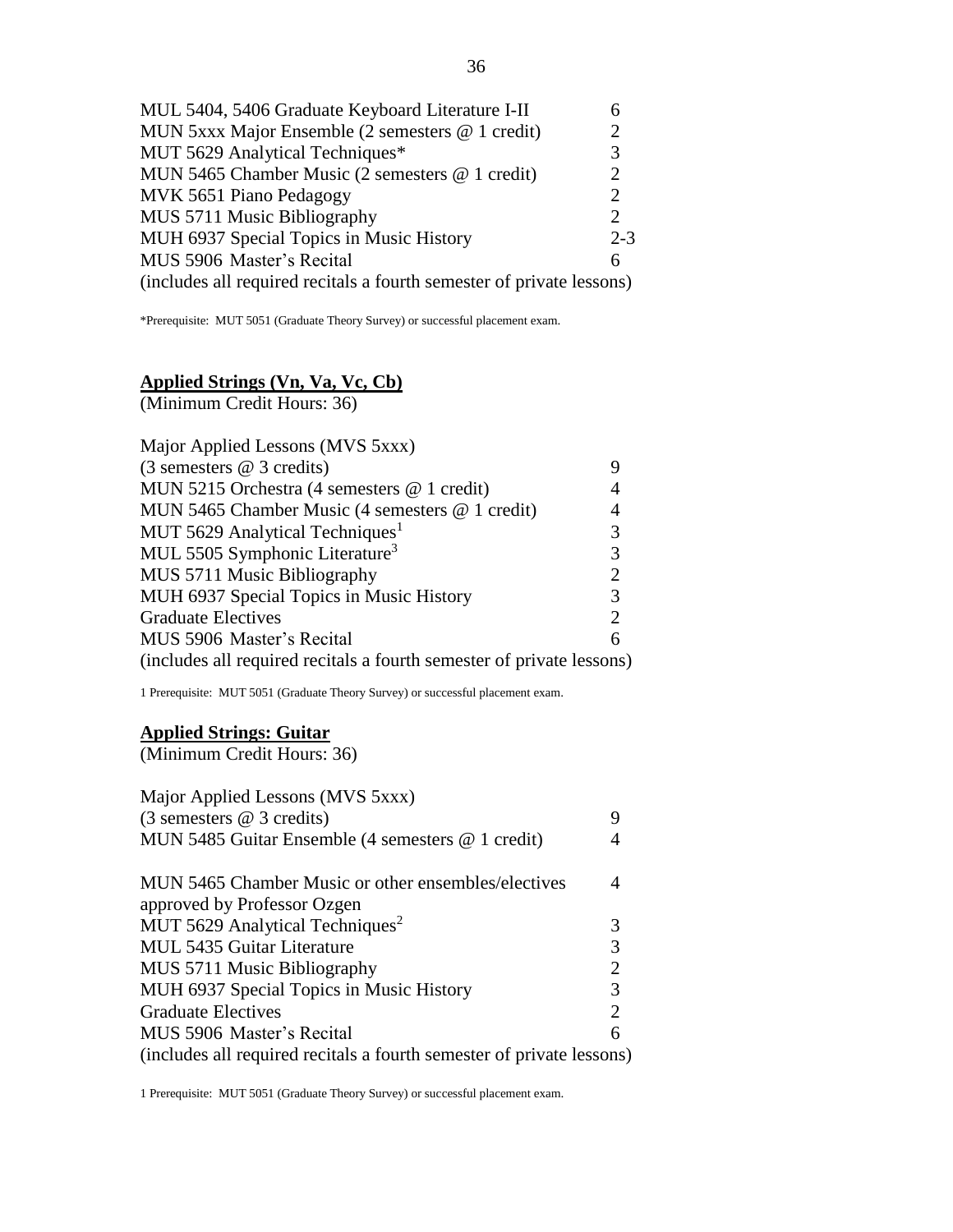**Applied Voice**

(Minimum Credit Hours: 36)

| MVV 5451 Major Applied Voice (3 semesters $@$ 3 credits)    | Q                           |
|-------------------------------------------------------------|-----------------------------|
| MUN $5xxx$ Elective Ensembles (3 semesters $@ 1$ credit)    |                             |
|                                                             |                             |
| MVV 5651 Vocal Pedagogy                                     | $\mathcal{D}_{\mathcal{L}}$ |
| MUL 5609 Survey of Art Song Literature                      |                             |
| MUT 5629 Analytical Techniques*                             | 3                           |
| MUL 5671 Opera Literature                                   | 3                           |
| MUO 5505 Opera Workshop (4 semesters @ 1 credit)            |                             |
| MUS 5711 Music Bibliography                                 | 2                           |
| MUH 6937 Special Topics in Music History                    |                             |
| MUS 5906 Master's Recital                                   | 6                           |
| (includes private lessons and recital during last semester) |                             |

\*Prerequisite: MUT 5051 (Graduate Theory Survey) or successful placement exam

# **Instrumental (Wind) Conducting**

| (Minimum Credit Hours: 36)                                             |                             |
|------------------------------------------------------------------------|-----------------------------|
| MUG 5307 Graduate Applied Instrumental Conducting                      |                             |
| $(3$ semesters $@$ 3 credits)                                          |                             |
| MUL 5456 Wind Instrument Literature                                    |                             |
| MUN 5xxxElective Ensembles (4 semesters @ 1 credit each)               | 4                           |
| MUT 5629 Analytical Techniques*                                        | 3                           |
| MUS 5711 Music Bibliography                                            | $\mathcal{D}_{\mathcal{L}}$ |
| MUH 6937 Special Topics in Music History                               | 3                           |
| <b>Graduate Music Electives</b>                                        | 6                           |
| MUS 5906 Master's Recital                                              | 6                           |
| (includes private conducting lessons and recital during last semester) |                             |

\*Prerequisite: MUT 5051 (Graduate Theory Survey) or successful placement exam

#### **Applied Woodwinds, Brass, Percussion**

(Minimum Credit Hours: 36)

| Applied Instruction (MVB, MVW, MVP)                                       |                |
|---------------------------------------------------------------------------|----------------|
| $(3$ semesters $@$ 3 credits)                                             |                |
| MUN 5465 Chamber Music (2 semesters @ 1 credit)                           | 2              |
| MUL 5505 Symphonic Literature                                             | 3              |
| MUL 5456 Wind Instrument Literature                                       | 3              |
| <b>MUN 5xxx Elective Ensembles</b>                                        | 6              |
| (from orchestra/wind/brass/percussion ensembles;                          |                |
| 6 ensembles $@$ 1 credit)                                                 |                |
| MUT 5629 Analytical Techniques*                                           | 3              |
| MUS 5711 Music Bibliography                                               | $\overline{2}$ |
| MUH 6937 Special Topics in Music History                                  | 2              |
| MUS 5906 Master's Recital                                                 | 6              |
| (includes all required recitals and a fourth semester of private lessons) |                |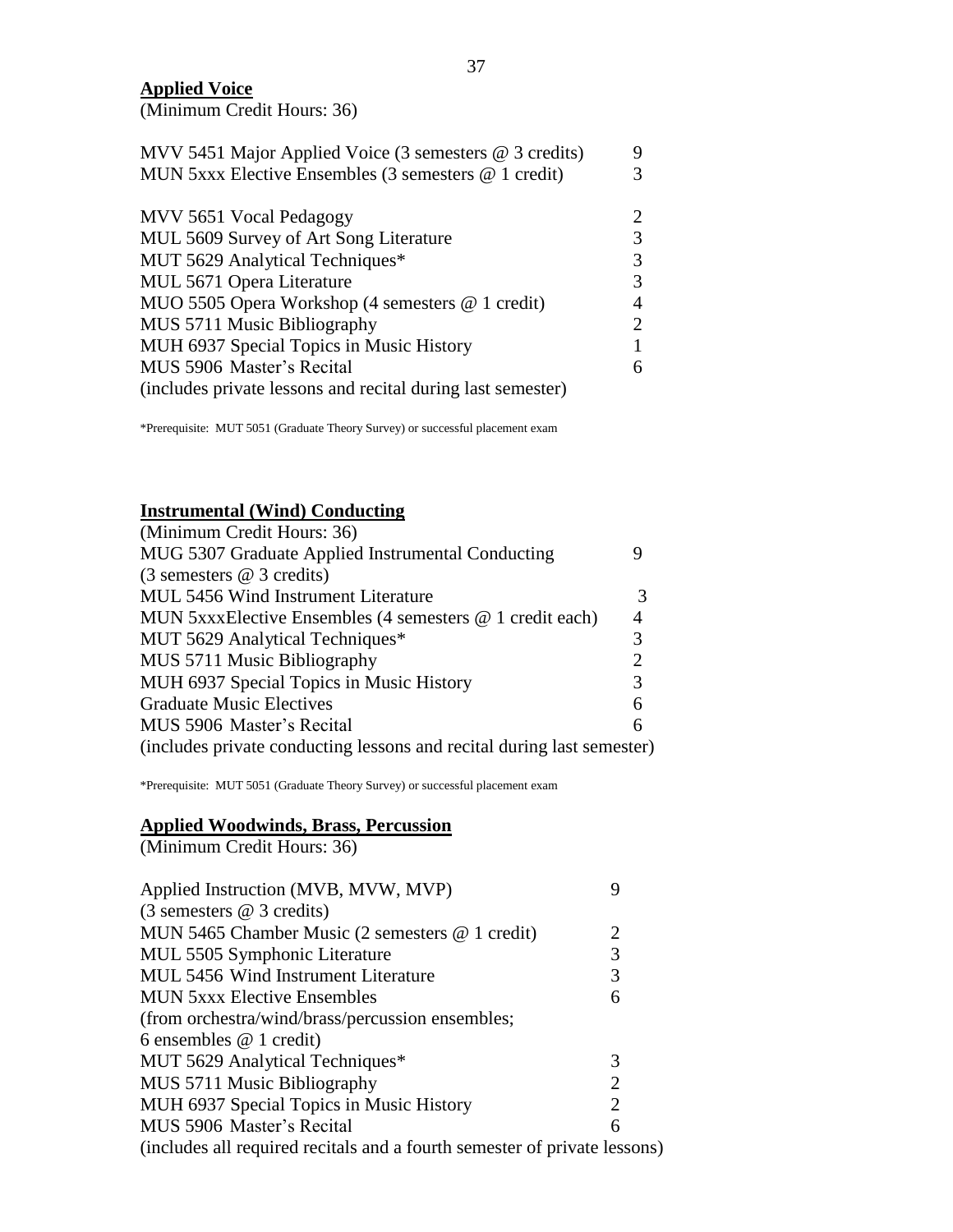\*Prerequisite: MUT 5051 (Graduate Theory Survey) or successful placement exam

#### **Music Management and Production**

(Minimum credit hours: 36)

MUM 5725 Live Music Operations I 2 MUM 5795 Music Production Lab 1 MUM 5726 Live Music Operations II 3 MUS 5512 Sound Reinforcement 2 MUM 5809 Music Production Seminar 3 MUM 5705 Advanced Business of Music\* 3 MUM 5808 Grant Writing for the Arts2 MUS 5910 Research 6 MUM 5946 Performing Arts Internship 4 MUS 5711 Music Bibliography 2 MUL 5XXX Music Administration & History 3 MUN Ensemble 2 Graduate Music Electives 3 \* prerequisite MUM 4301 or equivalent

#### **Master of Science in Music Education**

(Minimum Credit Hours: 30)

#### **Music Education: (12)**

| <b>MUE 6938</b> | Seminar in Music Education            |   |
|-----------------|---------------------------------------|---|
| <b>MUE 6815</b> | Psychological Foundations of Music    |   |
|                 | Behavior                              |   |
| <b>MUE 6785</b> | Research in Music Education           | 3 |
| <b>MUE 6190</b> | Curriculum and Policy Design in Music |   |
|                 | Education                             |   |

#### **Music Courses/Common Core: (6)**

| <b>MUT 5629</b>                       | <b>Analytical Techniques</b>       | 3 |   |  |
|---------------------------------------|------------------------------------|---|---|--|
|                                       | 0r                                 |   |   |  |
| <b>MUT 5051</b>                       | <b>Graduate Theory Survey</b>      | 3 |   |  |
| <b>MUH 5688</b>                       | Graduate Music History Review IV   |   | 3 |  |
| 0r<br>Graduate Music History Elective |                                    |   |   |  |
|                                       | <b>Personal Focus Courses: (9)</b> |   |   |  |
|                                       | General Electives/Cognate Area     |   | 9 |  |
| Research: (3 or 5)                    |                                    |   |   |  |
|                                       | MUE 6971 Thesis in Music Education |   | 3 |  |
|                                       | 0r                                 |   |   |  |
| MUE 6910                              | <b>Directed Research</b>           |   | 3 |  |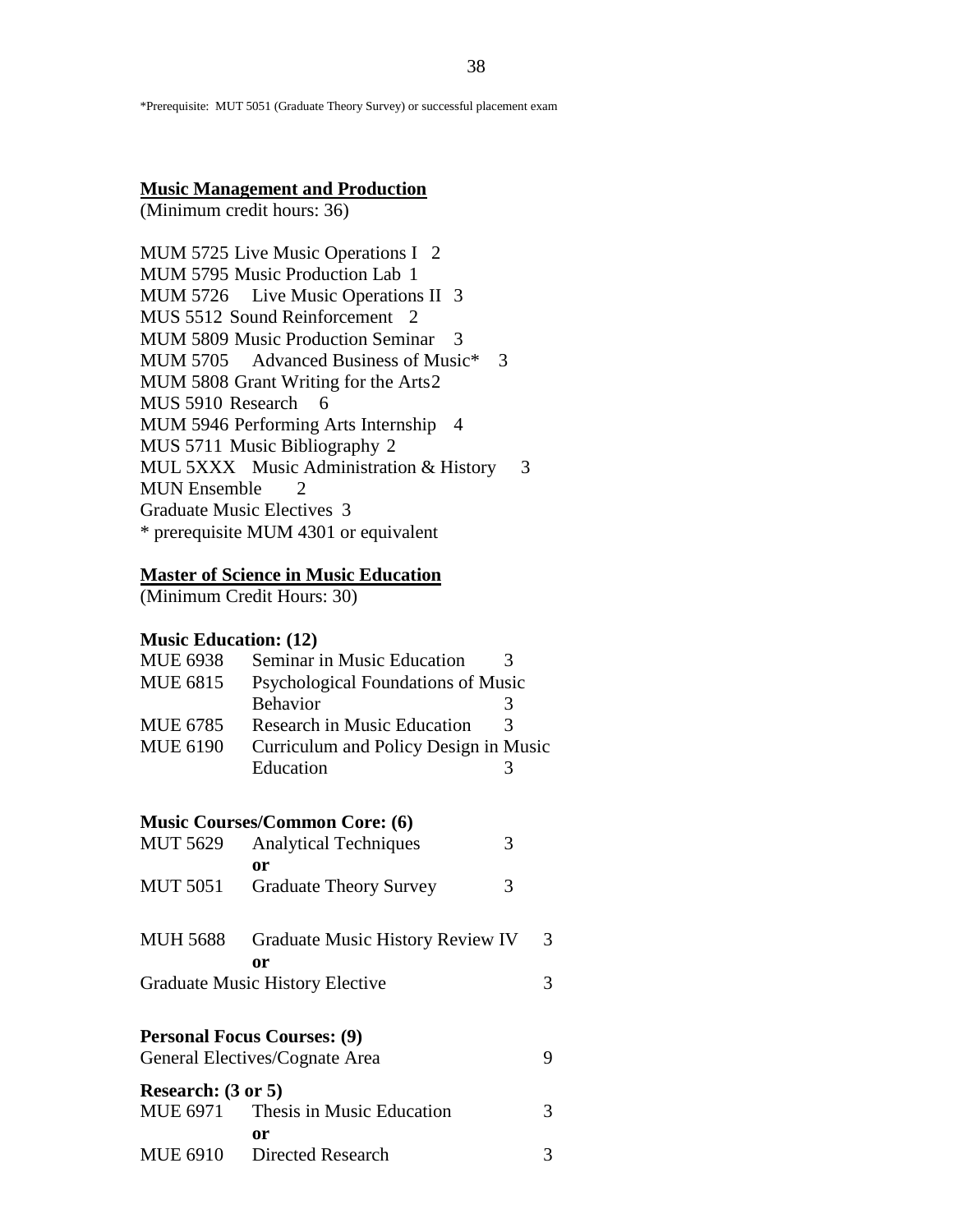#### **APPENDIX I:**

#### **SAMPLE THESIS DEFENSE ANNOUNCEMENT**

## UNIVERSITY GRADUATE SCHOOL BULLETIN ANNOUNCEMENT

#### **Florida International University**

*University Graduate School*

Master's Thesis Defense

#### **Abstract**

Lamentos de un Presidiario: A Chamber Opera

by

Liza Seigido

*Lamentos de un Presidiario* is an original thirty-minute sectional chamber opera about the experiences of a Cuban political prisoner (my late grandfather Estenogenes Rodriguez) while in *Prisión de Boniato*. The work's libretto is in Castilian Spanish and is made up of poetry written by Estenogenes Rodriguez while in prison. The work is presented without scenery and makes use of tableau style staging. All dramatic effects are created through the characters' movements, small props, lighting and the music. The drama and the music require two tenors, two baritones, and one full-lyric soprano. The opera is presented in five sections: 1) Prologue, 2) Acompañamiento (Companionship), 3) El Traidor (The Traitor), 4) El Abandono (Abandonment), 5) Epilogue. Each section of the opera is written for a different combination of instruments. The following instrumental combinations are used: a string quartet, a woodwind quartet, and a percussion ensemble with double bass. All of the ensembles combine to create a chamber orchestra in the Epilogue. Each section of *Lamentos de un Presidiario* is built on a small form or on a composite of small forms.

**Date:** March 12, 2008 **Department:** Music **Time:** 1:00 p.m. **Major Professor:** Fredrick Kaufman **Place:** University Park, WPAC Bldg.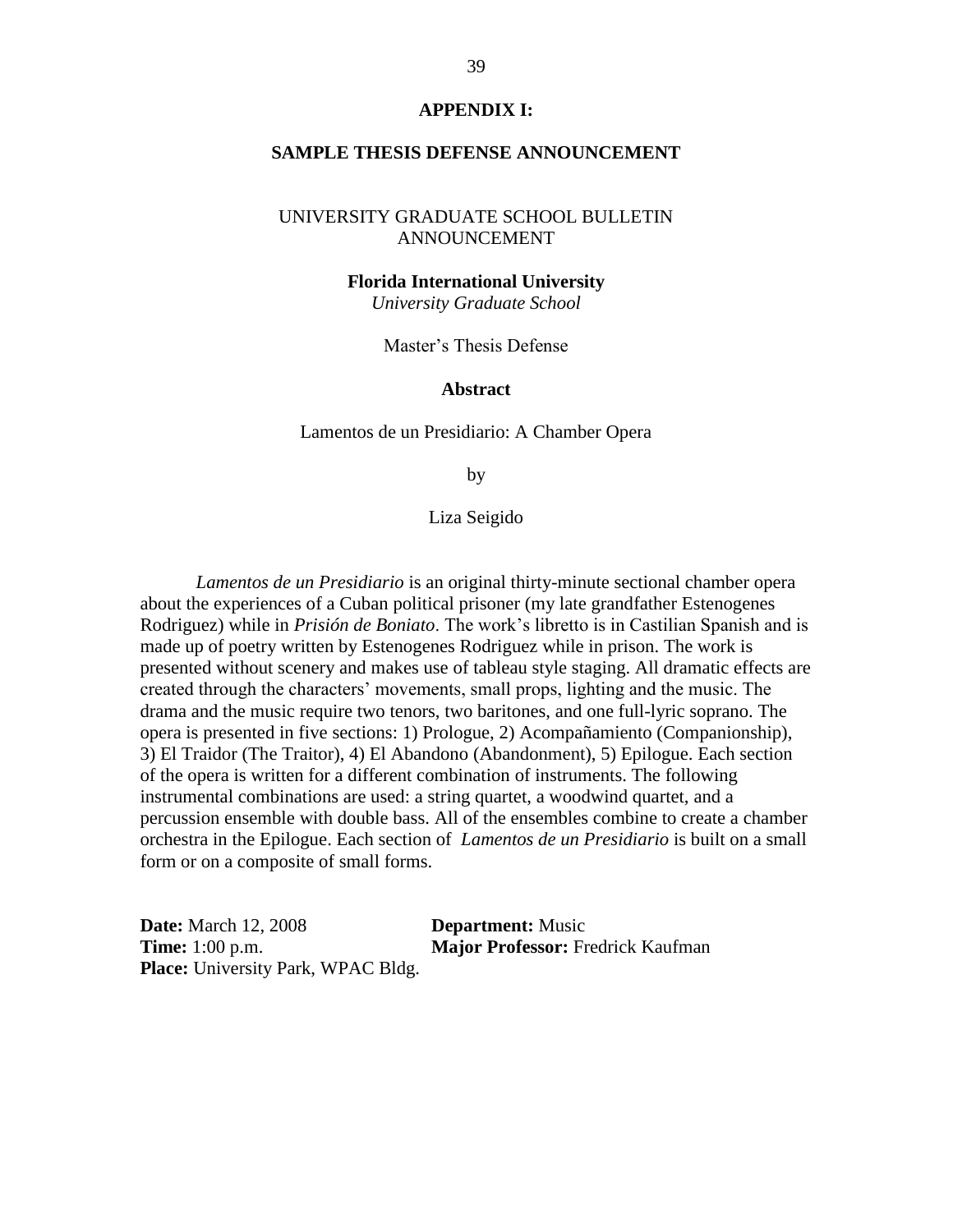# **APPENDIX II: SOME COMMON PROBLEMS IN WRITING ABOUT MUSIC**

#### **General:**

When introducing an analytical discussion of a piece of music, it is best to indicate at once the course your discussion will take. Take a specific issue as your point of departure (your "thesis"). Then, your discussion can refer to this issue as its point of orientation. This will prevent your analysis from becoming a haphazard succession of remarks. Avoid the blow-by-blow style that is the bane of student music analyses: "In m. 1 Mozart does such-and-such, then in m.2 he goes on to do so-and-so...." That is fine for informal class discussion, but in a written essay there should be an argument, with analytical points chosen more selectively. Avoid introductory statements like "Mozart was a great Austrian composer who was born in Salzburg and lived from 1756 to 1791." You are writing for us, not for a general audience (and even a general audience would know either the basic biographical data on Mozart, or where to look it up).

#### **Minor problems that crop up often:**

#### **I. Overuse of the passive.**

Poor: "The expected cadence is thwarted by a wickedly complicated chromatic progression, the explanation for which is given below in Example 3."

#### *Refer to agents, and use active verbs:*

Better: "Mozart thwarts the expected cadence with a wickedly complicated chromatic progression, for which Example 3 offers a figured-bass reduction.

#### **II. Vague, unhelpful reference to visual aids.**

Examples are great. A voice-leading reduction, or Schenker graph, or table can succinctly present information that would take reams of cumbersome prose to relate. Often, however, examples are less than helpful because the prose doesn't introduce the example in a useful way. Tell the reader exactly how and why you are using examples, figures, or tables; don't merely refer to them. Make "Example X" the **subject** of a sentence.

Poor: "Galand uses many kazoo glissandi in mm. 2023–2056 of his concerto (Example 507)."

Better: "Galand uses many kazoo glissandi in mm. 2023–2056. Example 507 isolates and collates the most prominent."

Poor: "The seventh ophecleide part in m. 794 of Galand's Concerto for Plastic Flute proves to be a subtle transformation of the heckelphone line from m. 111. Specifically, the sixty-fourth–note motive from m. 111 is taken up five octaves, inverted and retrograded, and then hurled downward into the third line of the *divisi* ukeleles, where, after being rhythmically augmented in the tin whistle, it is reharmonized by an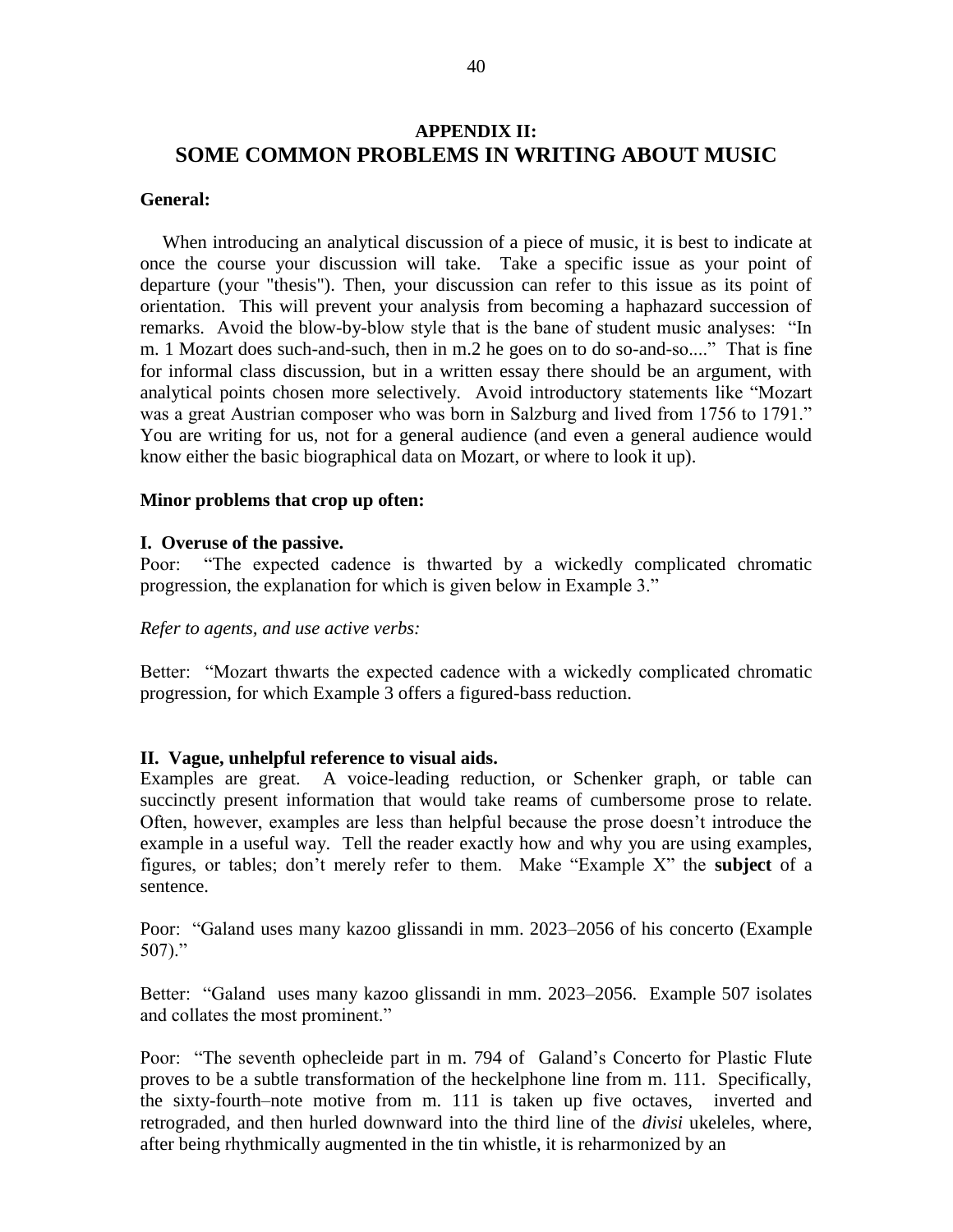augmented-sixth chord in g# minor, subjected to rhythmic diminution, and held by a fermata. (See Example 57.)

Better: "Example 57 juxtaposes and annotates mm. 111 and 794 of Catalano's Concerto for Plastic Flute for the sake of comparison. The heckelphone in m. 111 presents a sixtyfourth–note motive, labeled X....."

## **III. Hyphens and dashes.**

Distinguish between hyphens, *en*-dashes, and *em*-dashes. All three are frequently used in writing abut music, but even more frequently misused.

**Hyphens** should be used the separate the components of compound words and adjectives. A common mistake is to write "Schubert's A Major Sonata." Here, "A Major" is used as a compound adjective; we are not referring to an individual whose rank is lower than a colonel's but higher than a captain's. Nor are we making a value judgment about the sonata ("That sonata is a major work that will grace our concert halls as long as civilization endures, or at least until next season.") Write "Schubert's A-Major Sonata." The same rule applies to constructions like "augmented-sixth chord."

*En***-dashes** are used to connect dates, pages, measures, pitches, keys, or other data in a series:

19–21 May The 1827–28 season Measures 36–40 The motivic figure C#–Eb–D The succession of keys is G major–G minor–Eb Major.

They are also used in compound adjectives, one element of which already contains a hyphen: "Sixty-fourth–note rhythm."

*Em***-dashes** are used — like this — to set off parenthetical remarks.

## **IV. Musical pitches**

In many cases, it is sufficient to refer to a generic pitch class using upper-case letters (C, D, etc.). If you need to refer to a specific octave, I prefer the one that designates middle C as  $c^1$ .

## **V. Italics and capitals:**

— Italicize proper titles, i.e., those assigned by the composer or publisher, whether in English or in a foreign language:

Bach: *Das wohltemperierte Clavier*, or *The Well-Tempered Clavier*

#### Beethoven: *Sonate pathétique*

The capitalization scheme depends on the language. Thus, in French, all words past the first substantive are lower-case, expect for proper nouns. In German, the first word of the title is capitalized, as are all nouns, proper or common.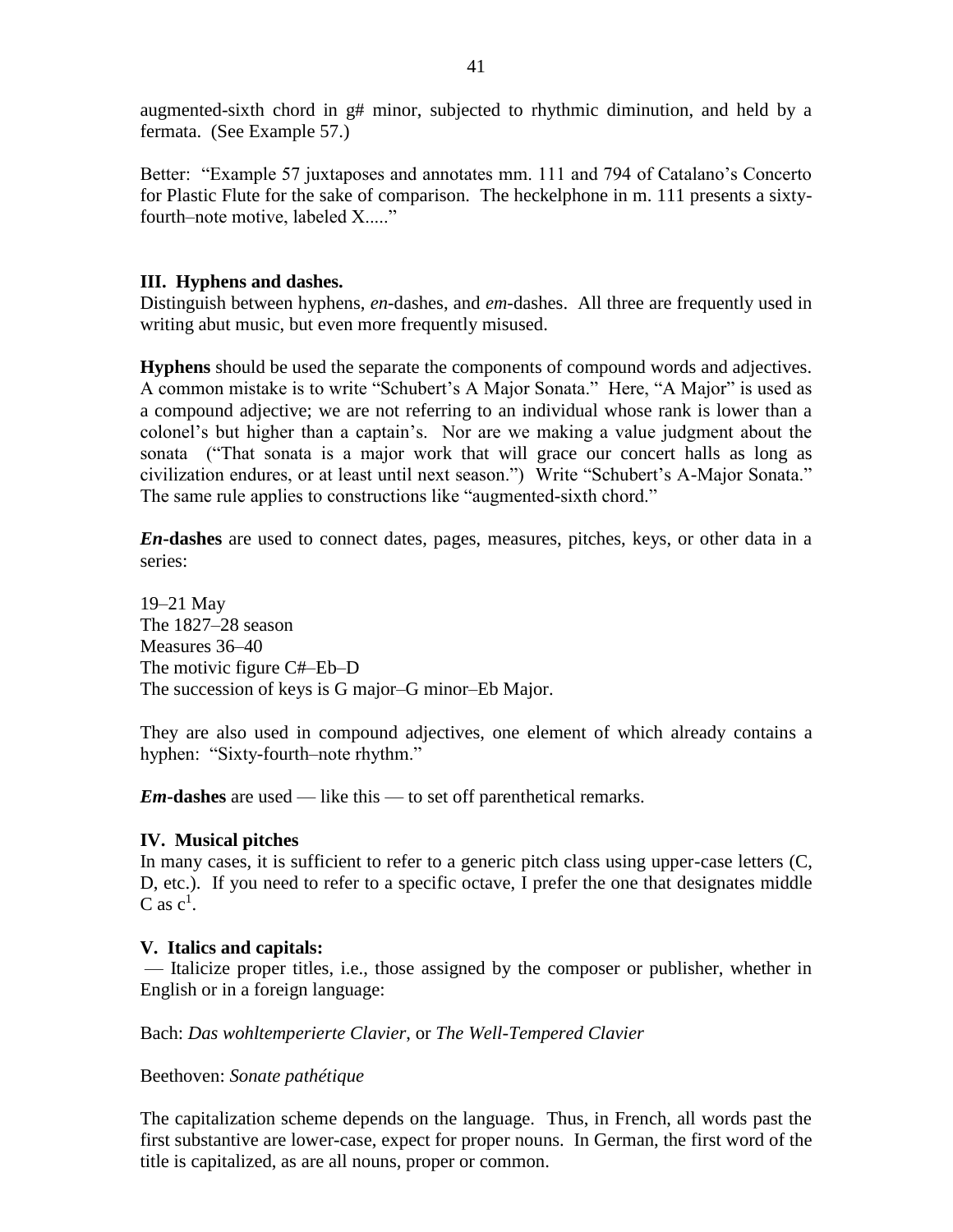— Do not italicize, but **do** capitalize, generic titles (symphony, concerto, etc.) if used within a title. Include common nicknames, if desired, within quotation marks. It is usual to set of opus or catalogue numbers with a comma:

Mozart: Symphony No. 41 in C Major, K. 551 ("Jupiter")

— Some presses italicize names of songs (Schubert's *Einsamkeit*). My own preference is to use italics for free-standing songs and plain type for songs within collections. Thus:

Schubert's *Gretchen am Spinnrade* Schubert's "Einsamkeit" from *Die Winterreise*

— Capitalize movement titles: "The Andante from Mozart's G-Minor Symphony." Do not capitalize if using a word like "andante" purely as a tempo description ("Allegro is faster than andante.")

— Italicize foreign words. However, there are many exceptions. Components of larger works (e.g., "Porgi amor" from *Le nozze di Figaro*) are not italicized. Nor are words that have entered common English usage:

concerto, rondo, ritornello, crescendo, avant garde, prima donna, libretto, tutti, legato, pizzicato, presto, etc.

By convention, however, dynamic nuances (*forte*, *un poco meno mosso*) are given in italics. So are the expressions *da capo* and *a capella*.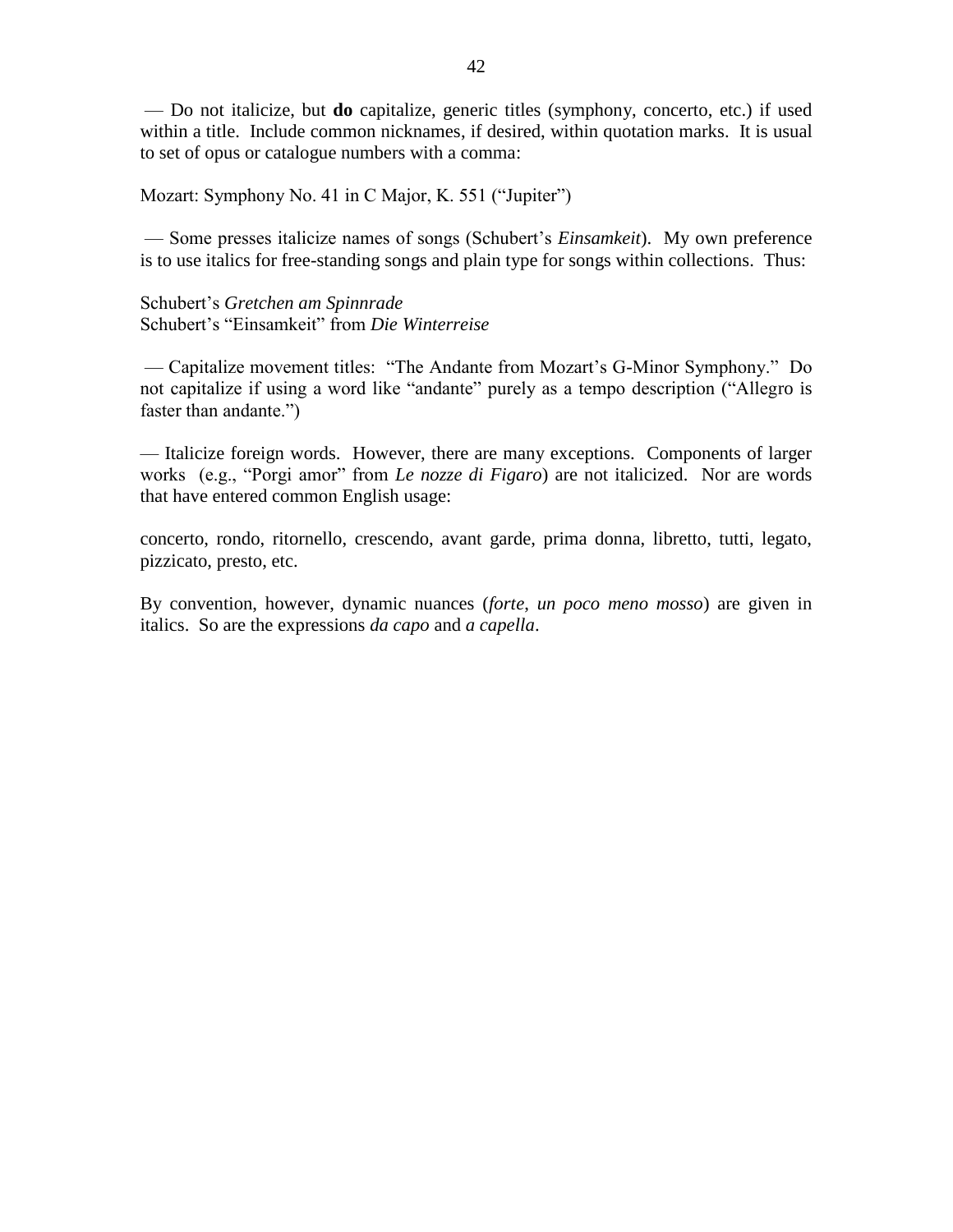#### **APPENDIX III: SAMPLE EXTENDED PROGRAM NOTES**

**N.B. In order to save space in this Graduate Handbook, musical examples are not used, but they should be included in extended program notes. For example, voice-leading reductions can go a long way toward explaining the complexities of a development section.**

#### **Johannes Brahms: Sonata No. 3 in D Minor for Violin and Piano, Op. 108 (by Joel Galand)**

Although Brahms's Sonata in D Minor for Violin and Piano was not premièred until 21 December 1888, it was largely composed in Switzerland during the summer of 1886, an astonishingly productive season that witnessed the composer's return to chamber music after a period of comparative neglect. The first performance took place in Budapest with the composer at the piano and Jenö Hubay on violin. The first Viennese performance followed on 13 February, this time with the composer's friend Joseph Joachim, veteran of many a Brahms première, both as violin soloist and as a member of the quartet that bore his name. The 1889 Simrock edition bore a dedication to another close member of the Brahms circle, the composer and pianist Hans von Bülow.

Like the other chamber works from the summer of 1886––the Cello Sonata in F Minor Op. 99, the Violin Sonata in A Major Op. 100, and the Piano Trio in C Minor Op. 101–– the D-Minor Sonata is marked by a terseness in formal construction that stands at an opposite extreme from the Schubertian breadth that characterized some of his earlier chamber music, notably the string sextets. The formal concision is complemented by "developing variation," the term Arnold Schoenberg (1975) coined to describe Brahms's technique of deriving much of his compositional surface from the motivic manipulation of an initial basic idea. For Schoenberg, of course, this marked Brahms as a "progressive," in so far as he thereby anticipated Schönberg himself!

Brahms was nothing if not Janus-faced, however, and the progressive traits noted by the later composer are articulated here by means of formal patterns that were traditional indeed, if not archaic, by the end of the nineteenth century.<sup>1</sup> Thus, in the first movement, composed in sonata form, a fairly normative exposition (first group in D minor, second group in F major) is followed by a highly compressed development that occupies only about 17% of the whole and takes place entirely over a dominant pedal point.<sup>2</sup> In a more typically Beethovenian sonata form, such protracted pedal points often create a suspenseful way of delaying the tonic return just before the recapitulation (music scholars call this portion of the development section the "retransition"). But Brahms's development section consists *only* of such a retransition! Connecting an exposition to a recapitulation by such simple means had been a common eighteenth-century technique for writing concise movements (witness Mozart's overture to *Le Nozze di Figaro*). The technique even had a name: *ponte*, or bridge, the idea being that the two halves of a binary form were being linked by an extended dominant.<sup>3</sup> But over *his* pedal point, Brahms weaves a thickly contrapuntal web of motivic allusion that has more in common with the pedal fugue from his *Deutsche Requiem*—and Baroque models thereof—than

 $\overline{a}$ 

<sup>&</sup>lt;sup>1</sup> On Brahms's love-hate relationship with modernism, see Gay 1978.

<sup>&</sup>lt;sup>2</sup> This statistic is drawn from Webster 1990.

<sup>3</sup> See Riepel 1755, 44.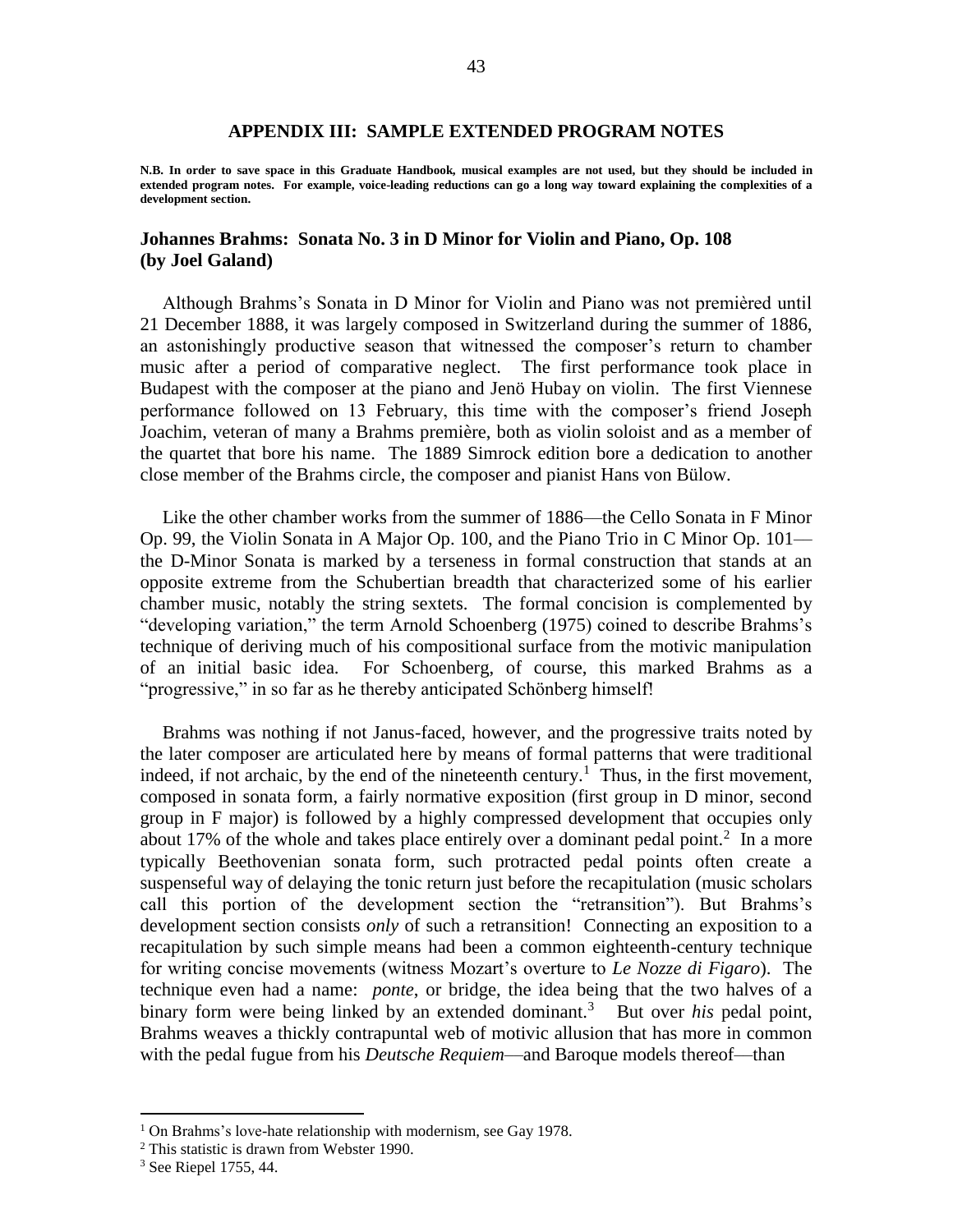with the classical-style sonata retransition. A typically Brahmsian touch is that the recapitulation of the first theme actually begins while the dominant pedal is still going on: Yes, Brahms will use conventional forms, but he loves to blur their sectional divisions.<sup>4</sup>

Having omitted that portion of the development section that is supposed to explore keys other than the tonic and dominant, Brahms proceeds to write an inflated recapitulation that does just that. After repeating the first twenty-four bars of the exposition fairly literally (some changes of scoring and register aside), Brahms interpolates a passage that develops the first theme by means of a tonal digression based largely on the remote F# minor/major. The movement ends with a twenty-nine–measure coda built entirely over tonic pedal; thus the coda serves as a tonic antipode to the unusual dominant pedal that linked the exposition and recapitulation of this *sui generis* sonata form.

The remaining movements continue the established pattern of overall formal terseness, sometimes compensated by more localized expansions.<sup>5</sup> The D-major slow movement, in 3/8, consists of a nearly symmetrical scheme of exposition followed by recapitulation. We might call it a "cavatina," since it recalls the short 3/8 movement of that name from Beethoven's String Quartet, op. 130. The F#-minor key of scherzo third movement recalls the F#-minor interpolation within the first movement's recapitulation. The scherzo lacks a genuinely contrasting trio. Instead, a middle section, based largely on the movement's opening motive, explores the remote key of E# major (Brahms respells it F major for convenience). Brahms gets us back to the tonic key by reinterpreting  $F8/E\#$  as the upper third of the home dominant (C# major).

The form of the impassioned *presto agitato* 6/8 finale, a sonata-rondo hybrid, is perhaps the gnarliest of the four to unravel. There was a tradition, to which Brahms was no stranger, of making the main theme of the finale formally and tonally very clear-cut, particularly if the finale was a rondo. Interestingly enough, however, none of the fourbar sub-phrases of the present sixteen-bar rondo theme begins or ends with a D-minor triad: measures 1, 5, and 9 each present dominant harmony, while the D-major triad at measure 12 is heard locally as a dominant of the subdominant. Brahms thereby imbues his main theme with the character of an introductory exordium. Only when modulatory/transitional rhetoric ensues beginning at measure 17 do we realize for certain that what we just heard is in fact the rondo theme. What follows is a fairly clear exposition leading to a second group in the dominant minor, after which the rondo theme returns, modified so that it can itself provide the necessary modulation from A back to D. Note that Brahms has again blurred his formal divisions: only in the sixth measure of the rondo return will most listeners experience a sense of having regained D as the tonic. After the sixteen-bar rondo return has run its course, Brahms interpolates a sixty-four–bar developmental passage that explores the subdominant side of the tonic. Here Brahms runs with the idea of exploring chromatic third relations, already broached in the first movement. The passage as a whole moves from subdominant G minor to the home dominant A major in order to prepare the tonic recapitulation of the second group, but this straightforward move is hardly presented in a straightforward manner! Rather,

 $\overline{a}$ 

<sup>4</sup> See Smith 1994a and 1994b for further examples and analyses of what he calls "recapitulatory overlaps" in the works of Brahms and others.

<sup>&</sup>lt;sup>5</sup> See Brodbeck 1999 for a more general discussion of formal concision within Brahms's chamber music.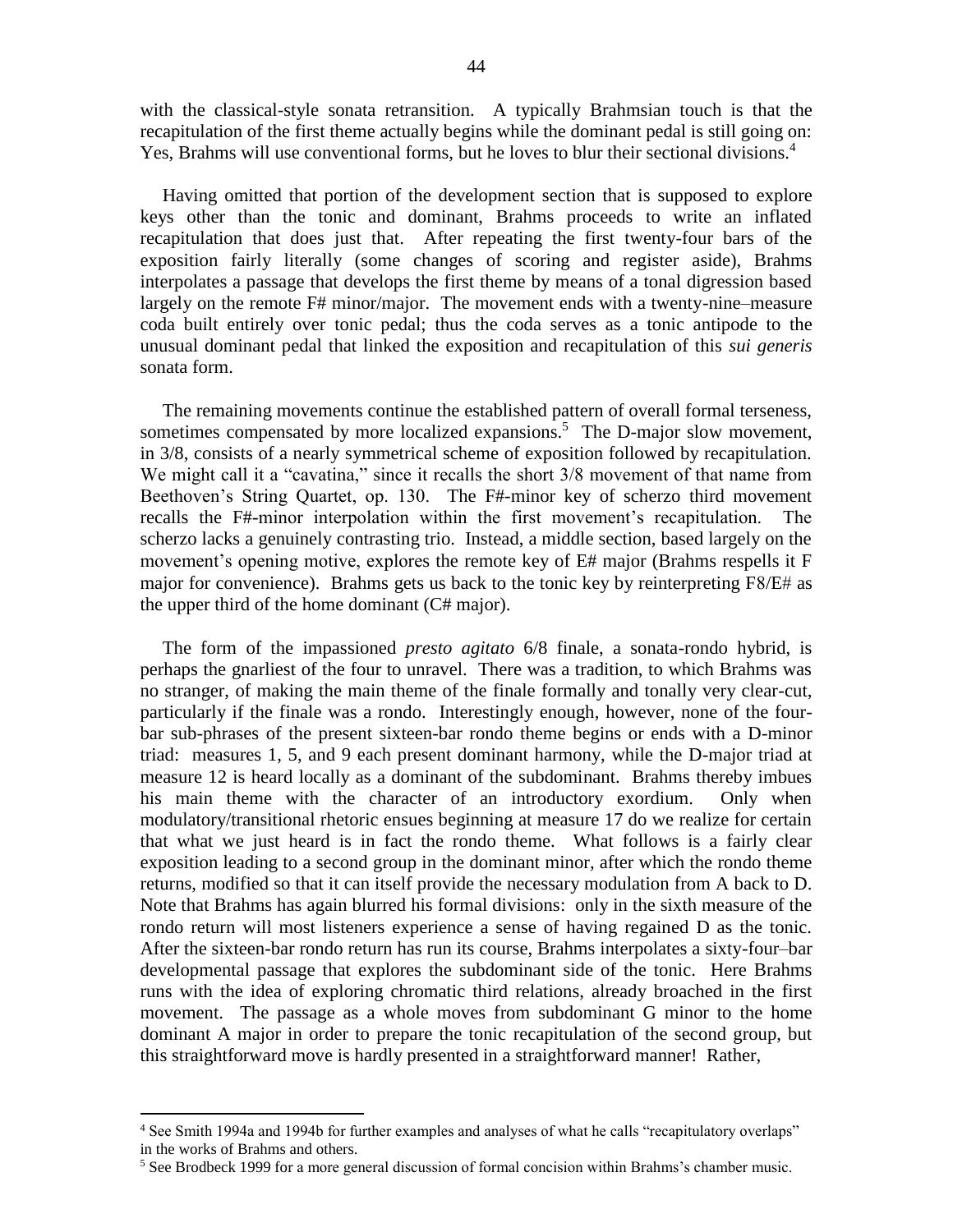Brahms expands the progression with a passage that modulates by ascending thirds: G minor– (B-flat minor–C#-minor–F minor) –A major! The entire tonal digression is neatly inserted between m. 16 and m. 17 of the original exposition, so that it actually appears as a parenthesis within what would otherwise have been a fairly strict recapitulation. Brahms ends with a long coda, based largely on the opening theme; the coda thereby serves the function of a terminal rondo refrain.

Brahms hybrid of rondo and sonata is not the one favored by Beethoven, who tends to *follow* his episodic/developmental digressions by a full recapitulation. Instead, Brahms inserts his episodic material *within* the recapitulation, so that the movement as a whole, despite its rondo-like aspects, resembles that form in which an exposition is immediately followed by an expanded recapitulation with "secondary" or "displaced" development. In this respect, Brahms is more indebted to Mozart and Schubert than to Beethoven, and our D-minor finale bears careful comparison with such works as the last movements of Mozart's String Quartet in E Flat, K. 428 and Schubert's Quartet in A Minor, Op. 29.<sup>6</sup>

The characterization of Brahms as the "progressive classicist" can be demonstrated analytically, following Schönberg's lead. But Brahms was not just a composer, and his music was not just pitch relations. As the musicologist Leon Botstein (1999) has noted, both Brahms and his music were embedded in ideological currents unique to late– nineteenth-century Vienna. By dint of both his personal opinions and his social and professional frequentations, Brahms was associated with the Imperial and Royal city's more liberal elements, cosmopolitan and universalistic, in contrast to the adherents of Bruckner, who were associated with the nationalist, deeply Catholic, and distinctly anti-Semitic platform of the Karl Lueger's right-wing Christian Social Party. I like to think that the sustained critical attention that Brahms demanded of his audience when he presented his late chamber music is the aesthetic corollary of his critical attitude towards the direction that Viennese politics was taking. His chamber music forms a bridge back to an endangered enlightenment sensibility. That is one way, in any case, to give some substance to the tired old saws about Brahms-the-classicist versus Brahms-the-Romantic.

 $\overline{a}$ 

 $6$  See Daverio 1994, Galand 1995, and Galand 2008 for further discussion of such rondos, which are not, as is commonly asserted, to be thought of as sonata-rondos with reversed recapitulations.